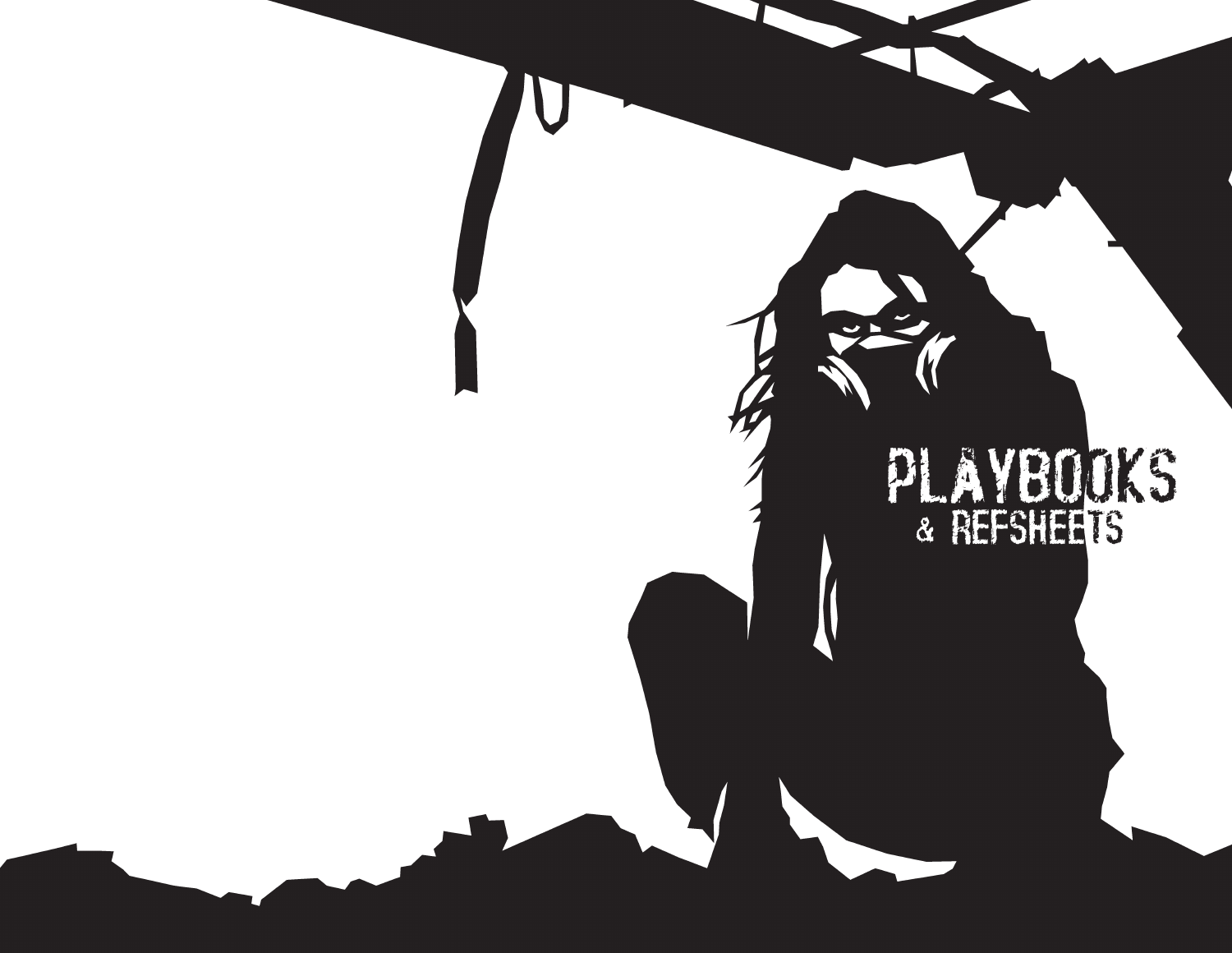# -PLAYBOOKS & REFSHEETS-

#### THE BLOODHOUND (3–4)

*Here in the ashes of the burned world, strange things dwell, strange forces move. What seems solid, real, is illusion; what seems impossible, must be true. Any whose mind still lights with curiosity must see that it's so.*

When you play the Bloodhound, you have mysteries you're obsessed with: What caused the apocalypse? What is the world's psychic maelstrom? Is a better world possible? Are there, like, ghosts, or what?

#### THE BRAIN-PICKER (5–6)

*When they burned the world down, they didn't know what would grow in its ashes. They didn't know that we would be born, we with our eager, hungry brains, our unblinkered eyes, our whispering, dangerous voices.*

When you play the Brain-picker, you have psychic powers and weird interests, and they go together…

#### THE GEARCUTTER (7–8)

*Before they set fire to the world, they knew everything. They knew the workings of light, of time, of human life, of space and of atoms. Everything.*

*When you know everything, will you set fire to the world too?*

When you play the Gearcutter, you have salvage grounds and a workspace, and you can fix almost everything that's broken.

#### THE HARRIER (9–10)

*We are the fire in the ashes of the world. We are the claws that rake the earth. We are the screaming machines that tear the roads to ruts and shake the ruined buildings.*

*We are the beating of the Gray Wing.*

When you play the Harrier, you have a dangerous and skilled combat gang, who just happen to be a cult of death.

#### THE LAWMAKER (11–12)

*Here in the ashes of the world, there's not much law to be found. Most places, if someone's wronged, they're on their own.*

*Your holding is a kind of oasis. Your law is a kind of water, sweet and cold after too long without.*

When you play the Lawmaker, you create and rule a stronghold, with a gang to defend it and a population to care for.

#### THE MEDIC (13–14)

*When you're lying in the ashes, burned and smashed and spilt, what do you hope for? More time, revenge, restitution, to finish what you started, to undo what you did, to do what you didn't? A second chance? Friend, here it is.*

When you play the Medic, you represent life and hope in the ashes of the world. You can help who needs it most.

#### THE MONARCH (15–16)

*Before the world burned, there was a creature, the story goes, smaller than your hand, orange and black. It could fly, and it loved flowers, and it was so powerful that they gave its name to kings and queens.*

When you play the Monarch, you have a following: people devoted to you, who'll do your bidding and demand your time.

#### NO ONE (17–18)

*The sun is the killing eye and the wind is the grindstone. Creatures fetch up in the lee of things, in the shade, scorched and scoured. They are no one anymore, they are from the worst of nowheres. Where are you going? They say: away from the sun, out of the wind. Am I here?*

When you play No One, you have a past that nobody knows, not the MC, not you, not anybody. You'll discover it in play, and learn both what you were running from and what you left for yourself to rediscover.

#### THE OPERATOR (19–20)

*A few living still remember it: every horizon scorching hot with civilization in flames, light to put out the stars and moon, smoke to put out the sun. Now the horizons are dark and the roads have torn themselves apart, but a few still travel them.*

When you play the Operator, you have ports of call, places you regularly go, where they know and expect you, and which your travels tie together.

#### THE RESTLESS (21–22)

*Before they set fire to the world, the surface of the earth was their thing, but not now. Now the Inhospitable surrounds us. It devours cities, engulfs roads, and nobody who goes into it comes out again without help.* 

When you play the Restless, you know and travel the wilderness, going where others don't go and living where others can't live.

#### THE UNDAUNTED (23–24)

*Faced with life, faced with death, they chose to set fire to the world. They burned us into the scrabbling, frightened things in the ashes that you see now.*

*Not you. You looked in the face of death, you looked on the face of life, and you chose to be unafraid.*

When you play the Undaunted, you have children, the strong, caring, strange and wonderful people who've come into your care and who've chosen to surround you.

#### THE VIGILANT (25–26)

*When the world burned, its psychic walls fell and its psychic gates sagged open. There was born a maelstrom, vast and screaming in fear and hate.*

*It spawns terrors. Be on guard.*

When you play the Vigilant, you see the dangers of the world's psychic maelstrom, the monsters it creates that others can't see.

#### THE VOLATILE (27–28)

*When they set fire to the world, they burned away every nuance, every subtlety in creation. They reduced the world to the flammable and the flame.*

When you play the Volatile, you always have violence at your ready disposal.

#### THE WEAPONIZED (29–30)

*Sift through the ashes of the world and you find burnt records, broken technology, opaque data, the leavings of an age now gone forever. But the world is still burning. Sometimes you find a hot coal, banked in the ashes. Breathe on it and set it ablaze.*

When you play the Weaponized, you're a combat cyborg of a past time, trying to make your way now in a transformed world.

#### THE X-EARTHER (31–32)

*The world was burning. Cities spasmed, shattered, and fell. Wind, fire, plague, and famine lashed the earth. It's inconceivable: billions died.*

*There were a few who could take shelter at a remove above the burning earth. From there, they could only watch, unconceiving.*

When you play the X-Earther, you're a person from an orbital station, trying to maintain your tenuous connection with a hostile earth.

#### PLAYER REFSHEETS (33–36)

- *• Basic Moves*
- *• Making Moves*
	- *• Experience & Improvement*
	- *• Standard Moves*
	- *• Harm*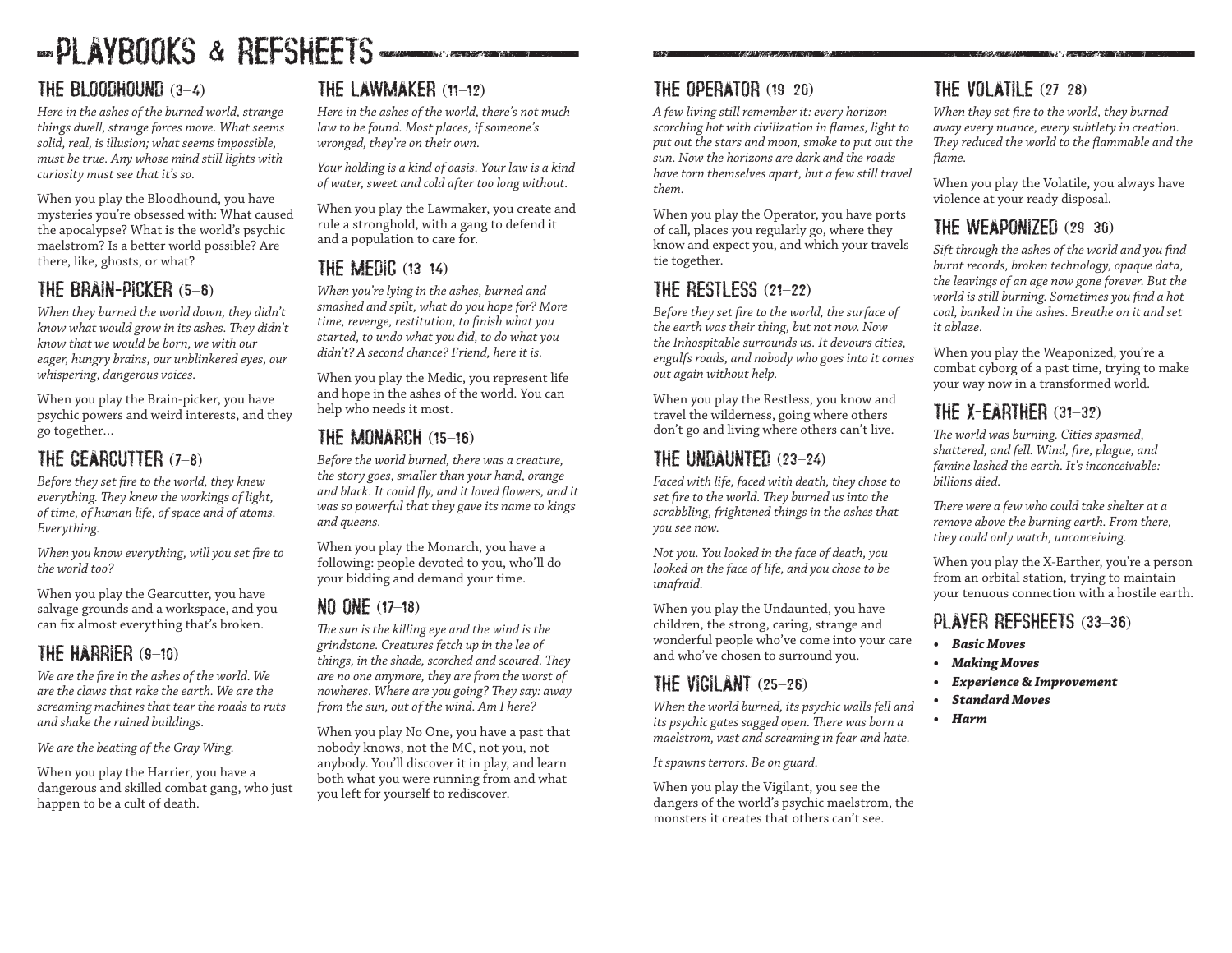

#### PRONOUNS:

### **Fist IMPRESSION**

THE BLOODHOUND

*Here in the ashes of the burned world,* 

*strange things dwell, strange forces move. What seems solid, real, is illusion; what seems impossible, must be true. Any whose mind still lights with curiosity must see that it's so.*

### -BLOODHOUND MOVES

- *Interrogating reality*†: At the end of the session, choose one of your mysteries. Tell the MC that you'd like to mark it *true* or *false*. They must choose 1 of these answers: *go ahead and mark it true; go ahead and mark it false*; or *for now, you'd better not mark it either way*. They can also allow you to choose another mystery and ask again, if they like.
- *Compassionate presence*: When you meet an NPC in private, at your choice, you can roll+Cool. On a 10+, both. On a 7–9, choose 1:
- *• If they're ashamed of something they've done, they blurt it out to you. Ask the MC if they do.*
- *• If they're holding onto pain, they blurt it out to you. Ask the MC if they do.* On a miss, if they're hurting or ashamed, they see you as a threat. Ask the MC what they do.
- *Eerily astute*: When you *read a situation*, as a free additional question, you can ask: *• Which threat types are in play here?*

The MC must list them. They aren't required to tell you who's who, but they can if they like.

- *Stern presence*: When you enter into a situation, roll+Hard. On a 10+, both. On a 7–9, choose 1:
- *• If anyone here has intentionally told lies, betrayed trust, or sown confusion, they can't meet your eyes. Ask the MC who can't.*
- *• If anyone here needs your help, they meet and hold your eyes. Ask the MC who does.* On a miss, something else catches your attention first. Ask the MC what does.
- *Whispering truth*†: When you tell an NPC a mystery marked *true*, the truth of it whispers to their psyche. Have the MC choose 1:
- *• They become fixed upon it, intent upon pursuing it to its conclusions, abandoning other commitments. They change threat type if necessary.*
- *• They become fixed upon you, your devoted disciple, abandoning other commitments. They change threat type if necessary.*

### -OTHER MOVES FOR A CONTROL CONTROL CONTROL

*\* This is a highly interruptible move.*

*† This move requires you to have mysteries.*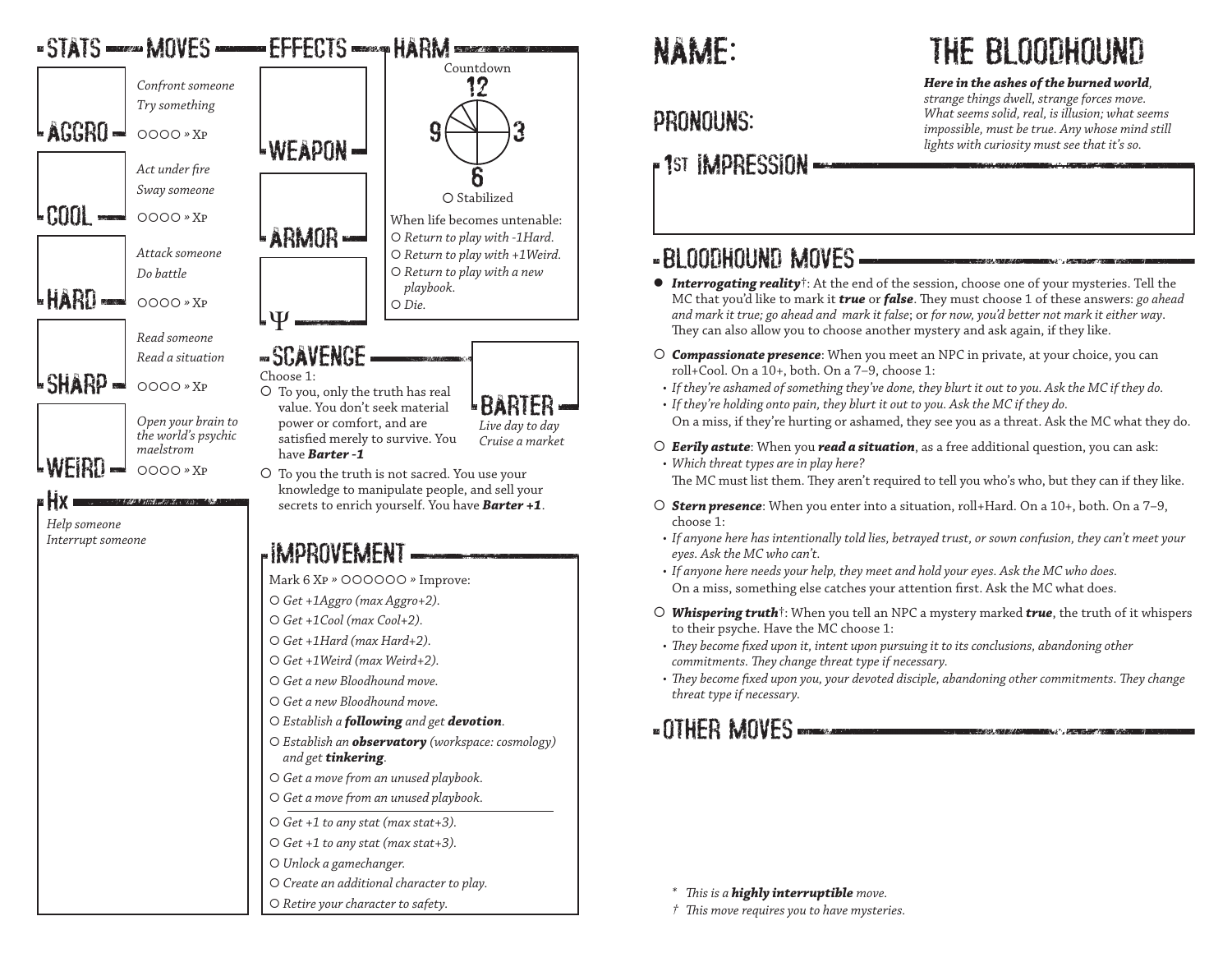### MYSTERIES

You are a student of truth, seeking reality without fear. At any time, you may mark any of the following mysteries *I believe* or *I don't believe*. You may also create up to 3 mysteries of your own. To mark a mystery *true* or *false*, use your move *interrogating reality*. **Indian Property of the MYSTERIES**  *It would be possible to undo the apocalypse, if we knew how*.  $\Box$   $\Box$  *Our world is not real, but is somehow created just for us to experience.*  $\Box$   $\Box$  *Somewhere there are those who survived the apocalypse, safe and intact, at peace, in a green and bountiful place*. *The apocalypse was imposed upon us by enemies of humanity, vast and inimical, existing outside us or else deep within*.  $\Box$   $\Box$  The future is written before us, and we could read it if we knew how.  $\Box$   $\Box$  *There are other worlds than this one, and it's possible to travel to them*. *They burned the world on purpose, out of vast spite and malice*. *They burned the world on purpose, to end some inconceivable horror*. *Time travel is possible*. *The world's psychic maelstrom has always existed, but has now grown strong*. *The world's psychic maelstrom is an alien intelligence or will*. *The world's psychic maelstrom is made of ghosts*. *The world's psychic maelstrom is the soul of the earth, wounded, screaming in pain and loss*. *The world's psychic maelstrom was created by human beings*. *We survive death, transformed. Death is not the end of us*. *— — —* **I believe** *True False*

#### CLOTHING, LIVING SPACE & INCIDENTALS

# THE BLOODHOUND

*To create your Bloodhound*, choose name & pronouns, 1st impression, stats, effects, moves, gear, and Hx.

### NAME

Baskerville, Ricardo, Kepler, Mona, Trini, Linus, Wisteria, Scarlet, or Mazarine.

Doe, Eclipse, Static, Cricket, Cuff, Speck, Lion, Coronet, Valley, Beech, Raygate, or Devilfoot. Choose your pronouns.

## 1st IMPRESSION

Choose 1 or more, and add your own:

Aggressive, antic, contemplative, cryptic, curious, cynical, dreamy, exacting, forgiving, humorous, idealistic, impatient, kind, lively, mystical, nitpicky, patient, raving, unflappable.

## STATS

Choose a set:

Aggro+1, Cool+1, Hard=0, Sharp+2, Weird-1 Aggro=0, Cool+1, Hard+1, Sharp+2, Weird-1 Aggro=0, Cool-1, Hard+1, Sharp+2, Weird+1 Aggro-1, Cool+2, Hard-1, Sharp+2, Weird=0

## EFFECTS

You have no weapon.

When you choose your gear, list your armor, if any.

You have 0-Ψ.

You have Barter per your Scavenge.

## HARD ZONE

Ask your MC which Hard Zone is in play, or else choose with the other players.

You can adapt your gear and other options to the Hard Zone as necessary.

### **MOVES**

You get all the basic moves. You get *interrogating reality*, and choose 1 more Bloodhound move.

## GEAR

You get:

- Your mysteries.
- Clothing you detail, including at your option a piece worth 1-armor.
- Living space and incidentals you detail, suitable to your personal needs, Scavenge, Hard Zone, and moves.

#### Hx

Everyone introduces their characters by name, pronouns, look and outlook. Take your turn.

List the other characters' names.

Go around again for Hx. On your turn, ask each other character directly: *Can I count on you to tell me the truth, whenever I ask, no matter what I ask?*

- If they say yes, write Hx+2.
- If they say no, write Hx+1.
- If they say anything else, or if you don't believe their answer, write Hx-1.

On the others' turns, volunteer if you like.

## IMPROVEMENT

Whenever you roll a stat, mark it. At 4 marks, get 1Xp and erase.

When your Hx with someone rolls over from  $+3$  to  $+1$  or from  $-2$  to  $-1$ , get 1XP.

At the end of each session, judge for yourself: Are you satisfied with your place in the world? If you're not, get 1Xp.

At the end of each session, judge for yourself: Does your Scavenge choice still hold true? If it does, get 1Xp. If it doesn't, you have the option to change it now.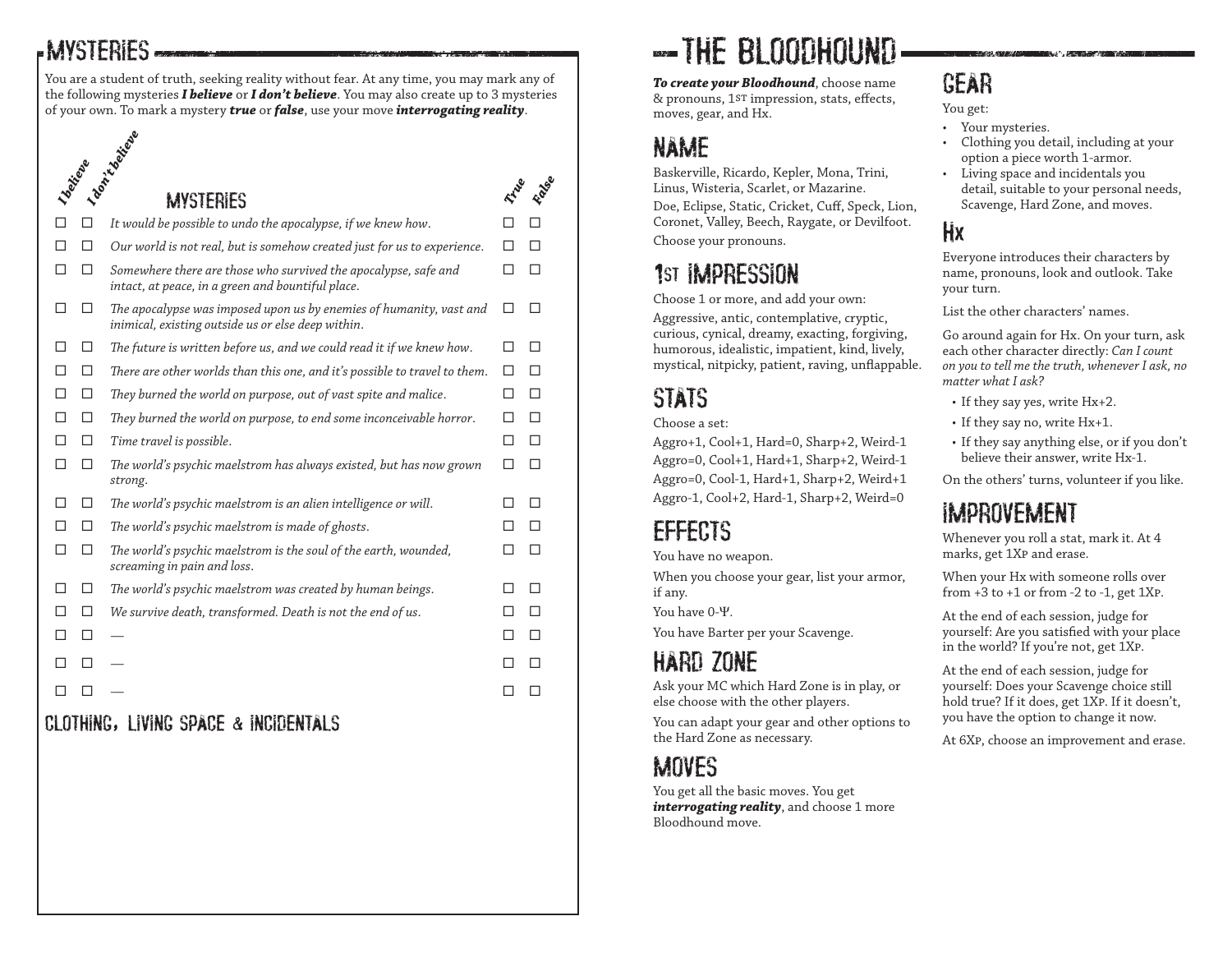

### PRONOUNS:

### **Fist IMPRESSION**

## THE BRAIN-PICKER

*When they burned the world down, they didn't know what would grow in its ashes. They didn't know that we would be born, we with our eager, hungry brains, our unblinkered eyes, our whispering, dangerous voices.*

#### BRAIN-PICKER MOVES

- *Deep brain scan\**: When you have time to study someone, you can read them more deeply than usual. *Read someone*, but roll+Weird, and in addition to the usual questions, you can choose from these:
- *• What was your lowest moment?*
- *• What unfinished business do you have, and with whom?*
- *• What is your deepest secret fear?*
- *• How could I really get my hooks into you?* On a miss, their brain freaks out and they suffer Ψ-harm instead.
- *Embrace the maelstrom*: You get +1Weird (max Weird+3). You get +1Ψ (max 2-Ψ).
- *In-brain puppet strings\**: When you have the time and opportunity to work on someone, you can put psychic puppet strings into their brain. Roll+Weird. On a 10+, hold 3 against them. On a 7–9, hold 1. From then on, whenever you want, you can spend 1 of your hold to whisper an order directly into their brain. If they follow it, good. If they resist, they suffer Ψ-harm instead, but your hold is still spent. On a miss, their brain freaks out and they suffer Ψ-harm instead.
- *Mesmerizing whisper\**: When you whisper gently to someone, you can *sway them*, but roll+Weird. Furthermore, when they choose how to respond, they can't choose to call you out to your face.
- *The maelstrom, manifest*: You can unleash the world's psychic maelstrom as a destructive physical force: *environ=Ψ, close-far, can't be brought to bear on a specific target*.

**COTHER MOVES CONTINUES** 

*\* This is a highly interruptible move.*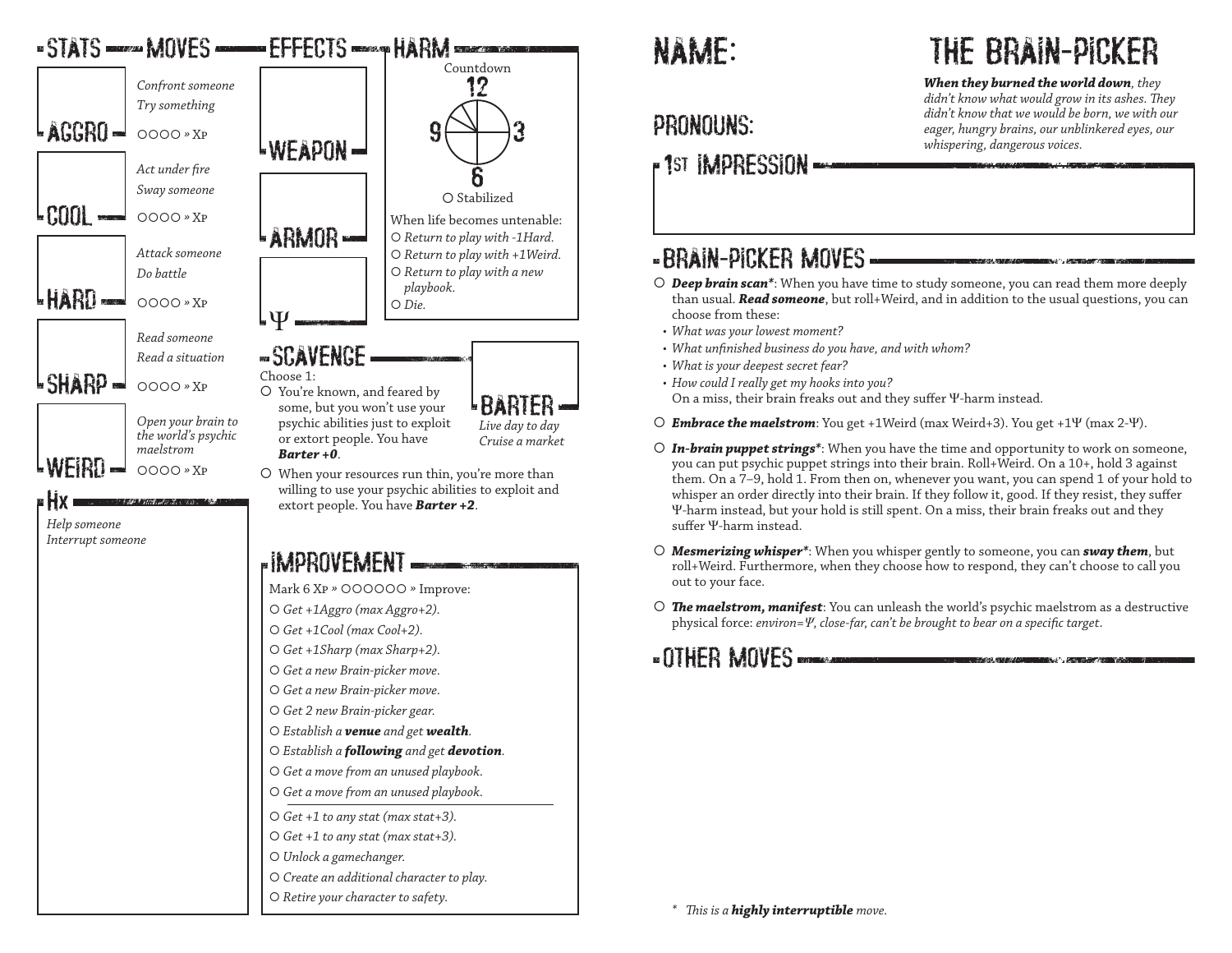### BRAIN-PICKER GEAR

 *Brain frequency resonator (hi-tech, worn)* Gives the wearer +1Ψ (max 2-Ψ).

 *Deep earplugs (hi-tech, worn)* Protects the wearer from all Brain-picker moves and gear, and from many other sources of Ψ-harm.

#### *Engineered nerve tick (hi-tech, touch)*

Apply to someone's skin. Embeds itself into their nerve pathways. From now on, simple proximity to them counts as the time and opportunity to work on them. (Applies to *inbrain puppet strings* and potentially to other moves and effects.)

- *In-eye brain-lenses (hi-tech, worn)* For the wearer, casually watching someone for a moment counts as taking the time to study them. (Applies to *deep brain scan* and potentially to other moves and effects.)
- *Pain-wave projector (1-harm ap, area, hi-tech, loud, reset)* Goes off like a reusable grenade. Hits everyone but you.
- *Psychic overload chamber*

You have an enclosed chamber that acts as a psychic antenna, giving you access to *augury*.

#### SMALL FANCY WEAPONS

- *Antique handgun (2-harm, close, loud, reload, valuable)*
- *Handmade silenced handgun (2-harm, close, hi-tech)*
- *Hidden knives (2-harm, hand, hidden)*
- *Ornate dagger (2-harm, hand, valuable)*
- *Scalpels (3-harm, hi-tech, intimate, valuable)*

#### CLOTHING, LIVING SPACE & INCIDENTALS

## THE BRAIN-PICKER

*To create your Brain-picker*, choose name & pronouns, 1st impression, stats, effects, moves, gear, and Hx.

### NAME

Smith, Jones, Jackson, Marsh, Lively, Burroughs, or Gritch.

Joyette, Iris, Marie, Amiette, Suselle, or Cybelle.

Pallor, Sin, Charmer, Pity, Brace, or Sundown. Choose your pronouns.

### 1st IMPRESSION

Choose 1 or more, and add your own:

Awkward, beautiful, cold, courteous, creepy, distracted, hungry, impatient, implacable, inquisitive, kindly, nervous, restrained, secretive, serious, staring, strange, sweet, unhealthy.

### STATS

Choose a set:

Aggro-2, Cool+1, Hard+1, Sharp+1, Weird+2 Aggro+1, Cool=0, Hard=0, Sharp=0, Weird+2 Aggro-1, Cool+1, Hard-2, Sharp+2, Weird+2 Aggro-1, Cool+2, Hard-1, Sharp=0, Weird+2

### **FFFECTS**

When you choose your gear, list your armor and your weapon, including tags and harm. By default you have 0-Ψ, but your gear and moves might give you 1-Ψ or 2-Ψ.

You have Barter per your Scavenge.

### HARD ZONE

Ask your MC which Hard Zone is in play, or else choose with the other players.

You can adapt your gear and other options to the Hard Zone as necessary.

### **MOVES**

You get all the basic moves. Choose 2 Brainpicker moves.

## GEAR

You get:

- 2 Brain-picker gear.
- 1 small fancy weapon.
- Clothing you detail, including at your option a piece worth 1-armor.
- Living space and incidentals you detail, suitable to your personal needs, Scavenge, Hard Zone, and moves.

#### Hx

Everyone introduces their characters by name, pronouns, look and outlook. Take your turn.

List the other characters' names.

Go around again for Hx. On your turn, ask 1 or both:

- *• Are any of you actually, honestly uncomfortable hanging out with me?* For those characters, write Hx+3.
- *• Do any of you seem dangerous and unpredictable to me?*
- For those character, write Hx+2.

For everyone else, or if no one volunteers at all, write Hx+1. You have weird insights into everyone.

On the others' turns, volunteer if you like.

### IMPROVEMENT

Whenever you roll a stat, mark it. At 4 marks, get 1Xp and erase.

When your Hx with someone rolls over from  $+3$  to  $+1$  or from  $-2$  to  $-1$ , get  $1XP$ .

At the end of each session, judge for yourself: Are you satisfied with your place in the world? If you're not, get 1Xp.

At the end of each session, judge for yourself: Does your Scavenge choice still hold true? If it does, get 1Xp. If it doesn't, you have the option to change it now.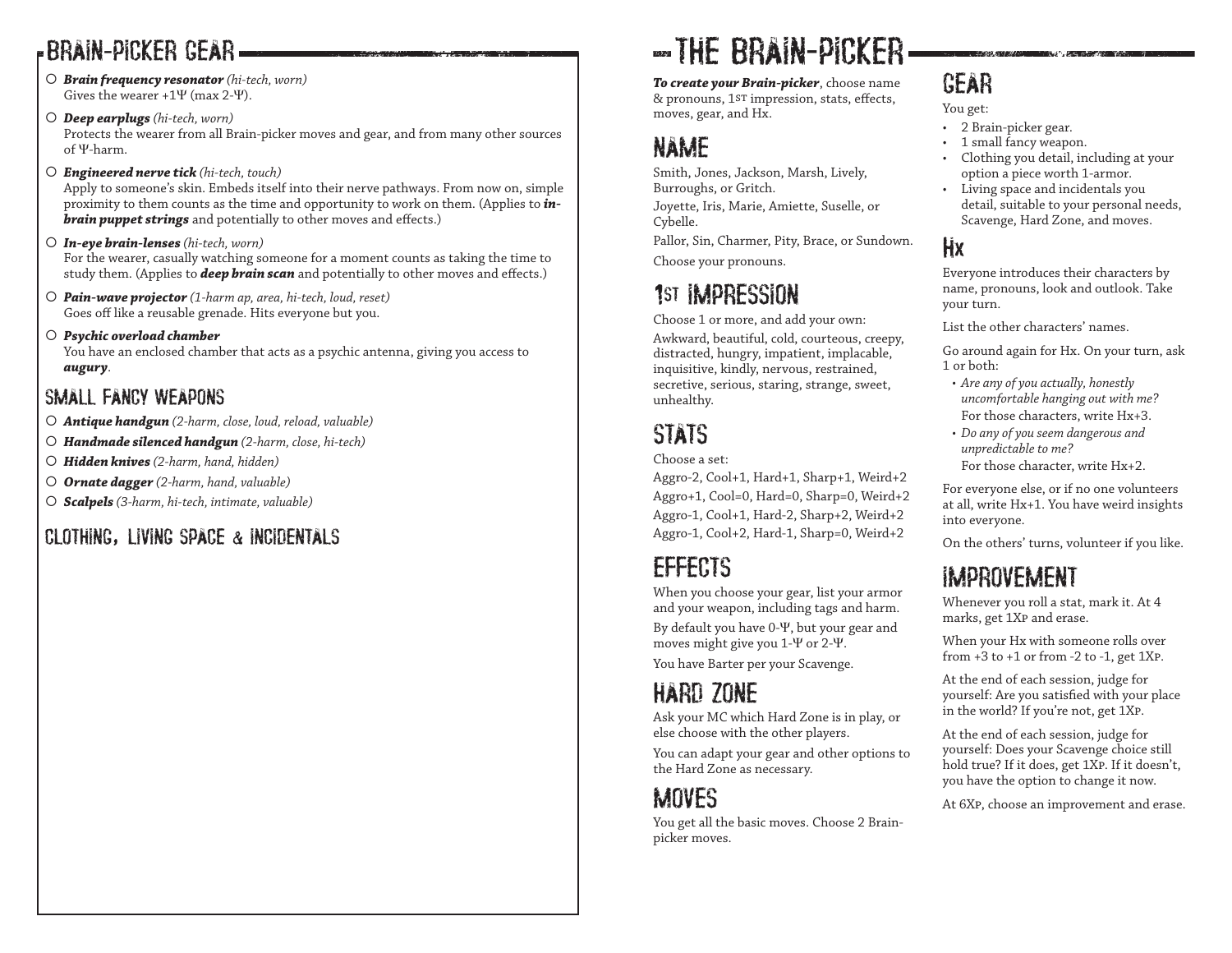

#### PRONOUNS:

### 1st IMPRESSION

#### GEARCUTTER MOVES

- *Assay the salvage*: When you *read a situation*, as a free additional question, you can ask: *• What's the most useful, valuable, or mysterious thing here?*
- *Bonefeel*: At the beginning of the session, roll+Weird. On a 10+, hold 1+1. On a 7–9, hold 1. At any time, either you or the MC can spend your hold to have you already be there, with the proper tools and knowledge, with or without any clear explanation why. If your hold was 1+1, take +1forward now. On a miss, the MC holds 1, and can spend it to have you be there already, but somehow pinned, caught or trapped.
- *The mind's fraying edge*: You have one piece of Brain-picker gear. Ask the MC what it is. You also get +1Ψ (max 2-Ψ).
- *Oftener right*: When another player's character comes to you for advice, tell them what you honestly think the best course is. If they do it, they take +1 to any rolls they make in the doing, and you mark 1Xp.
- *Things speak*: Whenever you handle or examine something interesting, roll+weird. On a hit, you can ask the MC questions. On a 10+, ask 3. On a 7-9, ask 1:
- *• Who handled this last before me?*
- *• Who made this?*
- *• What strong emotions have been most recently nearby this?*
- *• What words have been said most recently nearby this?*
- *• What has been done most recently with this, or to this?*
- *• What's wrong with this, and how might I fix it?*

Treat a miss as though you've *opened your brain to the world's psychic maelstrom* and missed the roll.

### -OTHER MOVES

*Tinkering*

*\* This is a highly interruptible move.*

THE GEARCUTTER

*Before they set fire to the world, they knew* 

*everything. They knew the workings of light, of time, of human life, of space and of atoms. Everything.*

*When you know everything, will you set fire to the world too?*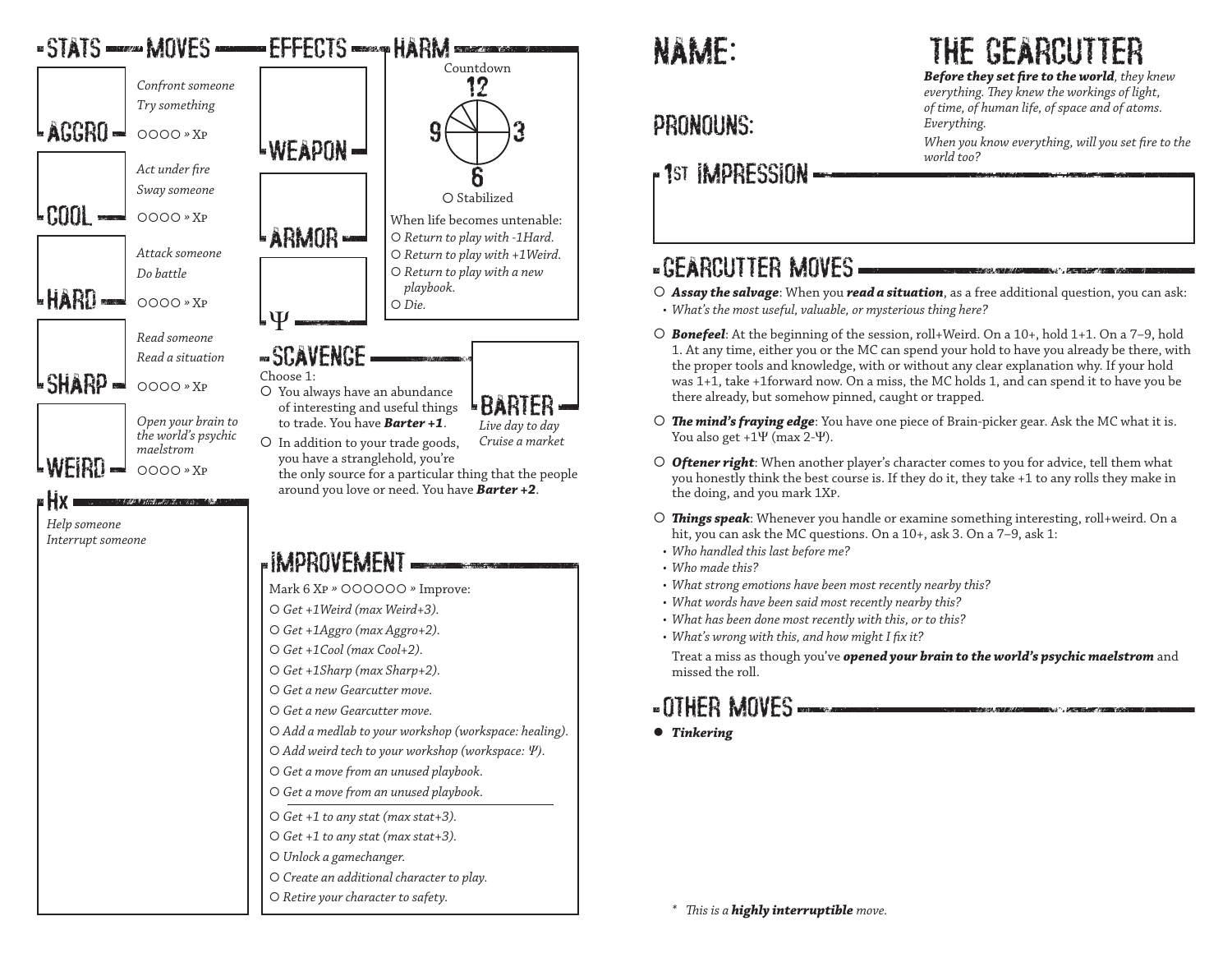### SALVAGE GROUNDS

You have a workshop full of tools, parts, components, and scrap (*workspace: machinery, tech*). You also get *tinkering*.

You go out into dangerous territory to salvage. To create your salvage grounds, choose Hard Zone locations for up to 5:

| I have allowance from the local warlord to scavenge here and<br>keep anything I find.               |
|-----------------------------------------------------------------------------------------------------|
| I have a trade agreement here, goods for goods, food and<br>basics for parts and tech.              |
| I deal direct with the scroungers here, anything strange they<br>find, they keep for me to look at. |
| I know secret ruins near here, where sometimes you can find<br>ancient machinery.                   |
| The collapsed city here created layers of salvage, warrened<br>through by scavengers.               |
| The traders who come through here sometimes have strange<br>goods from distant places.              |
| There's lost treasure here, but only if you know how to look<br>for it.                             |
| You define:                                                                                         |

#### REPURPOSED WEAPONS

- *Blowtorch (2-harm, fire, hand)*
- *CO2 Spike gun (2-harm, close, reload)*
- *Demolition hammer (2-harm, hand, brutal)*
- *Nailgun, safety disabled (1-harm, close, burstfire, loud)*

:

*Pipe grenade (1-environ, thrown, single use: )*

#### CLOTHING, LIVING SPACE & INCIDENTALS

# THE GEARCUTTER

*To create your Gearcutter*, choose name & pronouns, 1st impression, stats, effects, moves, gear, and Hx.

### NAME

Leah, Joshua, Tai, Ethan, Bran, Jeremy, Amanuel, Justin, Jessica, Eliza, Dylan, Adnan, Alan, Nils, Ellen, Lee, Kim, or Adele.

Leone, Burdick, Oliver, Goldman, Whiting, Fauci, Hossfield, Lemma, Morrell, Ozair, Robinson, Lemieux, Whitmont, Cullen, or Spector.

Choose your pronouns.

## 1st IMPRESSION

Choose 1 or more, and add your own: Artistic, bookish, bored, clueless, creative, curious, distracted, indifferent, insightful, inventive, manipulative, mild, obsessive, remote, restless, shy.

### STATS

#### Choose a set:

Aggro-2, Cool+1, Hard+1, Sharp+1, Weird+2 Aggro+1, Cool-1, Hard=0, Sharp+1, Weird+2 Aggro-1, Cool=0, Hard=0, Sharp+2, Weird+2 Aggro+1, Cool+1, Hard-1, Sharp=0, Weird+2

### EFFECTS

When you choose your gear, list your armor and your weapon, including tags and harm. By default you have 0-Ψ, but a move might give you 1-Ψ.

You have Barter per your Scavenge.

### HARD ZONE

Ask your MC which Hard Zone is in play, or else choose with the other players.

You can adapt your gear to the Hard Zone as necessary.

## **MOVES**

You get all the basic moves. Choose 2 Gearcutter moves.

## GEAR

You get:

- Salvage grounds.
- 1 repurposed weapon.
- Clothing you detail, including at your option a piece worth 1-armor.
- Living space and incidentals you detail, suitable to your personal needs, Scavenge, Hard Zone, and moves.

#### Hx

Everyone introduces their characters by name, pronouns, look and outlook. Take your turn.

List the other characters' names.

Go around again for Hx. On your turn, ask 1, 2 or all 3:

- *• Which of you seems to me like the biggest potential problem?*
- For that character, write Hx+2.
- *• I go out into dangerous territory to salvage. Who usually comes with me?*
- For those characters, write Hx+1.
- *• Do any of you abuse or really neglect your gear?*

For those characters, write Hx-1.

For everyone else, or if no one volunteers at all, write Hx-1. You're more insightful about things than about people.

On the others' turns, volunteer if you like.

### IMPROVEMENT

Whenever you roll a stat, mark it. At 4 marks, get 1Xp and erase.

When your Hx with someone rolls over from  $+3$  to  $+1$  or from  $-2$  to  $-1$ , get  $1XP$ .

At the end of each session, judge for yourself: Are you satisfied with your place in the world? If you're not, get 1Xp.

At the end of each session, judge for yourself: Does your Scavenge choice still hold true? If it does, get 1Xp. If it doesn't, you have the option to change it now.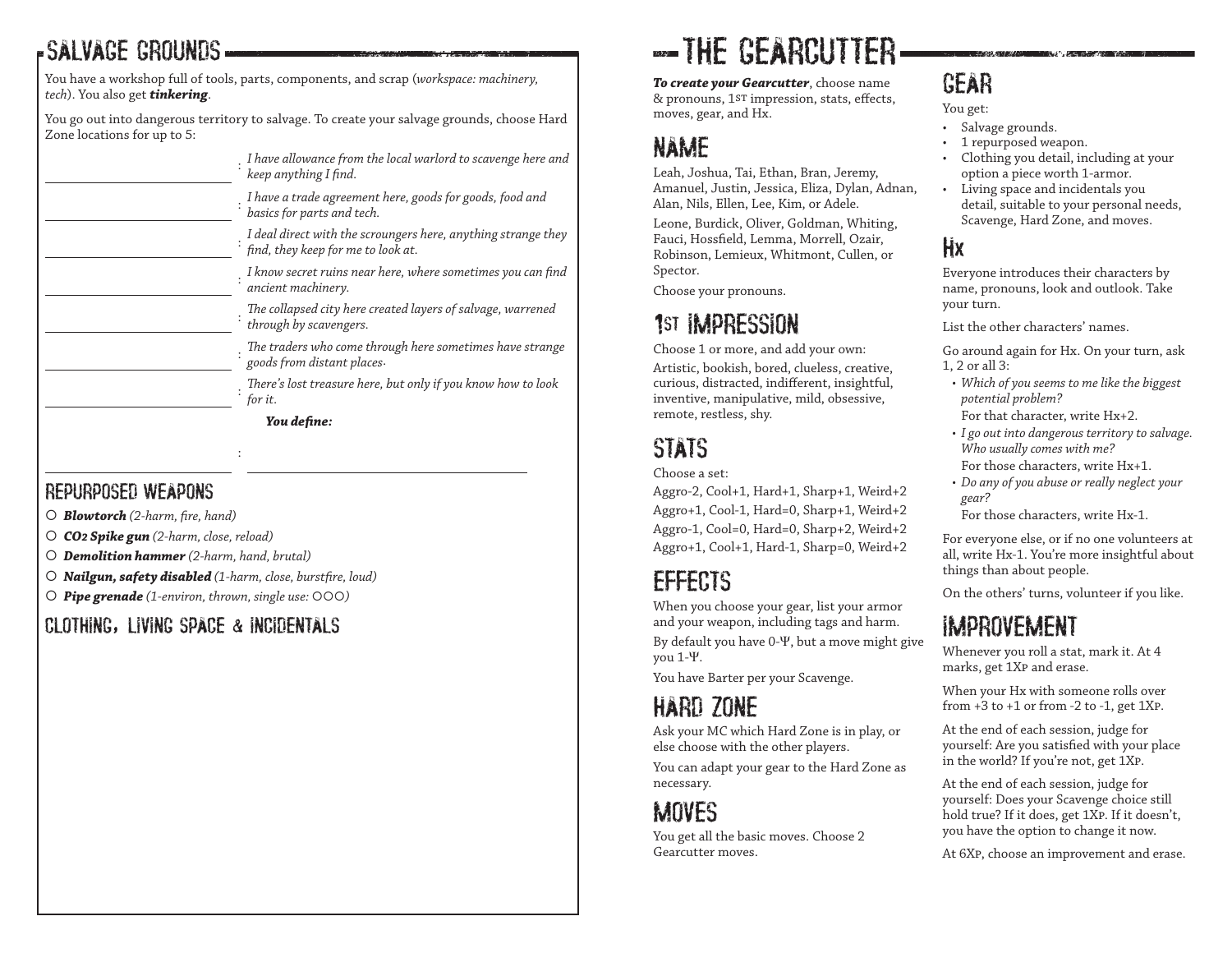

#### PRONOUNS:

### 1st IMPRESSION

## THE HARRIER

#### *We are the fire in the ashes of the world.*

and the company of the company of the company of the company of the company of the company of the company of the company of the company of the company of the company of the company of the company of the company of the comp

*We are the claws that rake the earth. We are the screaming machines that tear the roads to ruts and shake the ruined buildings.*

*We are the beating of the Gray Wing.*

.<br>Shinaxba, falk maaladan

#### HARRIER MOVES

- *Ecstatic Coma*†: In worship of the Gray Wing of Death, your gang can enter into a deathlike ecstatic coma. Treat them as a *psychic antenna* and use them for *augury*. You also get  $+1\Psi$  (max 2- $\Psi$ ).
- *Hunter-killers*†: Your gang's vehicles are mounted with rocket tubes (4-harm, close/far, concentrated fire, emplaced). If your gang doesn't have vehicles, it carries portable rocket tubes instead (4-harm, close/far, concentrated fire, reload, braced). *Gang: +rockets.*
- *Skirmishers*†: Your gang has the experience, discipline, and mobility to take on a larger gang. When you use them to *attack* or *do battle* with a larger gang, they're not outnumbered, no matter the other gang's size.
- *Tactician*: When you *attack* or *do battle*, on any hit, you get +1choice. In addition, when you *read a situation*, if you are in a position to see or receive intelligence about an enemy's movements, as a free additional question, ask:
- *• What is my enemy preparing to do?*
- *Whispers of the Gray Wing*: At the beginning of the session, roll+Weird. On a 10+, ask the MC 2 questions. On a 7-9, ask 1. The MC has to answer frankly.
- *• Whose blood has been spilled, and not yet cooled?*
- *• Where does the Gray Wing of Death hover?*
- *• Who means to do death, now? Whose heart and will has turned now to violence?*
- *• Who needs our protection, if we will give it to them?*
- *• If we will be paid to do battle, who now will pay us?*
- On a miss, ask 1 anyway, and ask this question as well:
- *• Upon which of us has Death fixed its eye?*

#### **OTHER MOVES**

*Leadership*

*\* This is a highly interruptible move.*

*† This move requires you to have a gang.*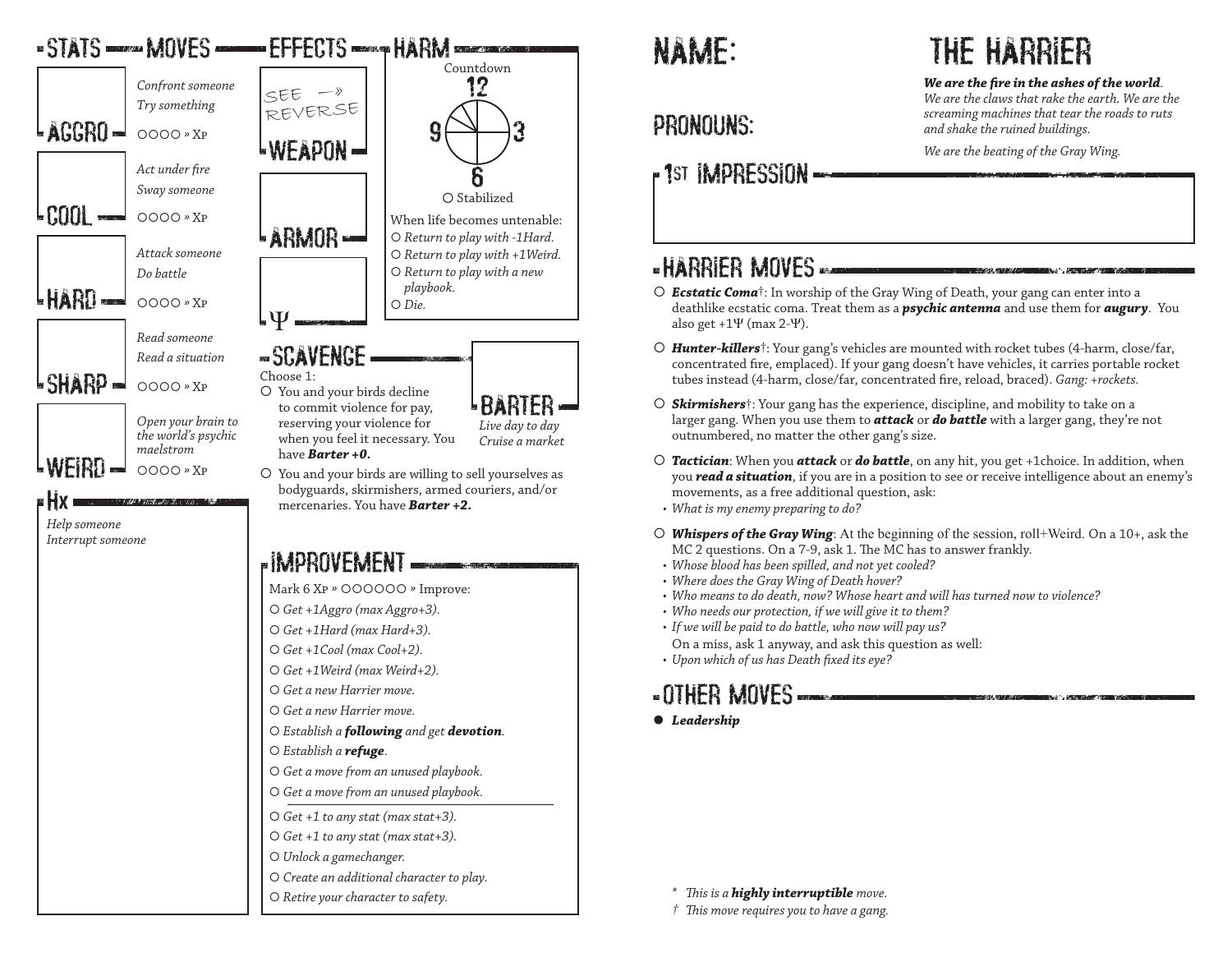#### BIRDS

**Your birds** are like (circle 1): *Battlefield ravens, eagles, falcons in flight, harvest crows, hunting hawks, vultures.* They number (circle 1): 6 / 7 / 8 / 9.

• Name your lieutenant:

- Name your best scout:
- Name your best fighter:

They're your gang (*gang:small, 2-harm, 1-armor)*. You get *leadership*.

**Their wings** are (choose 1):

*Bikes*. Frame: bike, massive=0, speed+2, handling+1, 0-armor. *Gang: +bikes*.

 *Cutters*. Frame: cutter, massive=1, speed+2, handling+0, 0-armor. *Gang: +hovering*. *Flyers*. Frame: flyer, massive=1, speed+2, handling+0, 0-armor. *Gang: +flying*.

They're (choose all that apply):

| $\bigcirc$ Blazing  | $\bigcirc$ Flashing | $O$ Racing  | $\bigcirc$ Smoking |
|---------------------|---------------------|-------------|--------------------|
| $\bigcirc$ Bucking  | $O$ Grinding        | $O$ Raging  | O Soaring          |
| $\bigcirc$ Churning | $O$ Groaning        | $O$ Roaring | O Swooping         |
| $\circ$ Crying      | $\bigcirc$ Hissing  | ○ Scorching | O Wallowing        |
| $\bigcirc$ Darting  | $O$ Howling         | O Screaming | O Whispering       |
| $\cdots$            |                     |             |                    |

…and wild machines.

#### **Their weapons & armor** are:

- Long aluminum lances with hardened steel heads *(3-harm hand ap)*
- Hunters' rifles and a carefully hoarded, carefully shared cache of bullets *(2-harm far loud)*
- Wicked knives, clubs, chains, hatchets, & hammers *(2-harm hand brutal)*
- Lightweight layered battle armor *(1-armor)*

**Their cult** is (choose 1):

- *The Gray Wing of Death is cruel, and indiscriminate in its cruelty.*
- *The Gray Wing of Death is generous, and gives every eternal treasure to those who die.*
- *The Gray Wing of Death is kind, and gives kind death to the faithful.*
- *The Gray Wing of Death is a thief, who has stolen the immortality of we who were immortal.*
- *The Gray Wing of Death is a tyrant, and all murder is tyranny.*
- *There is no life and there is no death. All is a dream; all are free.*

GANG

**Tell the MC all of the above**, and to create your birds as a threat.

You have the same wings, weapons, and armor as your birds. You don't have to share their cult if you don't want to.

### CLOTHING, LIVING SPACE & INCIDENTALS

# THE HARRIER

*To create your Harrier*, choose name & pronouns, 1st impression, stats, effects, moves, gear, and Hx.

### NAME

Taki, Jun, Stammer, Lac, Fole, Dona, Choi, Baker, Paz, Pav.

Moonwitch, Frostbite, Sundog, Wolfhound, Grayhound, Mouser, Recluse, Peregrine, Jackdaw, Magpie, Cardinal.

Choose your pronouns.

## 1st IMPRESSION

Choose 1 or more, and add your own: Aloof, brooding, chill, controlled, easygoing, generous, grandiose, hair-trigger, jovial, largerthan-life, lazy, predatory, pugnacious, restless, ruthless, seething, studious, tightly wound, uncaring, watchful.

## STATS

Choose a set:

Aggro=0, Cool+1, Hard+2, Sharp+1, Weird-1 Aggro-1, Cool=0, Hard+2, Sharp+1, Weird+1 Aggro+1, Cool+1, Hard+2, Sharp=0, Weird-1 Aggro+2, Cool=0, Hard+2, Sharp+1, Weird-2

## EFFECTS

When you create your birds, they give you your armor and your weapon, including tags and harm.

By default you have 0-Ψ, but a move might give you 1-Ψ.

You have Barter per your Scavenge.

## HARD ZONE

Ask your MC which Hard Zone is in play, or else choose with the other players.

You can adapt your gear to the Hard Zone as necessary.

## **MOVES**

You get all the basic moves. Choose 2 Harrier moves.

## GEAR

You get:

- Your Birds.
- The same wings, weapons, and armor your birds have.
- Clothing you detail.
- Living space and incidentals you detail, suitable to your personal needs, Scavenge, Hard Zone, and moves.

#### Hx

Everyone introduces their characters by name, pronouns, look and outlook. Take your turn.

List the other characters' names.

Go around again for Hx. On your turn, ask 1, 2 or all 3:

- *• Which of you did me and my birds swoop in and save your life?*
- For that character, write Hx+2.
- *• Which of you have called upon me and my birds to get violent revenge for you?* For that character, write Hx-1.
- *• Which of you can I consider a genuine friend?*

For those characters, write Hx+2.

For everyone else, or if no one volunteers at all, write Hx=0. You tend to leave people to their own business.

On the others' turns, volunteer if you like.

### IMPROVEMENT

Whenever you roll a stat, mark it. At 4 marks, get 1Xp and erase.

When your Hx with someone rolls over from  $+3$  to  $+1$  or from  $-2$  to  $-1$ , get  $1XP$ .

At the end of each session, judge for yourself: Are you satisfied with your place in the world? If you're not, get 1Xp.

At the end of each session, judge for yourself: Does your Scavenge choice still hold true? If it does, get 1Xp. If it doesn't, you have the option to change it now.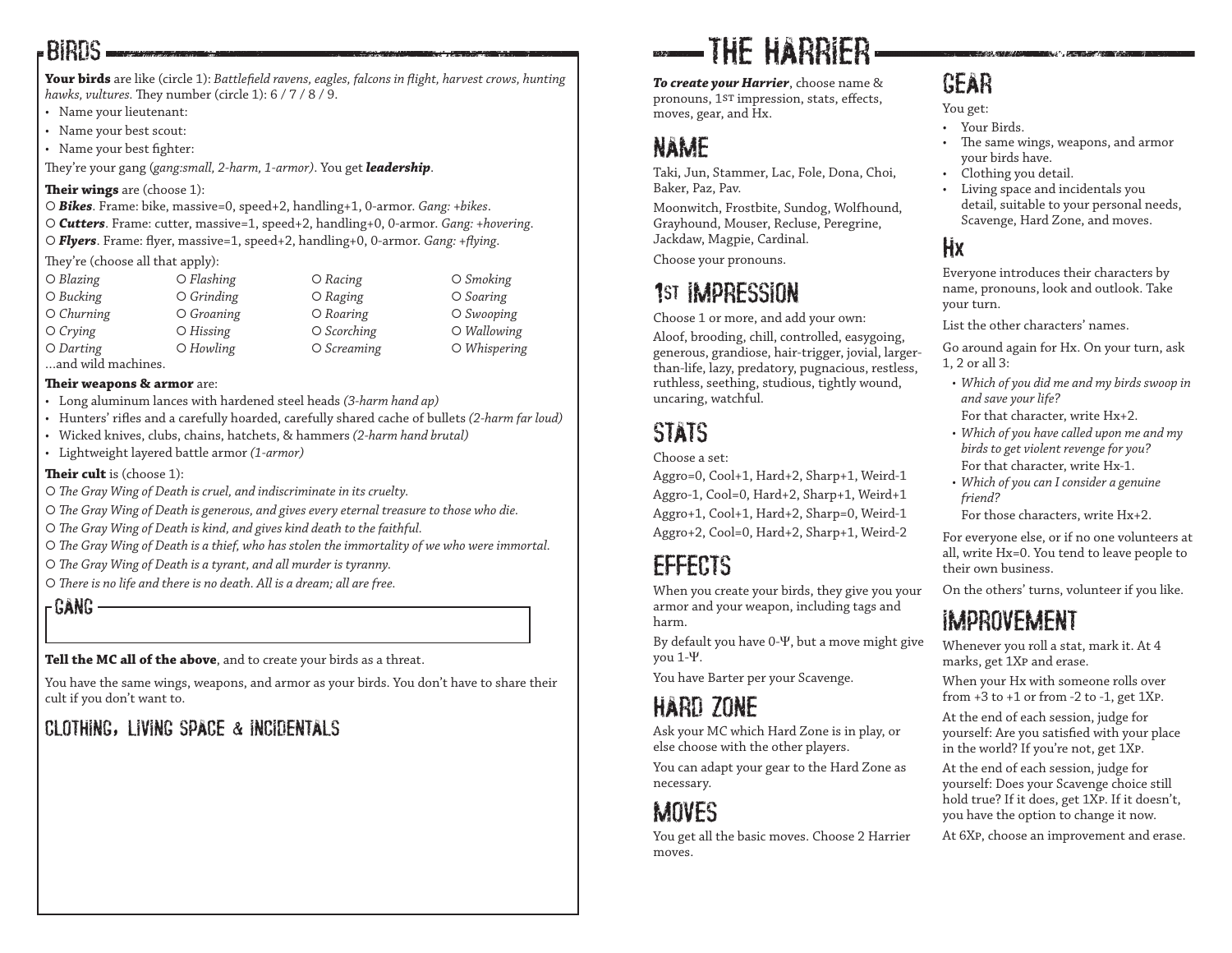

#### PRONOUNS:

### 1st IMPRESSION

#### -LAWMAKER MOVES-

- *The Law speaks to you* †: When someone breaks your laws, roll+Weird. On a 10+, the Law allows you to choose:
- *• You let them off with a warning, reduced penalty, or reprieve.*
- *• You make an exception for them and they have no blame.*
- *• They must face the full penalty.*

On a 7-9, the MC tells you which the Law will allow. On a miss, or if you are unable to obey the Law's requirements, responsibility falls to you, and you must pay the penalty yourself. You may choose to pay it in full, in reduced form, or only symbolically.

- *Ears in the walls* †: At the beginning of the session, roll+Sharp. On a 10+, hold 3. On a 7–9, hold 2. During the session, spend your hold 1 for 1 to name a person who's living in or visiting your holding, and ask what they're up to right now. The MC or the other player has to answer frankly. On a miss, hold 1 anyway.
- *Forbidding presence*: When you enter into a situation, roll+Cool. On a 10+, both. On a 7–9, choose 1:
- *• If anyone here has broken your laws or betrayed your holding, they can't meet your eyes. Ask the MC who can't.*
- *• If anyone here intends to break your laws or intends you harm, they move involuntarily away from you. Ask the MC who does.*

On a miss, if you have any enemies here, they panic and immediately move against you.

- *Right hand*: You have a lieutenant who isn't just competent and loyal, they are, as the saying goes, *reliable*. Detail them now with the MC.
- *Taskmaster*: When you give orders to a non-gang body of people who answer to you (*eg* your holding's population, your followers, your assistants or crew) use *Leadership*, even though they're not a gang.

#### -OTHER MOVES DECOMING THE CONTRACTOR OF THE CONTRACTOR

- *Leadership*
- *Wealth*

*\* This is a highly interruptible move.*

*† This move requires you to have a holding and laws.*



*Here in the ashes of the world, there's not much law to be found. Most places, if someone's wronged, they're on their own.*

*Your holding is a kind of oasis. Your law is a kind of water, sweet and cold after too long without.*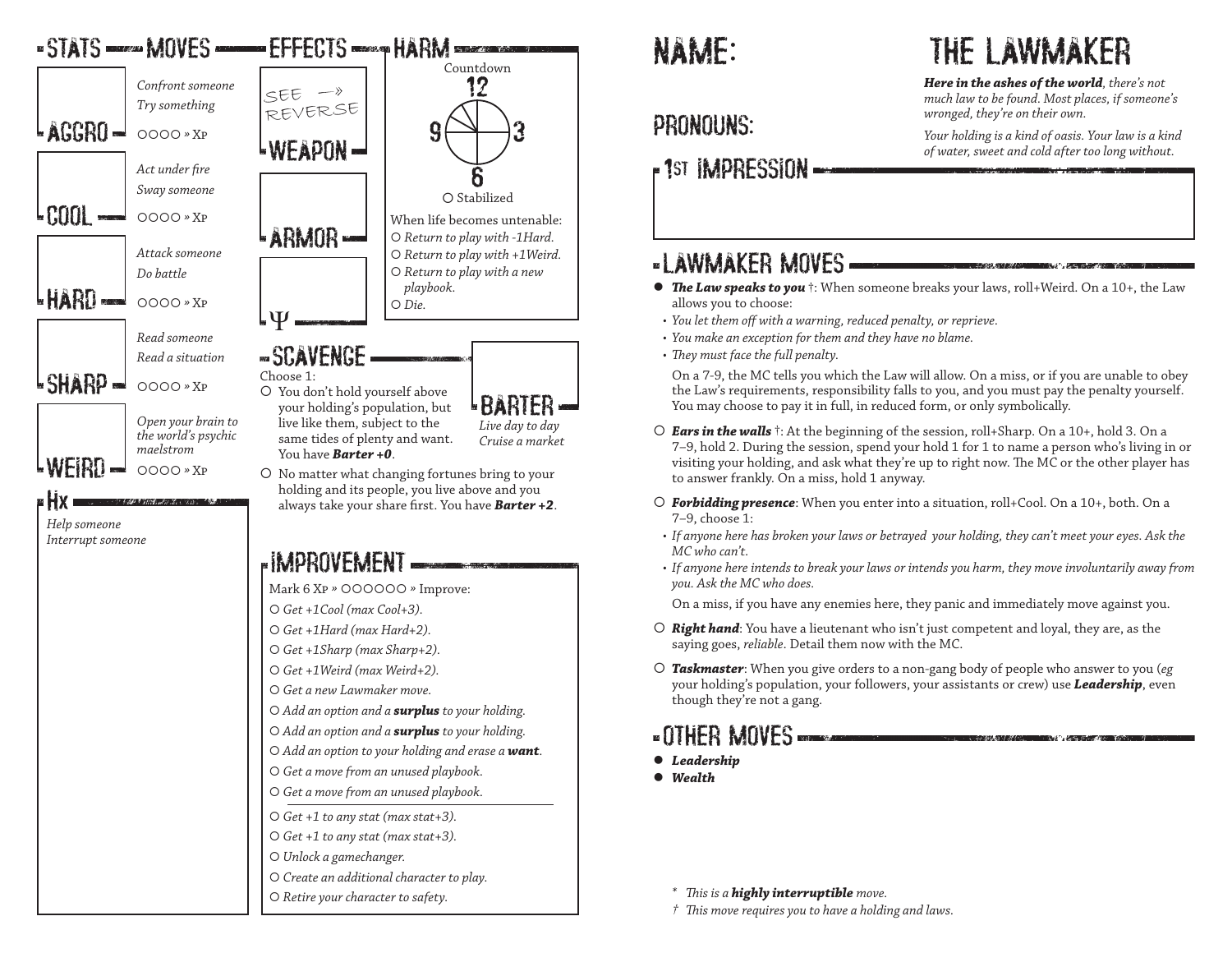### **-HOLDING -**

You have a holding, a settlement where a population of about 100 lives and works, defended by a gang of about 20 (*gang:medium, 2-harm, 1-armor*). You get *wealth* for your holding and *leadership* for your gang. Your holding includes your laws:

- *General laws that everybody should follow. Name a few:*
- *One law that everybody knows not to break, or else. Name it:*

And choose 3 more options:

- *A bustling marketplace, traders & caravans coming through.*
- *A champion, a flashy, deadly showoff named .*
- *A champion, a serious, deadly person named .*
- *Electricity, heat, refrigeration, running water.*
- *Gorgeous, luxe rooms for whoever can afford them.*
- *A high watchtower with a commanding view.*
- *A place that holds a secret, silent and difficult to get to.*
- *A powerful stronghold (in battle, this is a secure defensive position).*
- *A source of beautiful, pure, clean water.*
- *A scouting & raiding party separate from your gang (gang:small, 2-harm, 1-armor).*
- *Something cool that one of the other PCs wants it to have:*

*A trade agreement & peace accord with (choose a Hard Zone location):*

For your holding's *surplus*, circle 3: *+1Barter, art, development projects, exploration, feasting, food storage, growth, healing, intrigue, luxe goods, music, parties, performance, pit fights, profit, pure water, relaxation, trade, transport, visiting strangers, worship.*

For its *wants*, circle 2: *Abandonment, disease, extremism, hoarding, hunger, outcasts, power struggles, ruthlessness, vendettas, violence.*

#### GANG

#### NO-NONSENSE WEAPONS

- *Big knife (2-harm, hand)*
- *Handmade pistol (2-harm, close, loud, reload)*
- *Hatchet (3-harm, hand)*
- *Sawed off (3-harm, close, messy, reload)*

#### CLOTHING, LIVING SPACE & INCIDENTALS

# -THE LAWMAKER-

*To create your Lawmaker*, choose name & pronouns, 1st impression, stats, effects, moves, gear, and Hx.

### NAME

Nbeke, Allison, Kobe, Kreider, Tranh, Marco, Sadiq, Vega, Lang, Lin, or Jackson.

Madame, Barbecue, Grandma, Uncle, Parson, Barnum, Colonel, or Mother Superior.

Choose your pronouns.

## 1st IMPRESSION

Choose 1 or more, and add your own: Busy, calculating, dangerous, domineering, generous, gorgeous, gracious, hardnosed, hardworking, hospitable, indolent, kind, regal, ruthless.

### **STATS**

Choose a set:

Aggro+1, Cool+2, Hard-1, Sharp+1, Weird=0 Aggro=0, Cool+2, Hard+1, Sharp+1, Weird-1 Aggro-1, Cool+2, Hard+1, Sharp+1, Weird=0 Aggro+1, Cool+2, Hard-1, Sharp=0, Weird+1

### EFFECTS

When you choose your gear, list your armor and your weapon, including tags and harm. You have 0-Ψ.

You have Barter per your Scavenge.

## HARD ZONE

Ask your MC which Hard Zone is in play, or else choose with the other players.

You can adapt your gear to the Hard Zone as necessary.

### **MOVES**

You get all the basic moves. You get *the law speaks to you*, and choose 1 more Lawmaker move.

## GEAR

You get:

- A holding.
- 2 no-nonsense weapons.
- Clothing you detail, including at your option a piece worth 1-armor.

.<br>Prince and the communication of the communication of the communication of the communication of the communicati

• Living space and incidentals you detail, suitable to your personal needs, Scavenge, Hard Zone, moves, and holding.

### Hx

Everyone introduces their characters by name, pronouns, look and outlook. Take your turn.

List the other characters' names.

Go around again for Hx. On your turn, ask 1, 2 or all 3:

- *• Which of you has been with me the longest, since before?*
- For that character, write Hx+2.
- *• Have any of you ever betrayed or stolen from me?*
- For those characters, write Hx+3.
- *• Which of you is my favorite?* For that character, write Hx+2.

For everyone else, or if no one volunteers at all, write Hx+1. You're wary, watchful, and conscientious.

On the others' turns, volunteer if you like.

### IMPROVEMENT

Whenever you roll a stat, mark it. At 4 marks, get 1Xp and erase.

When your Hx with someone rolls over from  $+3$  to  $+1$  or from  $-2$  to  $-1$ , get  $1XP$ .

At the end of each session, judge for yourself: Are you satisfied with your place in the world? If you're not, get 1Xp.

At the end of each session, judge for yourself: Does your Scavenge choice still hold true? If it does, get 1Xp. If it doesn't, you have the option to change it now.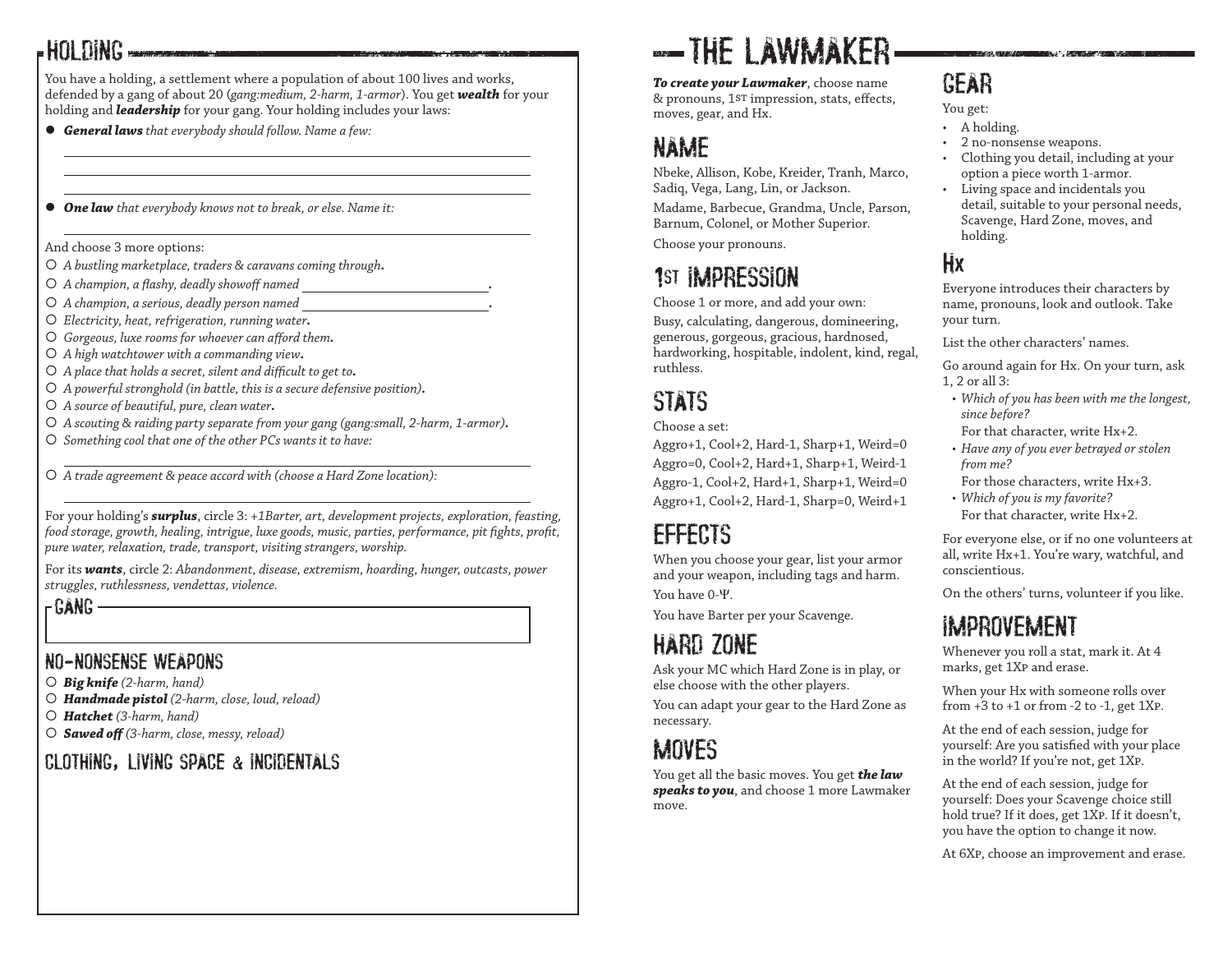

### PRONOUNS:

### 1st IMPRESSION

#### -MEDIC MOVES

- *Field medic*: When somebody's suffered harm, you can help. Roll+Sharp. On any hit, you stabilize them: their injuries won't get worse, and you can safely move them. On a 10+, they recover 1harm as well. On a miss, you see at once that there's nothing you can do for them. Choose 1:
- *• I do my best for them, even though it won't make a difference.*
- *• I break it to them compassionately and stay with them.*
- *• I walk away.*
- *Guardian angel*: When you kneel over someone who has fallen, you and they both get +2armor.
- *Healing touch*: Put your hands on someone injured and roll+Weird. On a 10+, choose 3. On a 7–9, choose 2:
- *• Your touch takes their pain away.*
- *• Your touch heals their tissue damage and stops their bleeding.*
- *• Your touch knits their bones back together.*
- *• Your touch removes their disease or purges their infection.* …And ask the MC whether they heal 1-harm or 2-harm. On a miss, you take their pain away, but they heal 0-harm.
- *Know your enemy*: When you *read a situation*, as a free additional question, always ask: *• How might this situation turn [more] violent?*
- *Sixth sense*: At the beginning of the session, roll+Sharp. On a 10+, hold 3. On a 7–9, hold 1. Any time during the session, spend 1 of your hold to ask the MC what your sixth sense is telling you. The MC should answer with a warning, an assurance, a clue, or an insight of some kind. On a miss, your sixth sense makes you paranoid and mistrustful. Choose another player's character and take -1 to your Hx with them.

### **COTHER MOVES CONTRACTED CONTRACTED CONTRACTED**

*\* This is a highly interruptible move.*

# THE MEDIC

*When you're lying in the ashes, burned and smashed and spilt, what do you hope for? More time, revenge, restitution, to finish what you started, to undo what you did, to do what you didn't? A second chance? Friend, here it is.*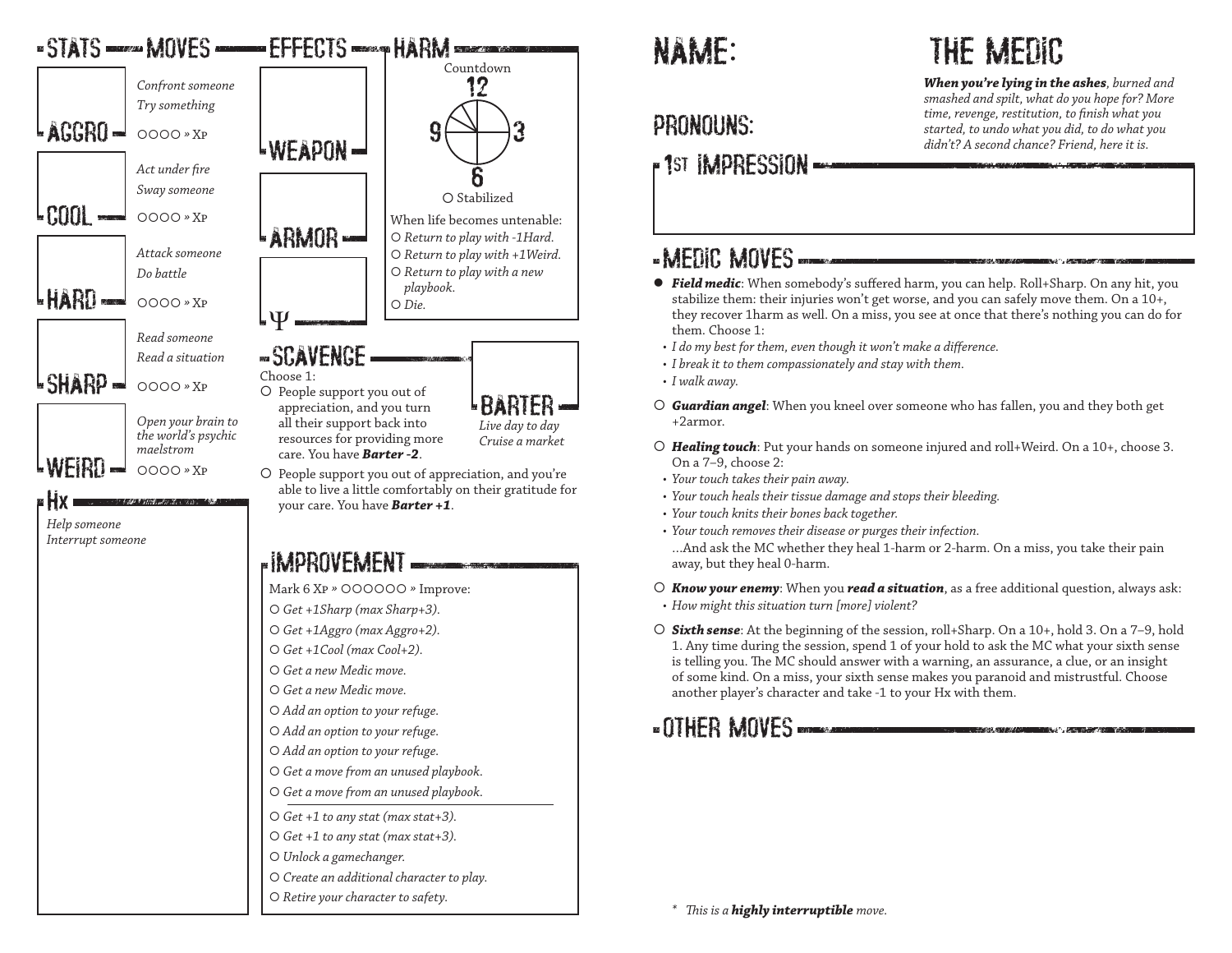### REFUGE

You have a refuge where people can live, work, and heal. It includes (choose 4):

 *Access to unexplored underground chambers* Ancient, echoing, and mysterious.

#### *An ambulance*

Massive=3, Speed+1, Handling+1, 0-armor. Impression: flashing, wailing, surly.

 *Armed guards (gang:small, 2-harm 1-armor)* You also get *leadership*.

#### *Armored walls*

In battle, your refuge is a secure defensive position.

- *A cult (following: small; devotions: comfort, worship; demands: teaching, worship)* Worshipers of the (circle 1) ghosts / life / gods that your refuge represents to them. You also get *devotion*.
- *A garden of green, growing plants* Providing healthy food and simple medicines.
- *Life support & medlab (workspace: healing)* You also get *tinkering*.
- *A reliable source of fresh, clean water* A beautiful fountain, giant collection tanks, or just a cracked underground pipe that somehow runs clear.
- *A security system of some kind* Cameras & motion detectors, or else tripwires, booby traps, and rigged floors.
- *Skilled assistants* Give them names, looks and outlooks with the MC.
- *A thoughtful NPC caretaker (advisor)* You also get *insight*.

#### DEFENSIVE WEAPONS

- *Big knife (2-harm, hand)*
- *Crude handmade pistol (2-harm, close, loud, reload)*
- *Stun gun (s-harm, hand, reload)*

#### CLOTHING, LIVING SPACE & INCIDENTALS

# THE MEDIC

*To create your Medic*, choose name & pronouns, 1st impression, stats, effects, moves, gear, and Hx.

### NAME

Dou, Bon, Abe, Boo, T, Kal, Bai, Char, Jav, Ruth, Wei, Jay, Nee, Kim, Lan, Di, or Dez. Doc, Core, Wheels, Buzz, Key, Gabe, Biz, Bish, Line, Inch, Grip, or Setter.

Choose your pronouns.

## 1st IMPRESSION

Choose 1 or more, and add your own: Angry, caring, crude, cute, dogged, fixated, giving, gunshy, handsome, haunted, impatient, intense, irreverent, patient, skeptical, standoffish, worn down.

## STATS

Choose a set:

Aggro+1, Cool+1, Hard=0, Sharp+2, Weird-1 Aggro=0, Cool+1, Hard+1, Sharp+2, Weird-1 Aggro=0, Cool-1, Hard+1, Sharp+2, Weird+1 Aggro-1, Cool+2, Hard-1, Sharp+2, Weird=0

## EFFECTS

When you choose your gear, list your armor and your weapon, including tags and harm. You have 0-Ψ.

You have Barter per your Scavenge.

## HARD ZONE

Ask your MC which Hard Zone is in play, or else choose with the other players.

You can adapt your gear to the Hard Zone as necessary.

### **MOVES**

You get all the basic moves. You get *field medic*, and choose 1 more Medic move.

## GEAR

You get:

- Your refuge.
- 1 defensive weapon.
- Clothing you detail, including at your option a piece worth 1-armor.
- Living space and incidentals you detail, suitable to your personal needs, Scavenge, Hard Zone, moves, and refuge.

### Hx

Everyone introduces their characters by name, pronouns, look and outlook. Take your turn.

List the other characters' names.

Go around again for Hx. On your turn, ask 1, 2 or all 3:

- *• Do I figure that any of you are doomed to self-destruction?*
- For those characters, write Hx-2.
- *• Have any of you ever put a hand in when it mattered, and helped me save lives?* For those characters, write Hx+2.
- *• Have any of you been beside me all along, and seen everything I've seen?* For those characters, write Hx+3.

For everyone else, or if no one volunteers at all, write Hx+1. You keep your eyes open.

On the others' turns, volunteer if you like.

### IMPROVEMENT

Whenever you roll a stat, mark it. At 4 marks, get 1Xp and erase.

When your Hx with someone rolls over from  $+3$  to  $+1$  or from  $-2$  to  $-1$ , get 1XP.

At the end of each session, judge for yourself: Are you satisfied with your place in the world? If you're not, get 1Xp.

At the end of each session, judge for yourself: Does your Scavenge choice still hold true? If it does, get 1Xp. If it doesn't, you have the option to change it now.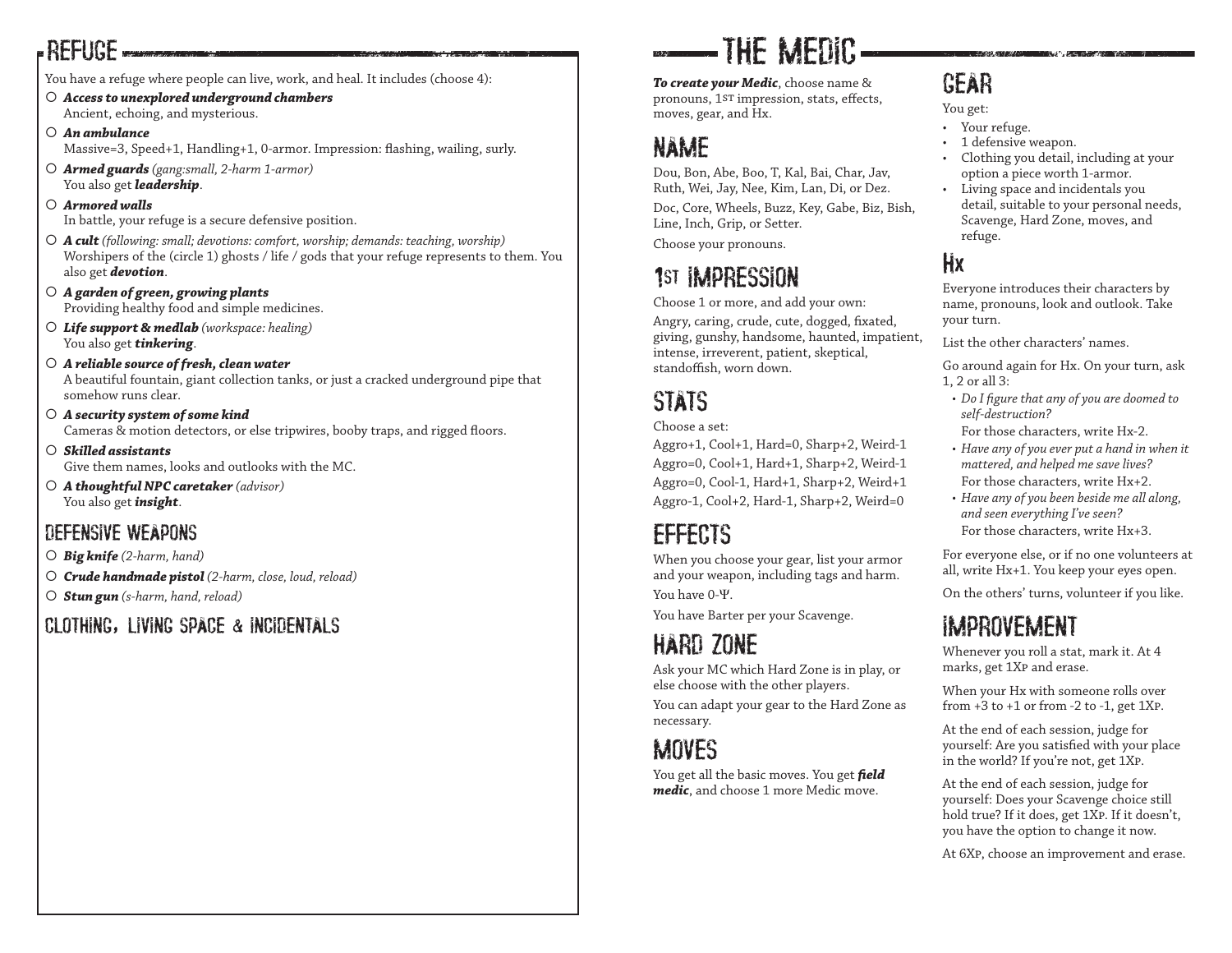

#### PRONOUNS:

### **Fist IMPRESSION**

# THE MONARCH

*Before the world burned, there was a creature, the story goes, smaller than your hand, orange and black. It could fly, and it loved flowers, and it was so powerful that they gave its name to kings and queens.*

### MONARCH MOVES

- *Artful & gracious*: When you perform your chosen art any act of expression or culture — or when you put its product before an audience, roll+Cool. On a 10+, spend 3. On a 7–9, spend 1. Spend 1 to name an NPC member of your audience and choose one:
- 
- *• This person must meet me. • This person must have my services.*

1. 人名英格兰人姓氏卡尔的变体 医心包 医心包 化合金 化

- *• This person loves me. • This person must give me a gift.*
- 
- *• This person admires my patron.*

On a miss, you gain no benefit, but suffer no harm or lost opportunity. You simply perform very well.

- *The grapevine*: When you want to know something about someone distant, roll+Cool. On a 10+, ask the MC 3 questions. On a 7-9, ask 1. The MC has to answer frankly.
- *• How are they doing? what's up with them? • What or who do they love best?*
- Who do they know, like and/or trust?
- *• How could I get to them, physically or emotionally?* On a miss, ask 1 anyway, but word of your interest reaches them.
- *Incandescent\**: When you make a show and display of passion anguish, love, fury, any — no one who can see you can do anything but watch. You command their absolute attention. If you choose, you can exempt individual people, by name.
- *Lost\**: When you whisper someone's name to the world's psychic maelstrom, roll+Weird. On a hit, they come to you, with or without any clear explanation why. On a 10+, take +1forward against them. On a miss, the MC will ask you 3 questions; answer them truthfully.

### OTHER MOVES

*Devotion*

*\* This is a highly interruptible move.*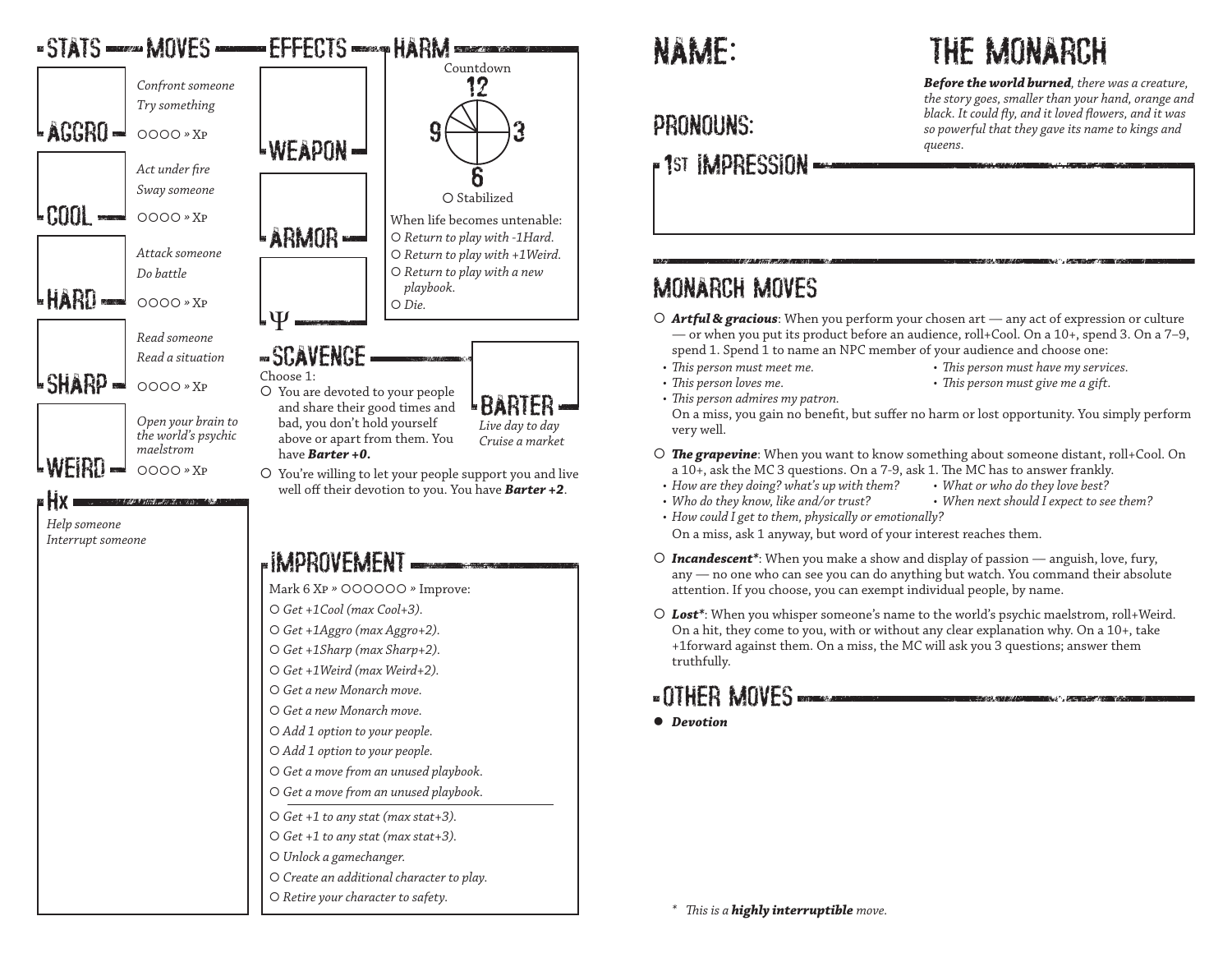### YOUR PEOPLE

You have people, a strong and loyal group to whom you belong. They are your following, and you also get *devotion*.

Your people are (choose 2):

- *Children (devotion: hope, play; demands: protection)* To them you are a parent figure.
- *Choppers* (*devotion: battle, transport; demands: discipline, maintenance)* They're a gang (*gang:small, 2-harm, 1-armor, bikes).* To them you are their gang boss. You also get *leadership*.
- *A cult (devotion: comfort, worship; demands: teaching)* To them you are a prophet, so think up your teachings.
- *Elders (devotion: insight; demands: obedience)* They are your *advisors*. To them you are a young leader, worth their wisdom. You also get *insight*.
- *Guardians* (*devotion: battle, protection; demands: discipline)* They're a gang (*gang:small, 2-harm, 1-armor).* To them you are their gang boss. You also get *leadership*.
- *Laborers (devotion: +1Barter; demands: R&R, solidarity)* Circle 1–3: *farming*, *hunting*, *manual labor*, *scavenging*, *skilled labor*, *trade labor*. To them you are a leader and organizer.
- *Visionary (devotion: insight; demands: flattery)* Your people include a visionary *advisor* who knows weird things. To them you are a supplicant. You also get *insight*.
- *Wanderers (devotion: trade; demands: provisions)* To them you are their (circle 1): home base / wayfinder.

#### DISTINCTIVE WEAPONS

- *Beautiful vintage handgun (2-harm, close, loud, reload)*
- *Custom-made handgun (2-harm, close, loud, reload)*
- *Hand-forged damascus blade (2-harm, hand)*
- *Lavishly decorated hunting rifle (2-harm, far, loud, reload)*
- *Weighted, swinging chain (2-harm, hand)*

#### CLOTHING, LIVING SPACE & INCIDENTALS

# THE MONARCH

*To create your Monarch*, choose name & pronouns, 1st impression, stats, effects, moves, gear, and Hx.

### NAME

October, Venus, Mercury, Dune, Shade, Heron, Plum, Orchid, Storm, Dusk, Sword, Midnight, Hide, Frost, Lawn, June, Icicle, Tern, Lavender, Spice, Gazelle, Lion, Peacock, or Grace.

Choose your pronouns.

## 1st IMPRESSION

Choose 1 or more, and add your own:

Caring, clannish, cold, confident, generous, graceful, hospitable, open, outgoing, polite, reserved, retiring, self-aware, self-conscious, self-possessed, sly, standoffish, temperamental, warm.

## STATS

Choose a set:

Aggro+1, Cool+2, Hard-1, Sharp+1, Weird=0 Aggro=0, Cool+2, Hard=0, Sharp=0, Weird+1 Aggro-1, Cool+2, Hard=0, Sharp+2, Weird-1 Aggro+1, Cool+2, Hard+1, Sharp+1, Weird-2

### EFFECTS

When you choose your gear, list your armor and your weapon, including tags and harm. You have 0-Ψ.

You have Barter per your Scavenge.

Options might give you a gang.

## HARD ZONE

Ask your MC which Hard Zone is in play, or else choose with the other players.

You can adapt your gear to the Hard Zone as necessary.

### **MOVES**

You get all the basic moves. Choose 1 Monarch move.

## GEAR

You get:

- Your people.
- 1 distinctive weapon.
- Clothing you detail, including at your option a piece worth 1-armor.
- Living space and incidentals you detail, suitable to your personal needs, Scavenge, Hard Zone, moves, and people.

### Hx

Everyone introduces their characters by name, pronouns, look and outlook. Take your turn.

List the other characters' names.

Go around again for Hx. On your turn, ask 1, 2 or all 3:

- *• Are any of you my people?* For those characters, write Hx+3.
- *• Have any of you ever stood up to me for real, and refused to back down, in front of my people and everything?* For those characters, write Hx+2.
- *• Do any of you wish you were my people, but aren't?*

For those characters, write Hx+2.

For everyone else, or if no one volunteers at all, write Hx+1. You like people and can see them clearly.

On the others' turns, volunteer if you like.

### IMPROVEMENT

Whenever you roll a stat, mark it. At 4 marks, get 1Xp and erase.

When your Hx with someone rolls over from  $+3$  to  $+1$  or from  $-2$  to  $-1$ , get  $1XP$ .

At the end of each session, judge for yourself: Are you satisfied with your place in the world? If you're not, get 1Xp.

At the end of each session, judge for yourself: Does your Scavenge choice still hold true? If it does, get 1Xp. If it doesn't, you have the option to change it now.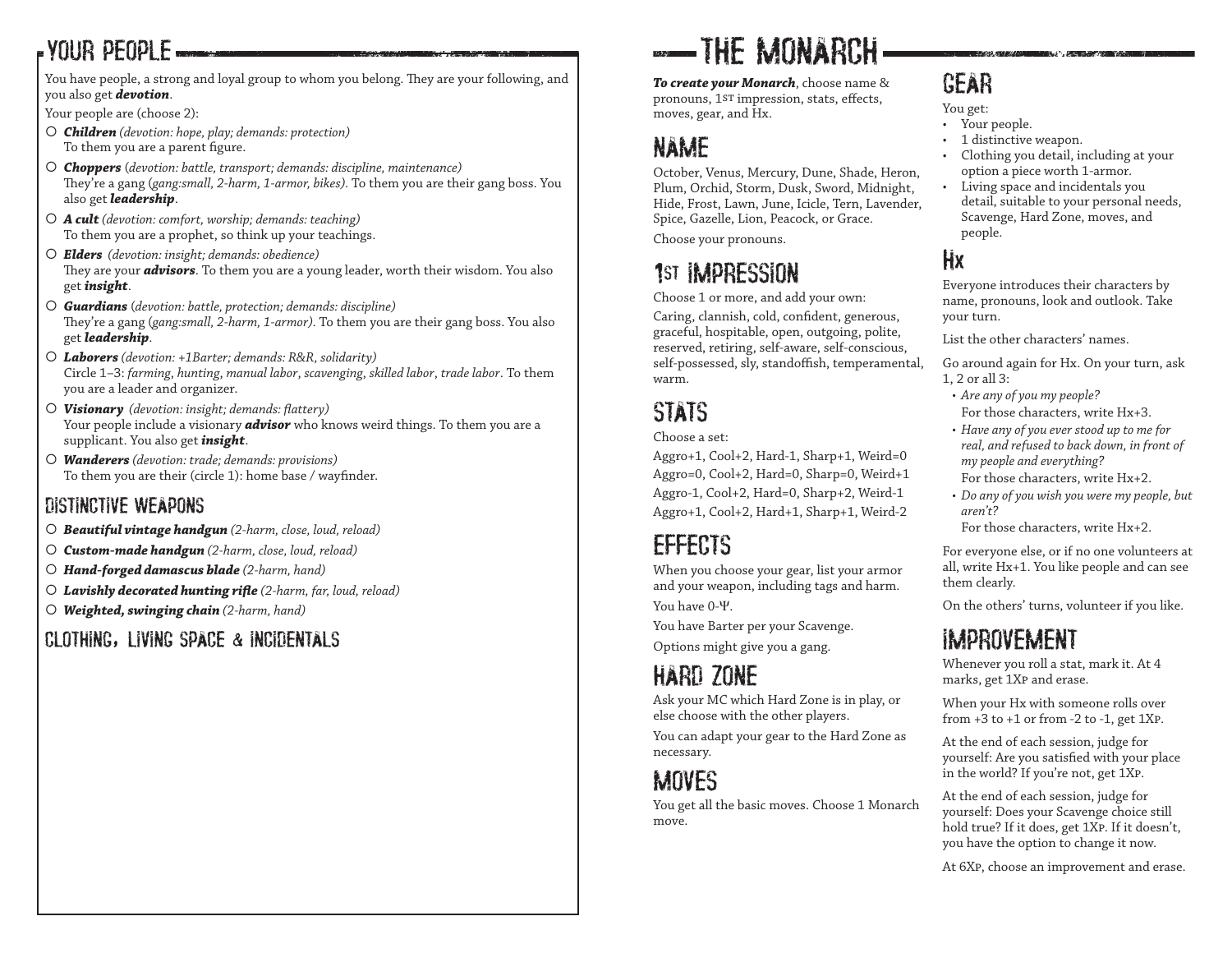

### PRONOUNS:

### 1st IMPRESSION

#### NO ONE MOVES

- *Visions*: At the beginning of the session, roll+Hard. On a 10+, the MC holds 1. On a 7–9, the MC holds 2. On a miss, the MC holds 3. If the MC now has 3 hold or more, they must begin the session by spending 1.
- *• The MC can spend 1 of their hold at a moment of transition to tell you that a vision comes on you, and ask where you are and who you're with.*
- *• The MC can spend 2 of their hold at any moment to interrupt you and tell you that a vision comes on you right now.*

The MC doesn't lose unspent hold at the end of the session, but carries it over.

- *Dirty fighter*: Whenever you inflict harm, inflict +1harm.
- *On fortune's tides*: You have a kind of psychic good luck that materially provides for you. You get +1Ψ (max 2-Ψ). Add your Ψ to your barter. Furthermore, when you *read a situation*, add your Ψ to the roll.
- *Onrushing revelation* †: Each time you have a vision, mark experience.
- *Road refugee*: You get a car. You detail it, but give it 2 weaknesses, 1 strength, and poor looks. You also get the *vehicle moves*.

#### **COTHER MOVES DOCUMENT CONTINUES AND DESCRIPTION**

- *\* This is a highly interruptible move.*
- *† This move requires you to have visions.*

## NO ONE

*The sun is the killing eye and the wind is the grindstone. Creatures fetch up in the lee of things, in the shade, scorched and scoured. They are no one anymore, they are from the worst of nowheres. Where are you going? They say: away from the sun, out of the wind. Am I here?*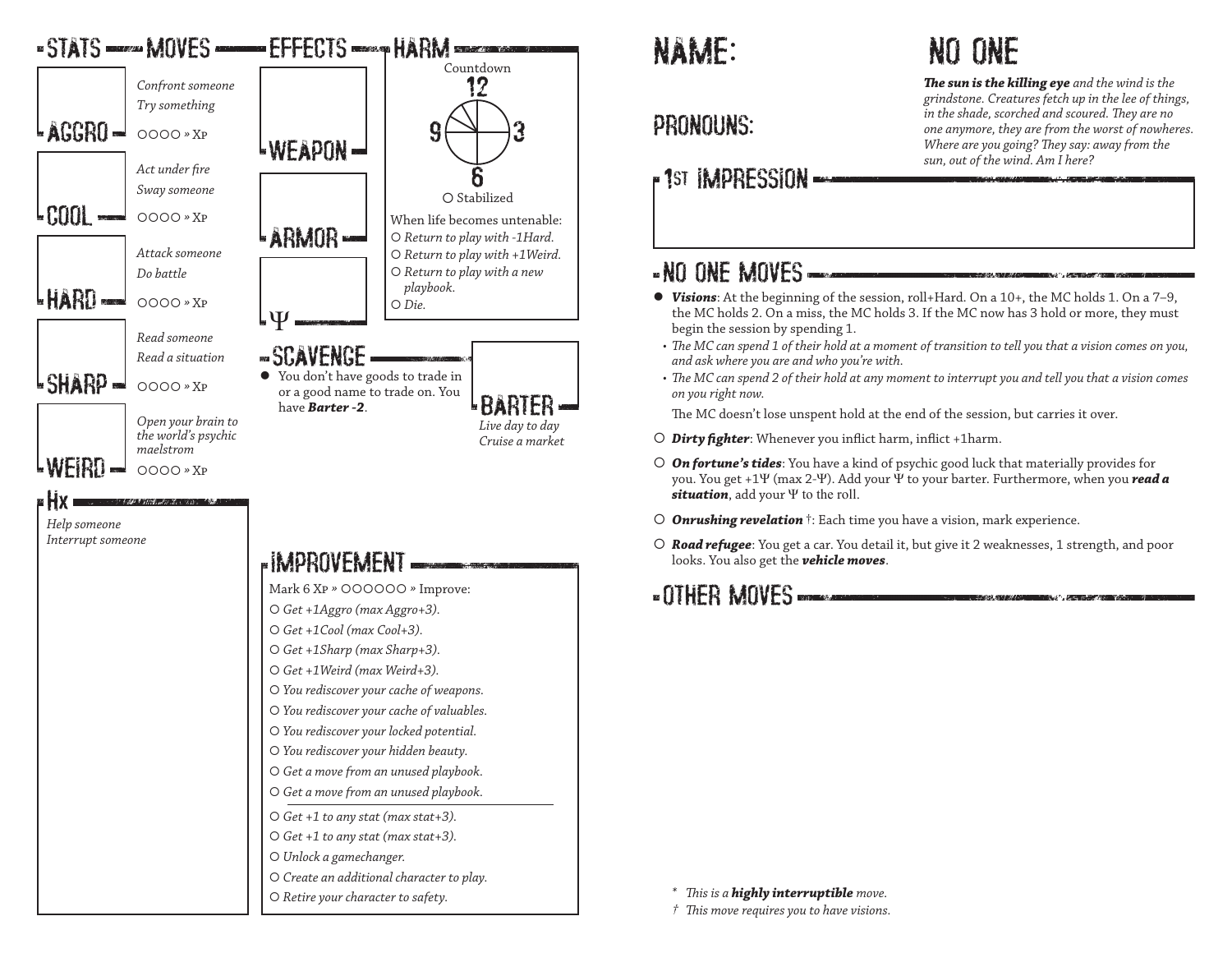### YOUR VISIONS

You've hidden your past from yourself. It was unspeakable, inhuman. It comes to you in visions, maybe literal, maybe symbolic. You can't remember where you came from, you don't know how you made your escape, and you don't know what your visions mean.

When a vision comes on you, choose 1 from places and 1 from people, and tell the MC which. Ask the MC what your vision is, what happens in it, and how long it lasts.

#### *Places*:

- An unfathomable labyrinth of underground chambers, ancient and arched.
- A place where the stars are visible in black sky with impossible clarity.
- The interior of a machine bigger than human making, roaring.
- A place amid filthy water, close, stinking, whose touch is corruption.
- A green and beautiful garden, tantalizing, somehow denied to you or out of your reach.
- An unsettled place of constant motion, shuddering and pitching.
- A place of human compassion, where people serve and care for one another.
- A place of corpses.

#### *People*:

- Forced laborers or prisoners in number, beaten, brutalized, afraid.
- A person of impeccable cruelty, with a calm and private smile.
- Someone indolent.
- A person you loved, whom you long to see again.
- A person you loved, in whom your faith was misplaced.
- Someone impersonally violent, bearing the tools of their violence.
- Someone caring for you, for the sole purpose of returning you alive to torment.
- People chained.
- Inhuman beings, moving and acting with manifest intelligence.
- A child, face half-covered.
- People overcome by starvation, by poison, by contamination, or by a terrible disease.

#### **REDISCOVERIES**

As improvements, you can rediscover things you've hidden from yourself:

- *Cache of weapons*: have the MC detail the weapons you hid away for yourself, and ask them what memory or vision leads you to them now. (MC, choose a selection of weapons from unused playbooks.)
- *Cache of valuables*: with the MC, describe the valuables you hid away for yourself. Cross out your Scavenge option. Instead, you have a rich cache of valuable supplies and jingle. You have *Barter+2*.
- *Locked potential*: have the MC choose 2 of the following moves for you, and ask them what memory or vision unlocks them in you: *bonefeel*; *deep brain scan*; *healing touch*; *the maelstrom, manifest*; *sixth sense*; *things speak*; *visions of death*; *your enemy's methods*.
- *Hidden beauty*: tell the MC what you do to finally reveal the beauty you've been hiding, and rewrite your 1st Impression to reflect it. Have the MC choose 2 of the following moves for you: *compassionate presence*, *forbidding presence*, *incandescent*, *inheritor*, *lost*, *stern presence*, *there in extremity*, *whispers of the Gray Wing*.

#### CLOTHING, LIVING SPACE & INCIDENTALS

## NO ONE

*To create your No One*, choose name & pronouns, 1st impression, stats, effects, moves, gear, and Hx.

### NAME

Macks, Prout, Sludge, Kime, Mourning, Back, Raiver, Skale, Days, Earrings, 155, Adage, Shuts, Ocean, Ape, Donuts, or Rockwell.

Choose your pronouns.

## 1st IMPRESSION

Choose 1 or more, and add your own:

Awkward, dreamy, flinching, furtive, impassive, lost, mousy, scarred, shy, self-effacing, stoic, spacey, vigilant, weary, wide-eyed, wounded.

## STATS

Choose a set:

Aggro+2, Cool+1, Hard=0, Sharp-1, Weird+1 Aggro-1, Cool+1, Hard+2, Sharp=0, Weird+1 Aggro=0, Cool+1, Hard-1, Sharp+2, Weird+1 Aggro+1, Cool=0, Hard-1, Sharp+1, Weird+2

### EFFECTS

When you choose your gear, list your armor and your weapon, including tags and harm.

By default you have 0-Ψ, but a move might give you 1-Ψ.

You have Barter per your Scavenge.

## HARD ZONE

Ask your MC which Hard Zone is in play, or else choose with the other players.

You can adapt your gear to the Hard Zone as necessary.

### **MOVES**

You get all the basic moves. You get *visions*, and choose 2 more No One moves.

## GEAR

You get:

- Your visions.
- 1 scrounged weapon.
- Clothing you detail, including at your option a piece worth 1-armor.
- Living space and incidentals you detail, suitable to your personal needs, Scavenge, Hard Zone, and moves.

#### SCROUNGED WEAPONS

A bent, crappy knife *(2-harm, hand)*

- A brick *(1-harm, hand,)*
- A broken rake or shovel *(2-harm, hand)*
- A face breaker *(2-harm, hand) A glove with washers or nails wired across the knuckles*

#### Hx

Everyone introduces their characters by name, pronouns, look and outlook. Take your turn.

List the other characters' names.

- Go around again for Hx. On your turn, ask the group:
- *• Which of you have shared your own food with me?*

For the characters who have, write Hx+1. For the characters who haven't, write Hx-1.

On the others' turns, volunteer if you like.

### IMPROVEMENT

Whenever you roll a stat, mark it. At 4 marks, get 1Xp and erase.

When your Hx with someone rolls over from  $+3$  to  $+1$  or from  $-2$  to  $-1$ , get  $1XP$ .

At the end of each session, judge for yourself: Are you satisfied with your place in the world? If you're not, get 1Xp.

At the end of each session, judge for yourself: Does your Scavenge choice still hold true? If it does, get 1Xp. If it doesn't, you have the option to change it now.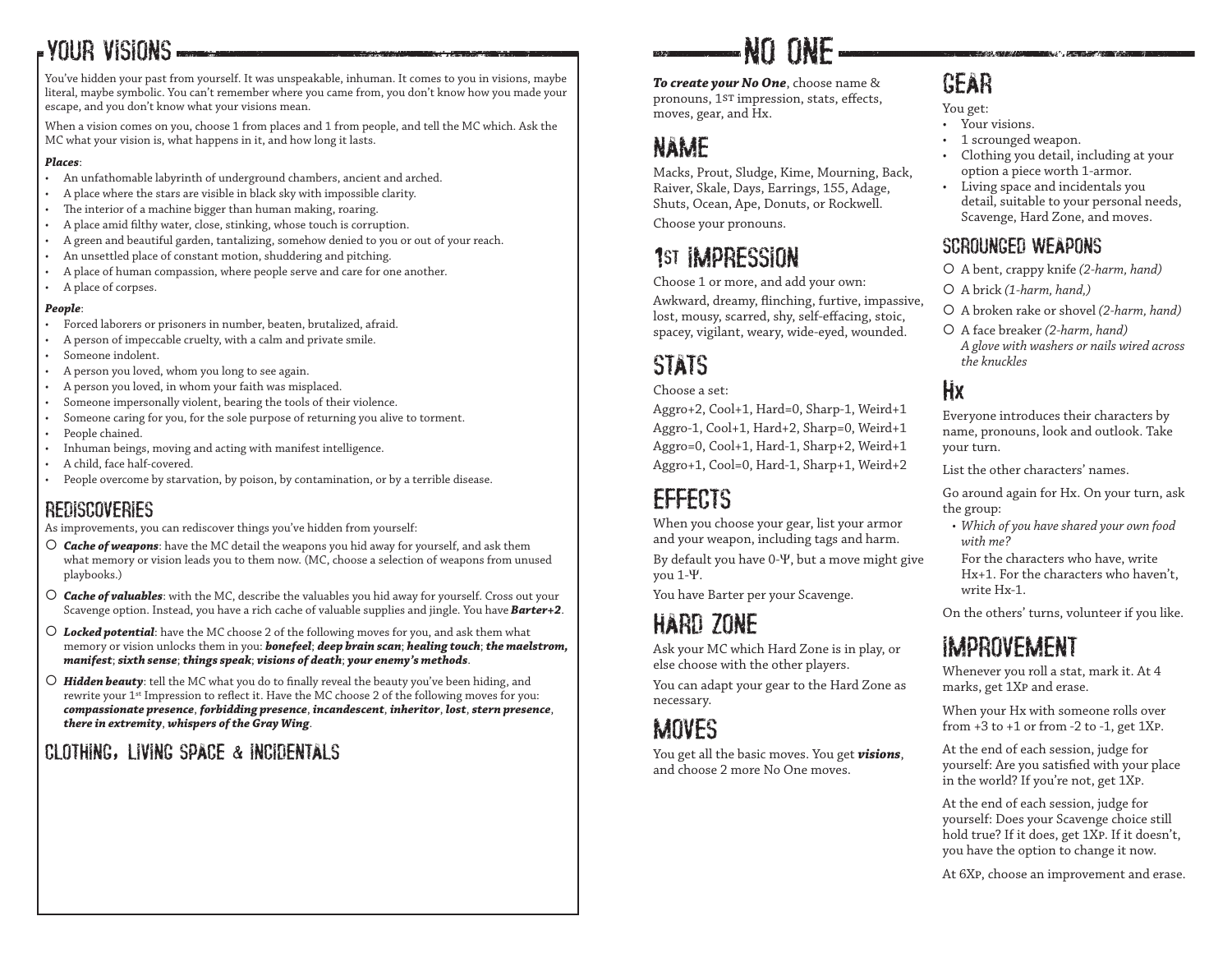

### PRONOUNS:

### **Fist IMPRESSION**

# THE OPERATOR

*A few living still remember it: every horizon scorching hot with civilization in flames, light to put out the stars and moon, smoke to put out the sun. Now the horizons are dark and the roads have torn themselves apart, but a few still travel them.*

#### OPERATOR MOVES

- *Ear to the ground*: At the beginning of the session, or whenever there's a break in play, name the location of one of your ports of call or another location you care about, and roll+Cool. On a 10+, word reaches you that (choose 1):
- *• There's a great opportunity for you there. Ask the MC what it is.*
- *• Or choose 1 from the 7–9 list below.* On a 7–9, word reaches you that (choose 1):
- *• They're facing a serious problem there. Ask the MC what it is.*
- *• Somebody there needs to talk to you. Ask the MC who.*
- *• Something bad is coming your way, and the people there have a warning for you. Ask the MC what their warning is.*

On a miss, word reaches you that:

*• Somebody there wants your blood. Ask the MC who.*

- *Combat driver* †: When you use your vehicle as a weapon, inflict +1harm. When you inflict v-harm, inflict v-harm+1. When you suffer v-harm, suffer v-harm-1.
- *Eye on the door*: Name your escape route and roll+Cool. On a 10+, sweet, you're gone. On a 7–9, you can go or stay, but if you go it costs you: leave something behind, or take something with you, the MC will tell you what. On a miss, you're caught vulnerable, half in and half out.
- *Reputation*: When you meet someone important (your call), they've heard of you. Roll+Cool. On a 10+, tell the MC what they've heard. On a 7–9, tell the MC what they've heard, and the MC tells you what they've *also* heard. On a miss, they've still heard of you, but the MC tells you what they've heard.
- *Weather eye*: When you *read a situation*, as a free additional question, ask 1 of these:
- *• What's on the horizon? What's coming, what's gathering?*
- *• What's my best opportunity here? How might I pull this off?*
- *• If I cut out now, what could I get away with?*

#### **OTHER MOVES DOCUMENT IN THE REPORT OF A SECOND CONTRACT**

- *Ear to the ground*
- *Vehicle moves*

*\* This is a highly interruptible move.*

*† This move requires you to have a vehicle.*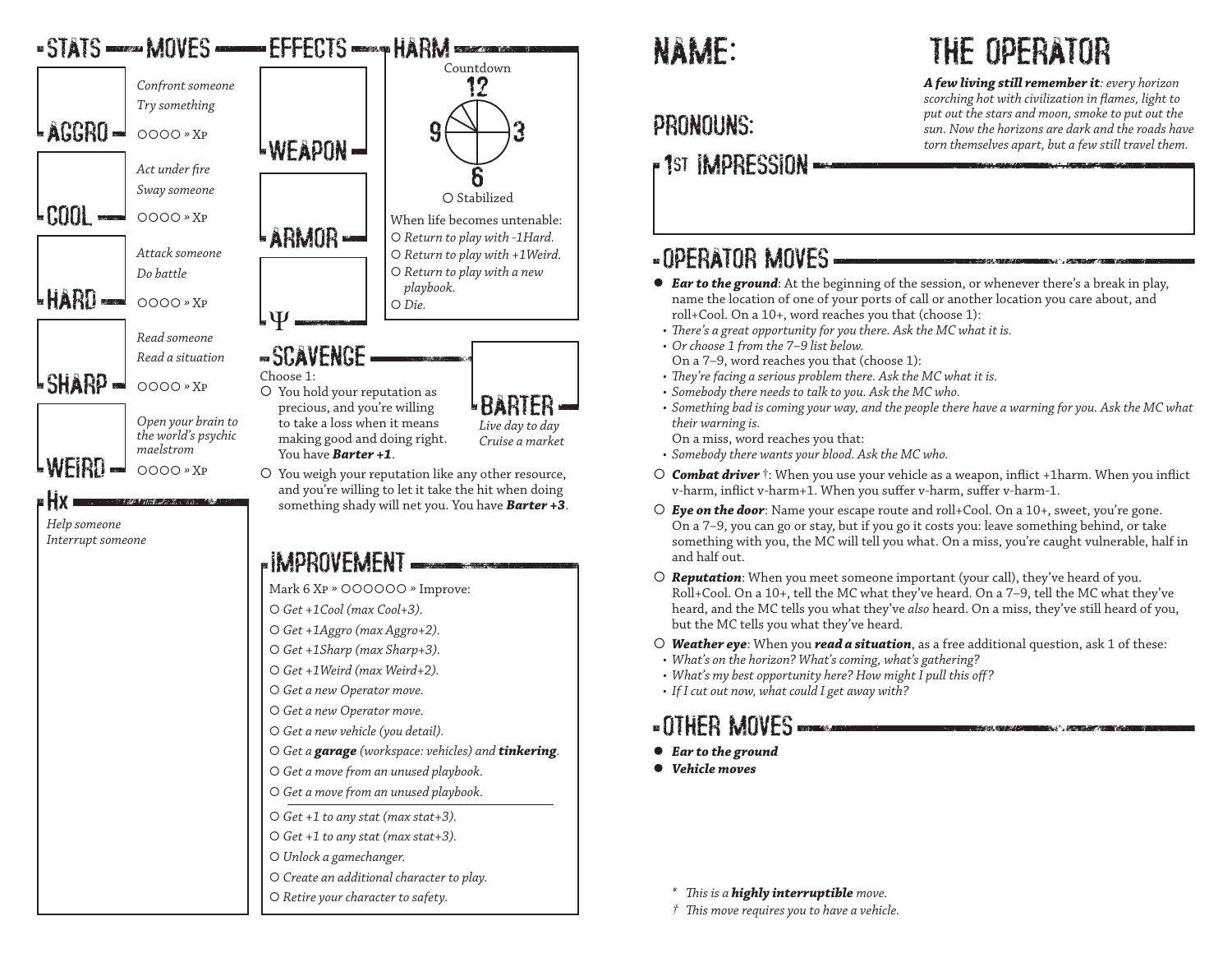### YOUR VEHICLE

Choose 1:

- *A cagey brute*. *Frame: pickup (or equivalent for this Hard Zone), massive=3, speed=0, handling=0, 1-armor. Impression: capacious, rebar & rivets, rugged, slow.*
- *A relentless machine*. *Frame: jeep (or equivalent for this Hard Zone), massive=2, speed=0, handling+1, 1-armor. Impression: cramped, loud, off-road, vintage, workhorse.*
- *A bold devil*. *Frame: muscle car (or equivalent for this Hard Zone), massive=2, speed+1, handling+1, 0-armor. Impression: aggressive, fast, flashy, guzzler.*

**Named**:

#### You also get the *vehicle moves*.

#### YOUR PORTS OF CALL

Whatever you need, you know where to go. Choose Hard Zone locations for up to 5:

| $\alpha$ ratever you need, you know where to go. Choose mard zone locations for up to $\beta$ : |
|-------------------------------------------------------------------------------------------------|
| I know people here who can get me strange things, curious<br>things, new things.                |
| I know people here who can get me serious things, dangerous<br>things, weapons, explosives.     |
| I know people here who can get me precious things, beautiful<br>things, wonderful things.       |
| I know people here who can get me ancient things, relics of<br>the golden age before.           |
| I know people here who know people, who can put me in<br>touch with who I need.                 |
| I keep flash rooms here. Dinner-and, a soft bed, treat me like<br>a wheel.                      |
| I have family and friends I can trust here, who'll put me up<br>while things blow over.         |
| You define:                                                                                     |
|                                                                                                 |
|                                                                                                 |

#### HANDY WEAPONS

- *Big knife (2-harm, hand)*
- *Crossbow (2-harm, close-far, reload)*
- *Crowbar (2-harm, hand, brutal)*
- *Revolver (2-harm, close, loud, reload)*
- *Sawed off (3-harm, close, messy, reload)*

#### CLOTHING, LIVING SPACE & INCIDENTALS

# **-THE OPERATOR**

*To create your Operator*, choose name & pronouns, 1st impression, stats, effects, moves, gear, and Hx.

### NAME

Lauren, Audrey, Farley, Sammy, Katherine, Marilyn, James, Bridget, Paul, Annette, Marlene, Frankie, Marlon, Kim, Errol, or Humphrey.

Phoenix, Mustang, Impala, Suv, Cougar, Cobra, Dart, Gremlin, Jag, or Beemer.

Choose your pronouns.

## 1st IMPRESSION

Choose 1 or more, and add your own:

Angry, detached, cool, gorgeous, handsome, hardworking, hard-worked, impatient, rock and roll, sexy, sunbleached, sunburnt, twitchy, windburnt, worn out, young.

## STATS

Choose a set:

Aggro-1, Cool+2, Hard-1, Sharp+2, Weird=0 Aggro=0, Cool+2, Hard+1, Sharp+1, Weird-1 Aggro+1, Cool+2, Hard-1, Sharp=0, Weird+1 Aggro+1, Cool+2, Hard+1, Sharp=0, Weird-1

### **FFFECTS**

When you choose your gear, list your armor and your weapon, including tags and harm. You have 0-Ψ.

You have Barter per your Scavenge.

## HARD ZONE

Ask your MC which Hard Zone is in play, or else choose with the other players.

You can adapt your gear to the Hard Zone as necessary.

### **MOVES**

You get all the basic moves. You get *ear to the ground*, and choose 1 more Operator move.

## GEAR

- You get:
- Your vehicle.
- Your ports of call.
- 1 handy weapon.
- Clothing you detail, including at your option a piece worth 1-armor.
- Living space and incidentals you detail, suitable to your personal needs, Scavenge, Hard Zone, and moves.

### Hx

Everyone introduces their characters by name, pronouns, look and outlook. Take your turn.

List the other characters' names.

Go around again for Hx. On your turn, ask 1, 2 or all 3:

- *• Have any of you ever stepped in, put it on the line, and gotten me out of a serious spot?*
- For those characters, write Hx+1.
- *• Have any of you ever been with me for days on the road?*
- For those characters, write Hx+2.
- *• Have I ever caught any of you staring out at the horizon?*

For those characters, write Hx+3.

For everyone else, or if no one volunteers at all, write Hx-1. You don't get too attached.

On the others' turns, volunteer if you like.

### IMPROVEMENT

Whenever you roll a stat, mark it. At 4 marks, get 1Xp and erase.

When your Hx with someone rolls over from  $+3$  to  $+1$  or from  $-2$  to  $-1$ , get  $1XP$ .

At the end of each session, judge for yourself: Are you satisfied with your place in the world? If you're not, get 1Xp.

At the end of each session, judge for yourself: Does your Scavenge choice still hold true? If it does, get 1Xp. If it doesn't, you have the option to change it now.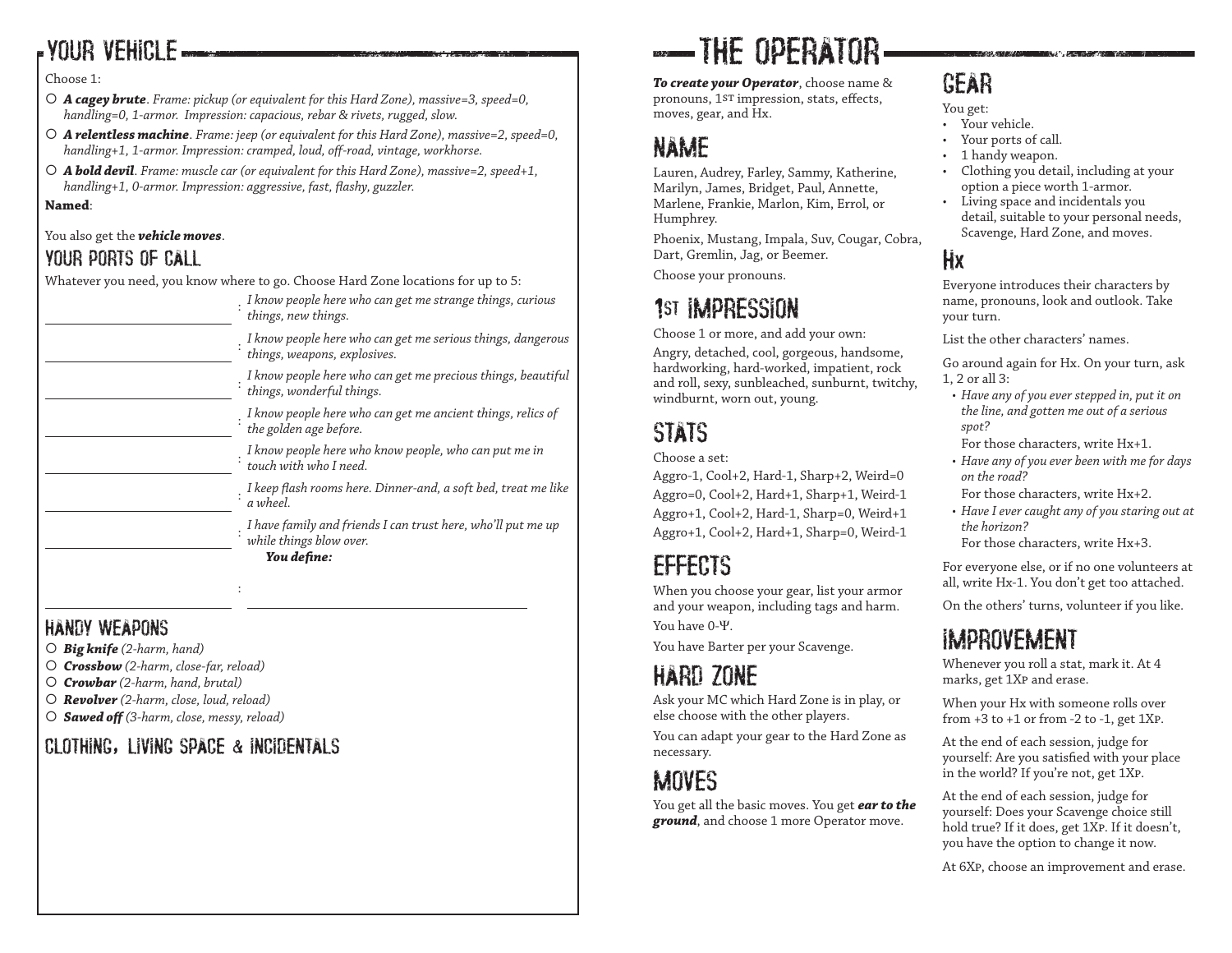

### PRONOUNS:

### **Fist IMPRESSION**

#### -RESTLESS MOVES **----**

- *Best friends*: You have another dog (*you detail*). (If you take this move from another playbook, you have a dog.)
- *Hunter*: When you're hunting, tracking, fleeing, or standing off with an enemy, roll+Aggro, On a 10+, ask the MC 3 questions. On a 7-9, ask 2. The MC has to answer frankly.
- *• Is this its territory? How do I know?*
- *• Where would it go for safety? How do I know?*
- *• Where would it go for the advantage in an encounter? How do I know?*
- *• How close is it? How can I tell?*
- *• Is it aware of me and my position? How can I tell?*
- *• Is it motivated right now by pain, fear, hunger, or instinct? How can I tell?* On a miss, ask 1 anyway, but it can ask you 1 too. Answer frankly.
- *Monster fighter*: You have the experience, discipline, and skill to take on enemies that are physically larger than you. When you *attack* or *do battle* with a larger enemy, you're not outsized, no matter how big they are.
- *Naturalist*: Ask the MC for the rules for creating creatures. Whenever there's a break in play, you can write up an until-now unknown plant, animal, or other creature. Give it over to the MC to create as a threat and bring into play as they choose.
- *Wanderer*: Whenever there's a break in play, you can declare that meanwhile, you've been wandering. Choose a location from the Inhospitable and tell the MC that you've discovered it, visited it, or learned the way to it. Add it to the Hard Zone in play. Instead of choosing a location from the Inhospitable, if you prefer, you can work with the MC to write up a new custom location for the Hard Zone in play.

and the company of the company of the state of the company of the company of the company of the company of the company of the company of the company of the company of the company of the company of the company of the compan

#### **OTHER MOVES**

*\* This is a highly interruptible move.*

# THE RESTLESS

*Before they set fire to the world, the surface of the earth was their thing, but not now. Now the Inhospitable surrounds us. It devours cities, engulfs roads, and nobody who goes into it comes out again without help.*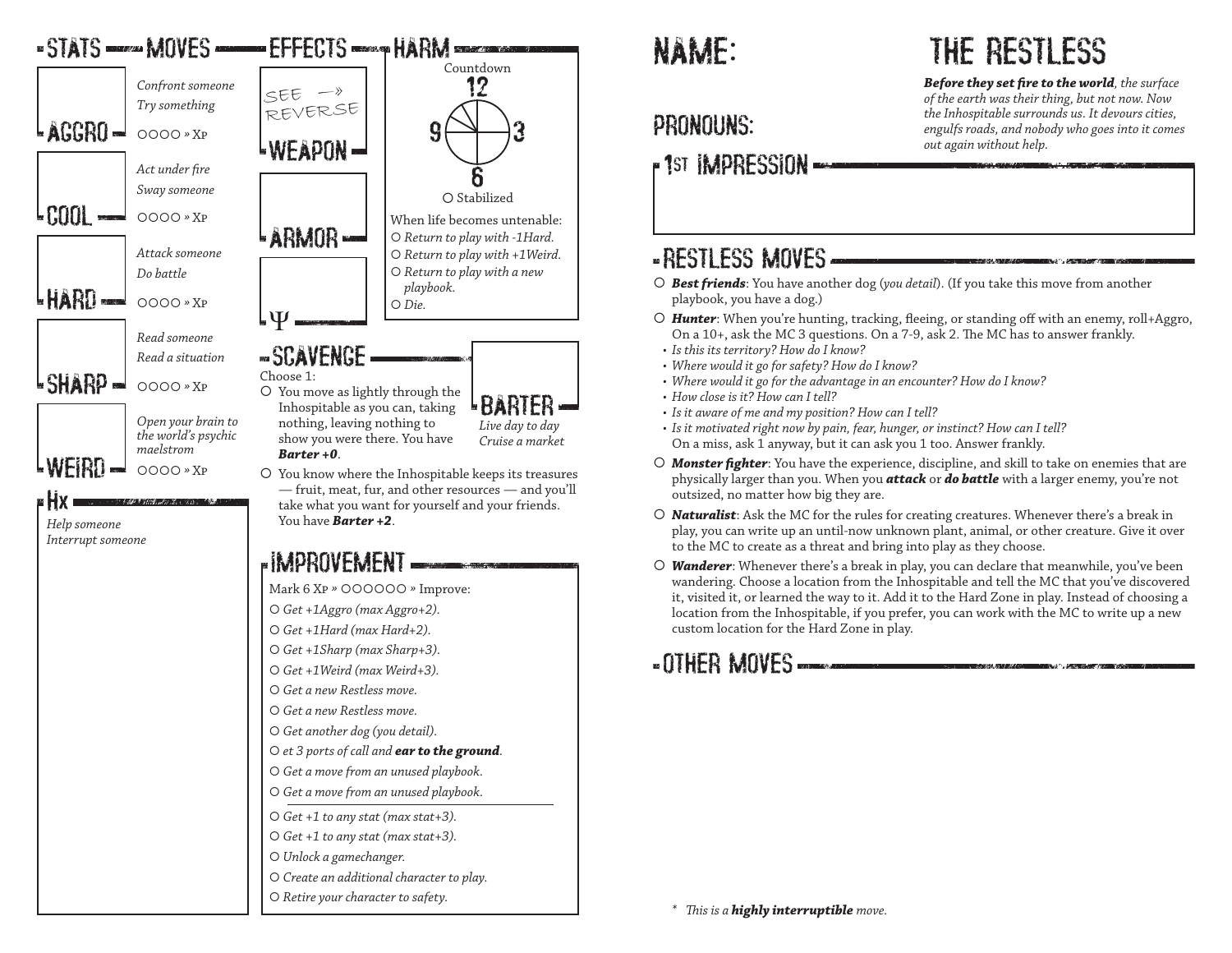### YOUR DOG

#### **Name**:

You have a dog (*creature, size=1*×*, instincts+2, 2-harm, 1-armor, heightened senses, pack*). Tell the MC to write it up as a *reliable*: a *friend*, a *guardian*, or a *right hand*.

**Impression** (circle 1 or more): *Adorable, alert, busy, curious, easygoing, goofy, graceful, intelligent, lazy, lean, playful, shaggy, snarling, slobbery, yapping, other*:

When your dog's with you, it modifies your basic moves:

- When you *confront someone* with your dog, your dog confronts them too, snarling, growling, hackles up. Ask the MC what your dog will do if they don't choose to back down and give you your way.
- When you *act under fire*, your dog's less cool than you, but it has better survival instincts. On a 7–9 or a miss, tell the MC that your dog gets you out of it and ask how.
- When you *do battle*, on any hit, in addition to your own choices, your dog gets 1choice on your behalf. Tell it what to do, then ask the MC what it actually does and which it actually chooses.
- When you *read someone*, as a free additional question, always ask:
- *• What does my dog think of them?*
- When you *read a situation*, as a free additional question, always ask:
- *• What's my dog paying attention to?*
- When you *open your brain to the world's psychic maelstrom*, your dog looks out for you. On a miss, tell the MC that your dog gets you out of it and ask how.
- You can have your dog *help someone* while you keep doing what you're doing. Tell it what to do, then ask the MC what it actually does. You roll+Hx (or +Sharp for NPCs) on your dog's behalf.
- You can have your dog *interrupt someone* while you keep doing what you're doing. Tell it what to do, then ask the MC what it actually does. You roll+Hx (or +Aggro for NPCs) on your dog's behalf.

#### SURVIVAL WEAPONS

- *Big knife (2-harm, hand)*
- *Bean can gernades (3-harm, messy, thrown, single use: )*
- *Crossbow (2-harm, close-far, reload)*
- *Hatchet (3-harm, hand)*
- *Machete (3-harm, hand, brutal)*
- *Scavenged lost-tech pulser (3-harm, close-far, autofire, hi-tech, unreliable, repair: )*
- *Tripwire propane can (3-harm, close, fire, set, single use: )*
- *Tripwire spike (4-harm, hand, set)*

#### CLOTHING, LIVING SPACE & INCIDENTALS

# **EXAMPLE RESTLESS**

*To create your Restless*, choose name & pronouns, 1st impression, stats, effects, moves, gear, and Hx.

### NAME

Daw, Raven, Stork, Hatch, Gull, Piper, Robin, Wren, Flicker, Jay, Finch, Sparrow, Cardinal. Jack, Jill, Jane, Joe, Tom, Dick, Harry, Sally, Guy, Mac, Brother, Sister, Cousin, Stranger. Choose your pronouns.

## 1st IMPRESSION

Choose 1 or more, and add your own: Alert, attentive, awkward, bashful, calm, eager, energetic, giving, judgmental, placid, plainspoken, practical, rough, rugged, twitchy, unforgiving, unkind, warm, weatherbeaten.

## STATS

Choose a set:

Aggro-2, Cool+1, Hard+1, Sharp+2, Weird+1 Aggro+1, Cool=0, Hard=0, Sharp+2, Weird=0 Aggro+1, Cool-1, Hard-2, Sharp+2, Weird+2 Aggro+1, Cool=0, Hard+1, Sharp+2, Weird-1

## EFFECTS

When you choose your gear, list your armor and your weapon, including tags and harm. You have 0-Ψ.

You have Barter per your Scavenge.

## HARD ZONE

Ask your MC which Hard Zone is in play, or else choose with the other players.

You can adapt your gear to the Hard Zone as necessary.

Have the Inhospitable at hand as well.

## **MOVES**

You get all the basic moves. Choose 2 Restless moves.

### GEAR

You get:

- Your dog.
- A big knife plus 2 more survival weapons.
- Clothing you detail, including at your option a piece worth 1-armor.
- Living space and incidentals you detail, suitable to your personal needs, Scavenge, Hard Zone, and moves.

### Hx

Everyone introduces their characters by name, pronouns, look and outlook. Take your turn.

List the other characters' names.

Go around again for Hx. On your turn, ask 1 or both:

- *• Have any of you lived in this place all your life, so that you know stories about what's lost and hidden out there?*
- For those characters, write Hx+1.
- *• Do any of you rely on me? What for?* For those characters, write Hx-1.

For everyone else, or if no one volunteers at all, write Hx-1. You haven't quite settled here yet.

On the others' turns, volunteer if you like.

## IMPROVEMENT

Whenever you roll a stat, mark it. At 4 marks, get 1Xp and erase.

When your Hx with someone rolls over from  $+3$  to  $+1$  or from  $-2$  to  $-1$ , get 1XP.

At the end of each session, judge for yourself: Are you satisfied with your place in the world? If you're not, get 1Xp.

At the end of each session, judge for yourself: Does your Scavenge choice still hold true? If it does, get 1Xp. If it doesn't, you have the option to change it now.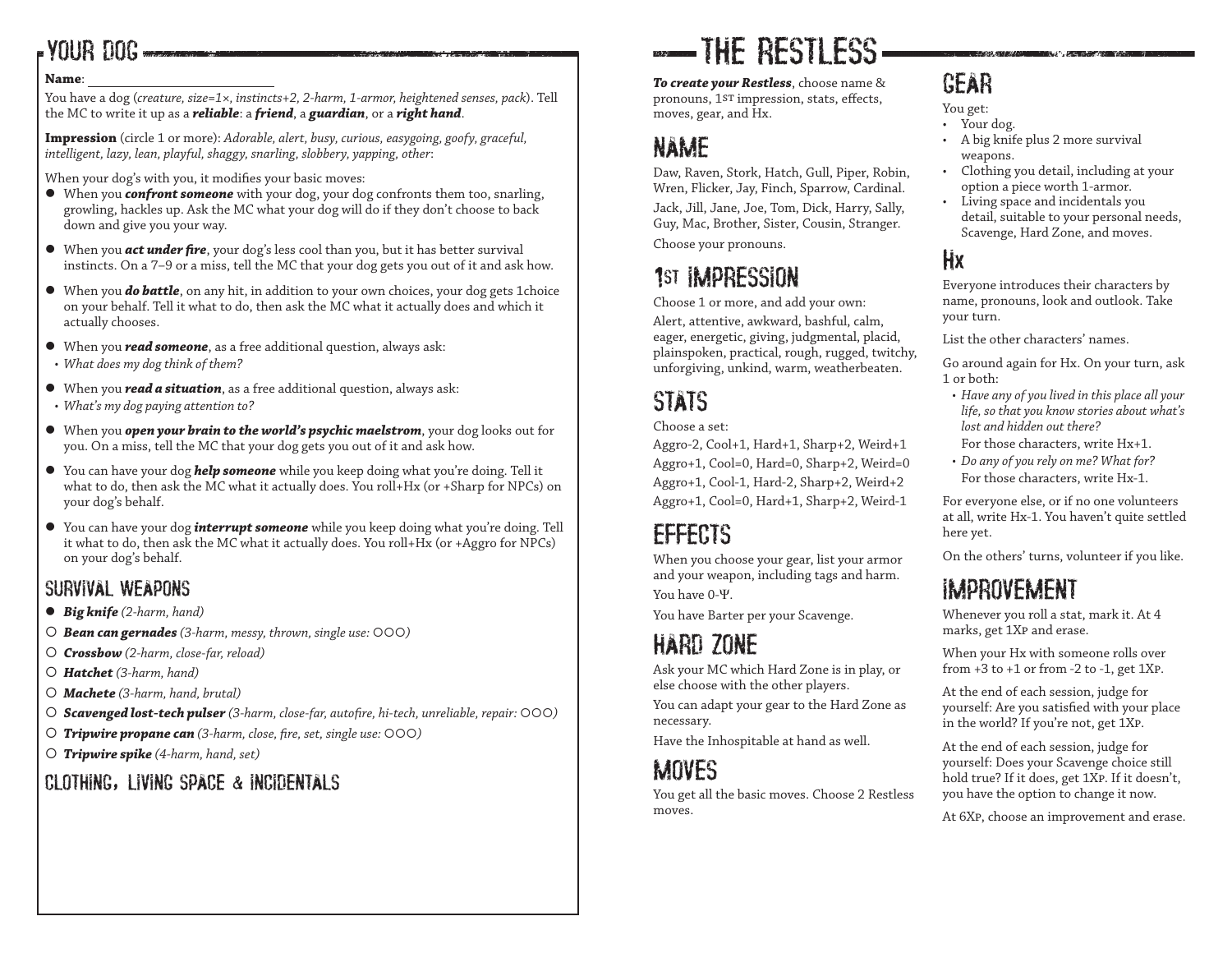

### PRONOUNS:

### 1st IMPRESSION

# THE UNDAUNTED

*Faced with life, faced with death, they chose to set fire to the world. They burned us into the scrabbling, frightened things in the ashes that you see now.*

*Not you. You looked in the face of death, you looked on the face of life, and you chose to be unafraid.*

#### UNDAUNTED MOVES

*Against the odds*: When you're backed in a corner, roll+Aggro. On a 10+, choose 1:

- *• You have an unexpected ally. Ask the MC who it is.*
- *• You have a desperate opportunity. Ask the MC what it is.*
- *• You have a sudden realization. Ask or tell the MC what it is.*
- *• You find reserves of speed, strength, or endurance. Tell the MC what you can do.*
- *• You have a piece of amazing luck. Ask or tell the MC what it is.* On a 7–9, the MC chooses 1 for you. On a miss, sorry, you're good and cornered.
- *Inheritor*: When you were yourself a child, one of your forebears taught you patience, perspective, and careful thought. When you take time to reflect, it is as though you can sit with generations of your forebears in counsel, though of course they're gone. Treat them as *advisors* and your reflection as *insight*.
- *Mother bear*: When you *do battle*, on any hit, in addition to all other choices and outcomes, you can *guard someone*: they can't come under attack until you're out of the fight. If there's no one to guard, you don't get the bonus. In addition, when you *read a person*, as a free additional question, always ask:
- *• Where are you hurting?*
- *Standing across the threshold*: You get +1Ψ (max 2-Ψ).You can *confront* the world's psychic maelstrom as though it were a person. You can also *interrupt* it. Don't expect it to beg for your mercy.
- *There in extremity*: When the life of someone you care about becomes untenable, you are there, no matter the barriers, with or without any clear explanation of how you got there. If you prefer to be there in psychic presence only, not bodily, you can choose to be; or if the MC prefers it, they can choose for you to be. For NPCs, consider their life to become untenable when they've taken 2- or 3-harm, dangerous d-harm, or life-altering Ψ-harm.

### **-OTHER MOVES INTERNATIONAL CONTRACTOR**

*\* This is a highly interruptible move.*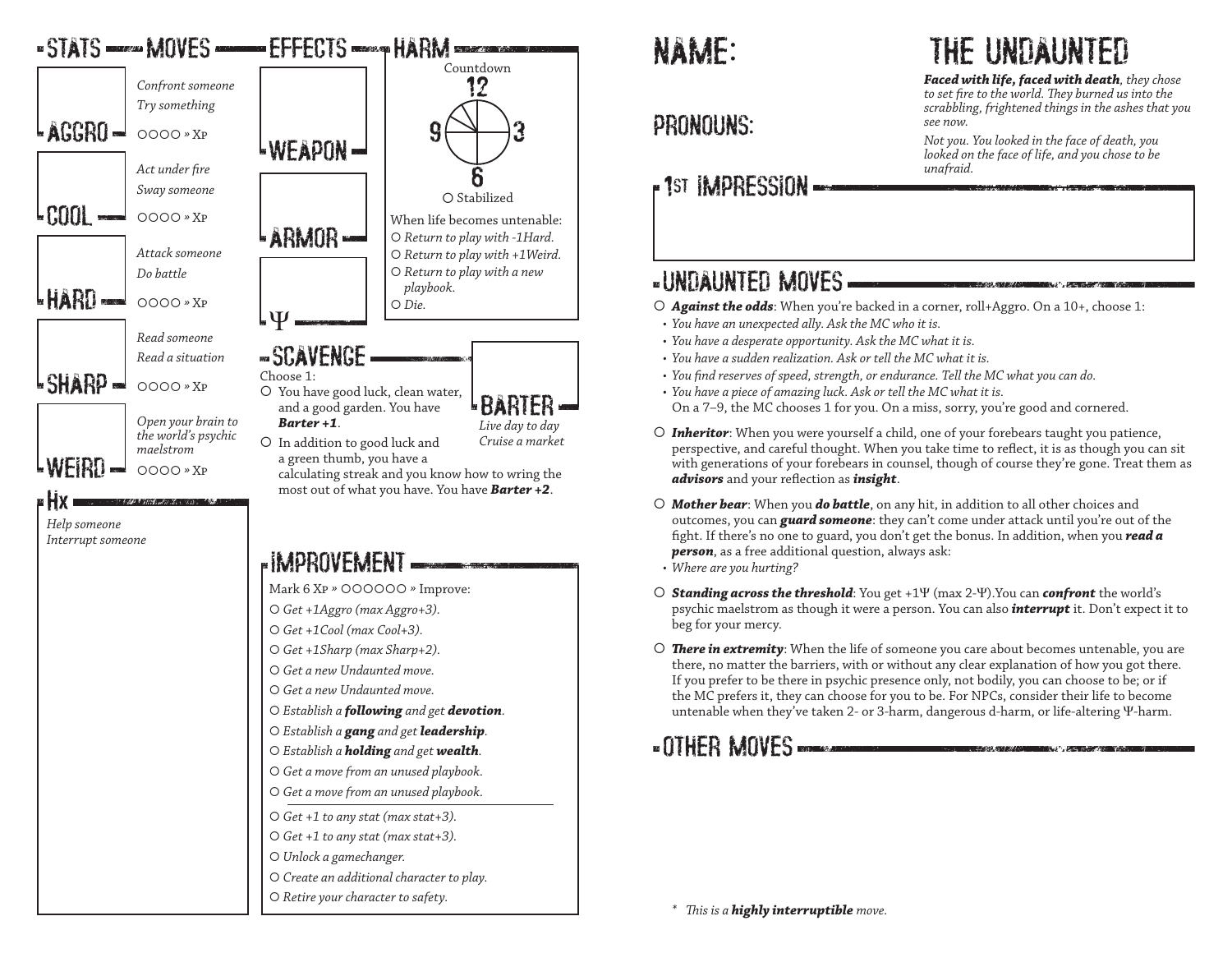### YOUR CHILDREN

You have children, born or chosen. Choose and name 1–4:

| : Skilled with their hands and tools, a maker.                                               |
|----------------------------------------------------------------------------------------------|
| : Broken and wandering, a seeker among ruins.                                                |
| : Touched with insights and arcane skills.                                                   |
| $:$ A dancer or athlete, an artist of bodies in motion who can<br>captivate eyes and hearts. |
| : Devoted, willing to stand in death's way for me.                                           |
| : Brazen and fearless, who will go among my enemies and<br>return.                           |
| : Beautiful and still, watchful and kind.                                                    |
| : Shy and violent, who would undertake to kill for me.                                       |
| : Smiling, full of laughter.                                                                 |
| : Still a young child.                                                                       |
| : Now dead and lost to me.                                                                   |
|                                                                                              |
|                                                                                              |
|                                                                                              |
|                                                                                              |

Tell the MC to create them as threats, and to remember that they can be *reliables*.

#### POTENTIAL WEAPONS AT HAND

- *Box cutter (2-harm, intimate)*
- *Butcher's knife (2-harm, hand)*
- *Crowbar (2-harm, hand, brutal)*
- *Hatchet (3-harm, hand)*
- *Shovel (3-harm, hand, brutal)*

CLOTHING, LIVING SPACE & INCIDENTALS

# -THE UNDAUNTED

*To create your Undaunted*, choose name & pronouns, 1st impression, stats, effects, moves, gear, and Hx.

### NAME

January, Bell, Canner, Agave, Luna, Christmas, Brusen, Mama Shakespeare, Westwind, Ocean, Mastodon.

Choose your pronouns.

## 1st IMPRESSION

Choose 1 or more, and add your own: Angry, beautiful, calm, cheerful, ferocious, gallows-funny, giving, imposing, independent, long-suffering, loving, lucky, open-hearted, open-minded, patient, peaceful, plainspoken, rich, warm, worried.

## STATS

Choose a set:

Aggro+2, Cool+1, Hard-1, Sharp+1, Weird=0 Aggro+2, Cool+1, Hard-1, Sharp=0, Weird+1 Aggro+2, Cool+2, Hard-1, Sharp=0, Weird-1 Aggro+2, Cool=0, Hard+1, Sharp+1, Weird-1

### EFFECTS

When you choose your gear, list your armor and your weapon, including tags and harm. By default you have 0-Ψ, but a move might give you 1-Ψ.

You have Barter per your Scavenge.

## HARD ZONE

Ask your MC which Hard Zone is in play, or else choose with the other players.

You can adapt your gear to the Hard Zone as necessary.

### **MOVES**

You get all the basic moves. Choose 3 Undaunted moves.

## GEAR

You get:

- Your children.
- No weapons, but choose which potential weapons you might have close to hand. Mark as many as you want.
- Clothing you detail, including at your option a piece worth 1-armor.
- Living space and incidentals you detail, suitable to your personal needs, Scavenge, Hard Zone, moves, and children.

#### Hx

Everyone introduces their characters by name, pronouns, look and outlook. Take your turn.

List the other characters' names.

Go around again for Hx. On your turn, if you want to, you can choose one of the other characters and invite them to be your child. If they agree, write Hx+3 for them.

- Ask everyone else in turn:
- *• Should I take you to be a threat to me or my children?*
- For the characters you should, write Hx+3. For the rest, write Hx+1.

On the others' turns, volunteer if you like.

### IMPROVEMENT

Whenever you roll a stat, mark it. At 4 marks, get 1Xp and erase.

When your Hx with someone rolls over from  $+3$  to  $+1$  or from  $-2$  to  $-1$ , get  $1XP$ .

At the end of each session, judge for yourself: Are you satisfied with your place in the world? If you're not, get 1Xp.

At the end of each session, judge for yourself: Does your Scavenge choice still hold true? If it does, get 1Xp. If it doesn't, you have the option to change it now.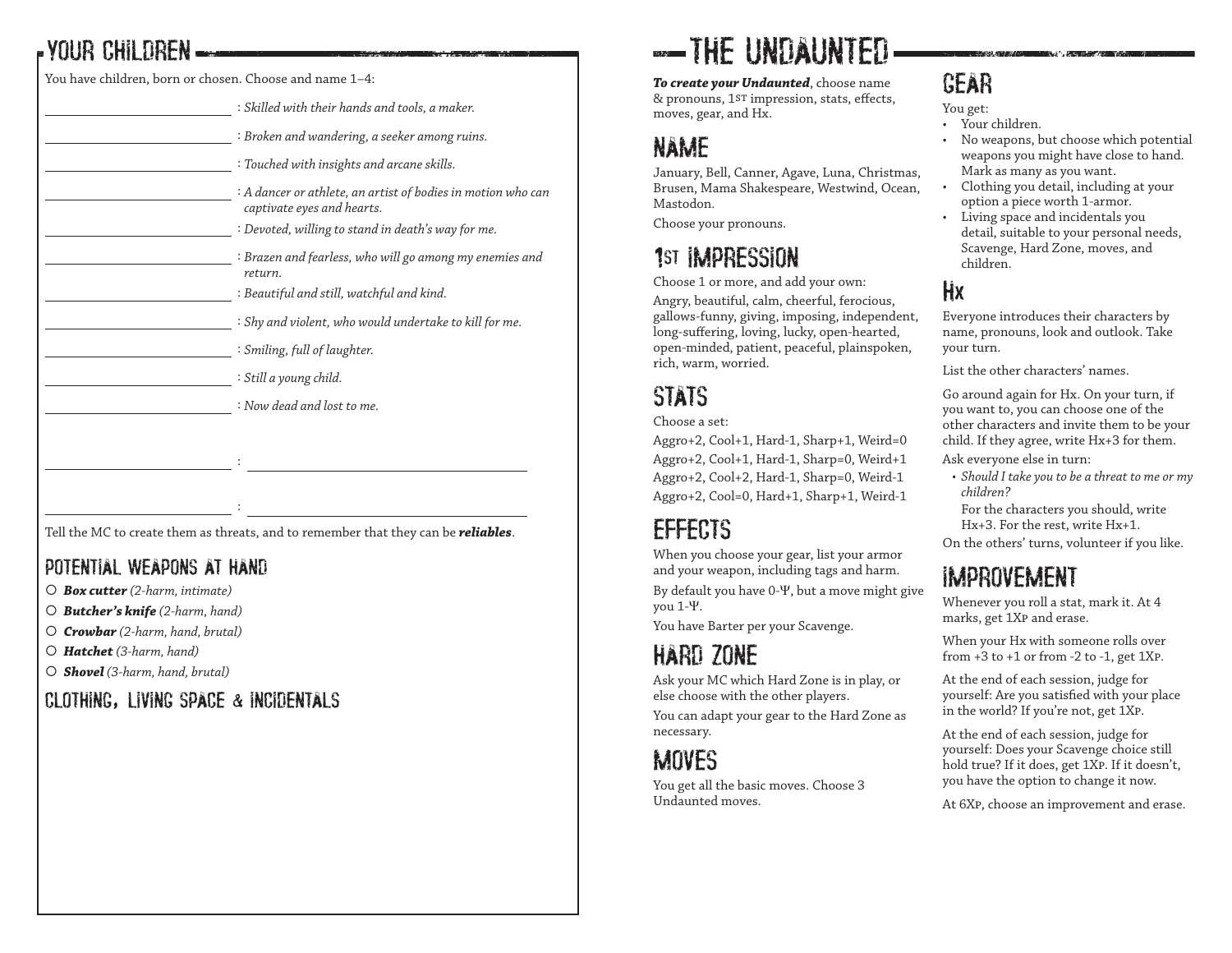

PRONOUNS:

### **Fist IMPRESSION**

#### VIGILANT MOVES

- **Sniff the wind**: When you read a situation, ask a free additional question. Furthermore, include these in the list of questions you can ask:
- 
- *• Who here is most afraid? • Who here is keeping secrets from the rest?*

。<br>1. 《大学研究》《《广告》》《《广告》》《《广告》《《广告》《《广告》》《《广告》》《《广告》》

- *• How close are the wolves? • Who here would do what I ask?*
- *• What or who is the source of the most pain or fear here?*
- *Bolthole*: You have a secure, hidden bunker you can go when things get too hot. It includes: an old sawed-off (*3-harm close loud reload*), food and water for 3 people for 10 days, radio contact maybe with others out in the world, spyholes and tripwire alarms in case anyone approaches.
- *Lay out a plan*: When you lay out a plan, roll+Sharp. On a 10+, hold 3. On a 7–9, hold 2. Over the course of executing the plan, you or any other PC can spend 1 of your hold to get +1 to any roll, to inflict +1harm, or to suffer -1harm. On a miss, hold 1, but tell the MC that if it matters, it takes you a long time to work your plan out and explain it.
- *Peel back the disguise\** †: When you are present with a wolf of the maelstrom, you can choose to roll+Weird. On a 10+, everyone here sees them clearly, albeit for only a moment, before their disguise reasserts itself. On a 7–9, people catch a glimpse, unclearly, and get an impression of either *what they look like* or *but…* Ask the MC which. On a miss, people see wolves where they are not.
- *Your enemy's methods\**: You get +1Ψ (max 2-Ψ). By concentrating with violent intent, you can use your brain as a weapon. It inflicts ap harm equal to your Ψ (*note: not Ψ-harm*), at hand's reach (*harm=Ψ hand ap*).

**UTHER MOVES** 

*\* This is a highly interruptible move.*

*† This move requires the wolves of the maelstrom.*

# THE VIGILANT

*When the world burned, its psychic walls fell and its psychic gates sagged open. There was born a maelstrom, vast and screaming in fear and hate.*

*It spawns terrors. Be on guard.*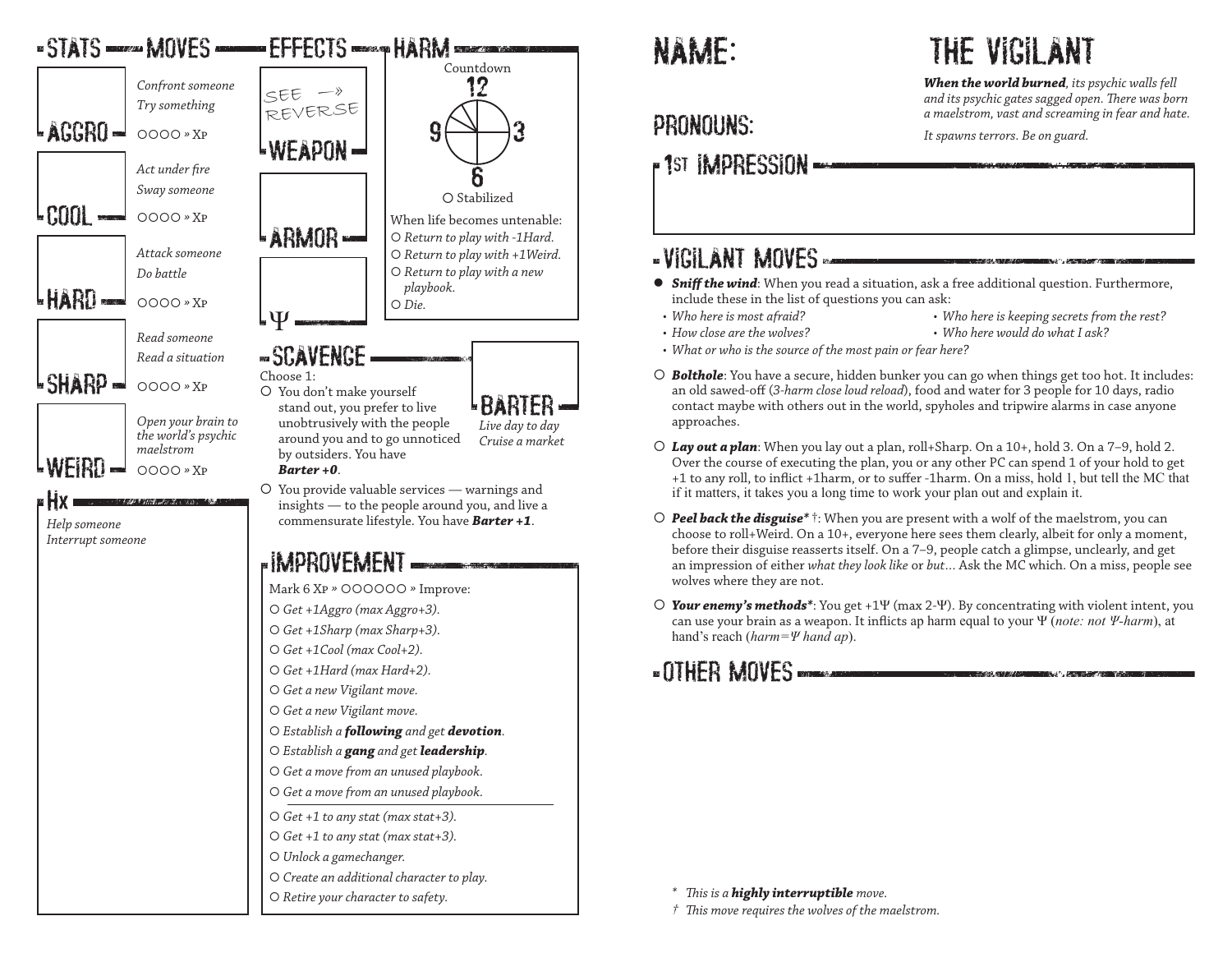### WOLVES OF THE MAELSTROM

You know the wolves of the maelstrom. You might be the only one who does.

Under their disguises, they look like (choose 1):

But (choose 2):

*they only howl*

 *people birds beasts insects angels shadows machines*

 *they have no faces they don't stand on the ground they have human faces they make terrible grinding noises they have wolves' faces they are made of metal and plastic they have awful voices they have empty holes for eyes they have no expression they come and go impossibly they're dripping gore they're invisible*

Tell the MC the above, and to create them as threats.

#### HUNTER'S WEAPONS

- *Bow (2-harm, close-far, reload)*
- *Harpoon gun (2-harm, close-far, harpoon)*
- *Spear thrower (2-harm, close-far)*
- *Tripwire charge (3-harm, close, messy, set)*
- *Hunting knife (2-harm, hand)*
- *Scoped hunting rifle (2-harm, far, loud)*

#### SPECIAL ARMOR

- *Elaborately decorated leathers (1-armor)*
- *Lightweight layered body armor (1-armor)*
- *Heavy makeshift armor (2-armor)*
- *Tattooed sigils of protection (2-armor, unreliable)*

#### CLOTHING, LIVING SPACE & INCIDENTALS

# **SEE THE VIGH ANT**

*To create your Vigilant*, choose name & pronouns, 1st impression, stats, effects, moves, gear, and Hx.

### NAME

Bard, Zand, Vann, Cezar, Giles, Rowan, Greta, Zeus, Maggie, Hanna, Orion.

Fenris, Zmeya, Gargoyle, Vulture, Vulpes, Cat, Raven, Peregrine, Roadrunner, Mongoose, Widow.

Choose your pronouns.

## 1st IMPRESSION

Choose 1 or more, and add your own: Afraid, astute, calm, courageous, distracted, insightful, intense, paranoid, patient, sleepdeprived, standoffish, studious, thoughtful, unhurried, wary, worried.

## STATS

Choose a set:

Aggro=0, Cool+1, Hard-1, Sharp+2, Weird+1 Aggro+1, Cool-1, Hard+1, Sharp+2, Weird=0 Aggro+1, Cool+1, Hard=0, Sharp+2, Weird-1 Aggro+2, Cool=0, Hard+1, Sharp+2, Weird-2

## **EFFECTS**

When you choose your gear, list your armor and your weapon, including tags and harm. By default you have 0-Ψ, but a move might give you 1-Ψ.

You have Barter per your Scavenge.

## HARD ZONE

Ask your MC which Hard Zone is in play, or else choose with the other players.

You can adapt your gear to the Hard Zone as necessary.

### **MOVES**

You get all the basic moves. You get *sniff the wind*, and choose 1 more Vigilant move.

### GEAR

You create the wolves of the maelstrom. You also get:

- 2 hunter's weapons.
- 1 special armor.
- Clothing you detail.
- Living space and incidentals you detail, suitable to your personal needs, Scavenge, Hard Zone, and moves.

#### Hx

Everyone introduces their characters by name, pronouns, look and outlook. Take your turn.

List the other characters' names.

Go around again for Hx. On your turn, ask each other character directly: *Are you a wolf of the maelstrom?*

- If they say yes, tell them what they look like under their disguise, and write  $Hx+1$ .
- If they say no, write Hx-1.
- If they say anything else that they don't know, that they used to be, that they'd rather not say, anything — write Hx+2.

On the others' turns, volunteer if you like.

### IMPROVEMENT

Whenever you roll a stat, mark it. At 4 marks, get 1Xp and erase.

When your Hx with someone rolls over from  $+3$  to  $+1$  or from  $-2$  to  $-1$ , get  $1XP$ .

At the end of each session, judge for yourself: Are you satisfied with your place in the world? If you're not, get 1Xp.

At the end of each session, judge for yourself: Does your Scavenge choice still hold true? If it does, get 1Xp. If it doesn't, you have the option to change it now.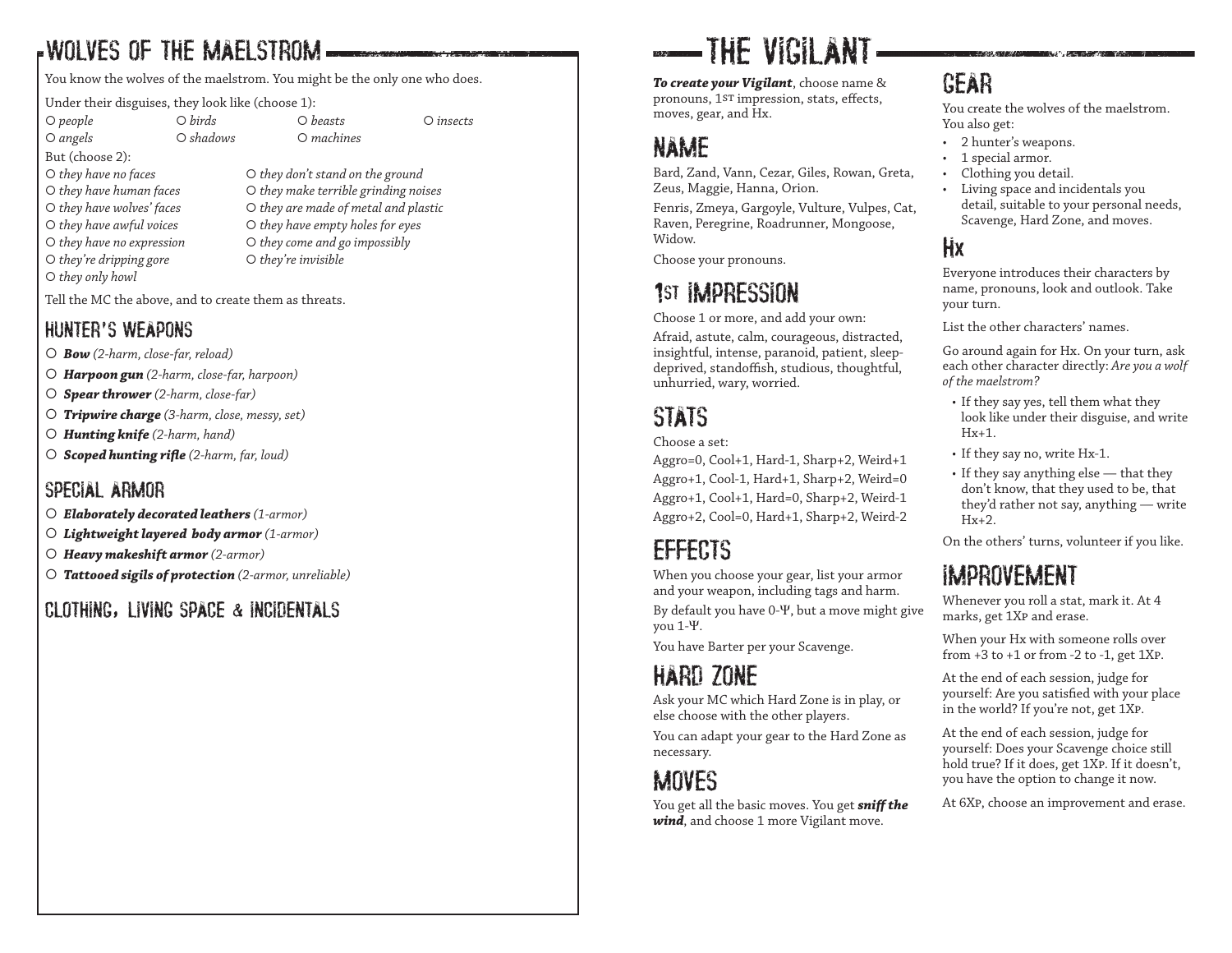

# THE VOLATILE

*When they set fire to the world, they burned away every nuance, every subtlety in creation. They reduced the world to the flammable and the flame.*

PRONOUNS:

### **P1st Impression**

#### VOLATILE MOVES

- *Armed to the teeth*: In addition to your other weapons, you get one serious weapon and two handy weapons.
- *Bug out*: Name your escape route and roll+Hard. On a 10+, sweet, you're gone. On a 7–9, you can go or stay, but if you go it costs you: leave something behind, or take something with you, the MC will tell you what. On a miss, you're caught vulnerable, half in and half out.
- *Dangerous presence*: When you enter into a situation, roll+Aggro. On a 10+, choose 2. On a 7–9, choose 1:
- *• If I have any enemies here, they put their hands to their weapons. Ask the MC who does.*
- *• If I have any enemies here, they freeze and try to make themselves inconspicuous. Ask the MC who does.*
- *• If anybody here wants or needs my help, even if they don't dare signal me, they look relieved to see me. Ask the MC who does.*
- *• If I have any allies here, they make eye contact with me. Ask the MC who does.*

On a miss, if you have any enemies here, they immediately move against you.

- *Hold your own*: In battle, you count as a small gang. You outnumber a few enemies, and you're only outnumbered by medium or large gangs.
- *Visions of death*: When you go into battle, roll+Weird. On a 10+, name one person who'll die and one who'll live. On a 7–9, name one person who'll die OR one person who'll live. Don't name a player's character; name NPCs only. The MC will make your vision come true, if it's even remotely possible. On a miss, you foresee your own death, and accordingly take -1 throughout the battle.

**OTHER MOVES** 

*\* This is a highly interruptible move.*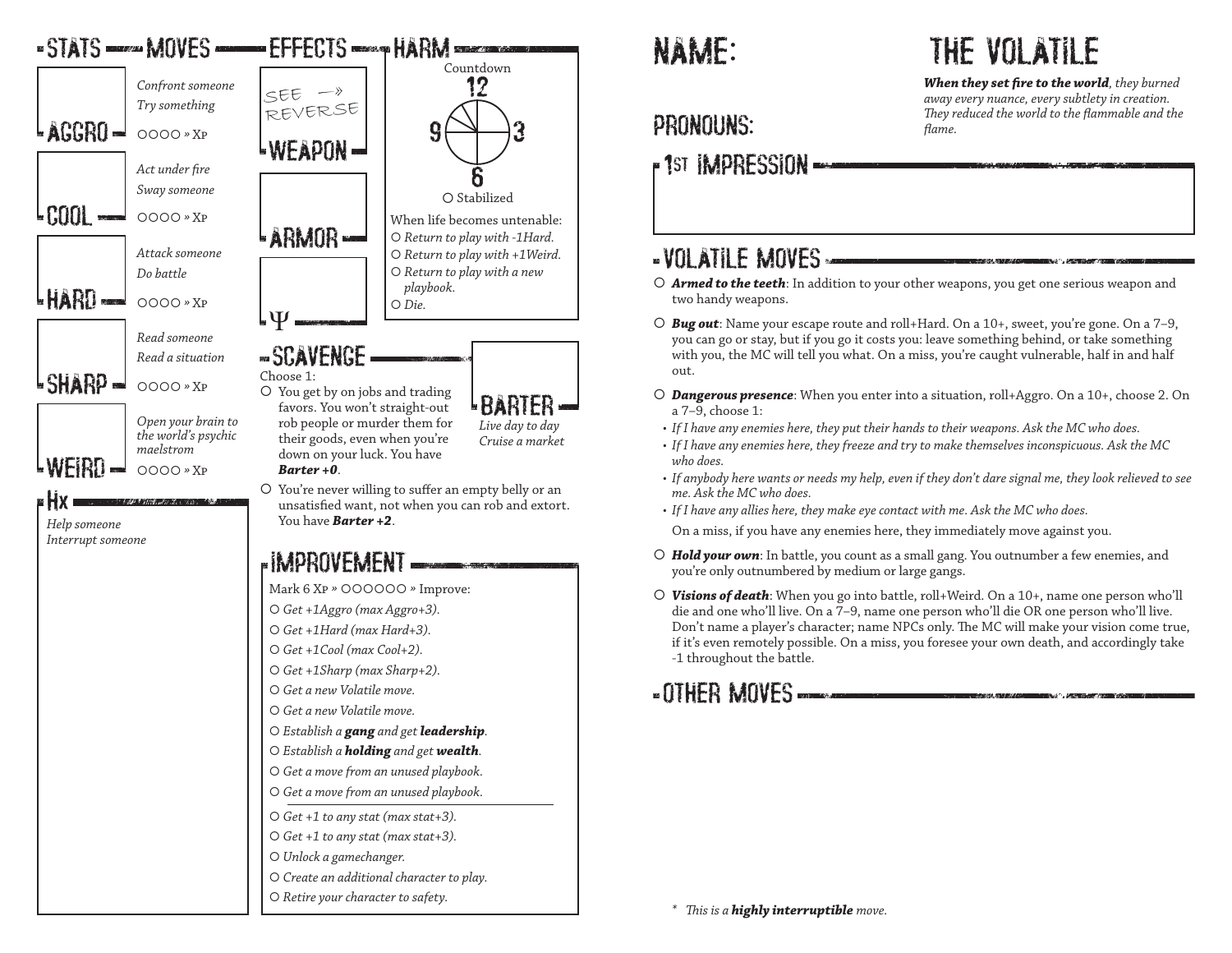#### VOLATILE GEAR SERIOUS WEAPONS

- *Blade thrower (4-harm, close, harness, loud, reload)*
- *Flamethrower (1-environ, fire, harness, close, messy)*
- *Handmade gatling gun (3-harm, area, close-far, harness)*
- *Heavy shrapnel gun (3-harm, close-far, messy)*
- *RPG (2-environ, close-far, single use: )*
- *Scoped sniper rifle (3-harm, far, hi-tech, loud)*

#### HANDY WEAPONS

- *Big knife (2-harm, hand)*
- *Crossbow (2-harm, close-far, reload)*
- *Crowbar (2-harm, hand, brutal)*
- *Demo hammer (2-harm, hand, brutal)*
- *Hatchet (3-harm, hand)*
- *Machete (3-harm, hand, brutal)*
- *Molotov (1-environ, fire, thrown, single use: )*
- *Revolver (2-harm, close, loud, reload)*
- *Sawed off (3-harm, close, messy, reload)*
- *Shrapnel gun (2-harm, close, messy)*

#### BODY ARMOR

- *Beautiful custom-made body armor (2-armor, valuable)*
- *Dull, utilitarian body armor (2-armor)*
- *Intimidating body armor (2-armor)*
- *Preapocalyptic military body armor (2-armor, hi-tech)*
- *Scavenged body armor (2-armor)*

#### CLOTHING , LIVING SPACE & INCIDENTALS

# **EXAMPLE** VOLATILE

*To create your Volatile*, choose name & pronouns, 1st impression, stats, effects, moves, gear, and Hx.

### NAME

Vonk the Sculptor, Batty, Jonker, A.T., Rue Wakeman, Navarre, Man, Kartak, Barbarossa, Keeler, Grekkor, Crille, Doom, or Chaplain.

Raksha, Kickskirt, Kite, Monsoon, Smith, Beastie, Baaba, Melody, Mar, Tavi, Absinthe, or Honeytree.

Choose your pronouns.

### 1st IMPRESSION

Choose 1 or more, and add your own:

Brash, brave, cool, disciplined, easygoing, held in check, hostile, hot, impatient, imperturbable, no-nonsense, on a hair trigger, patient, seething, self-assured, self-destructive, self-possessed, tempestuous, vicious.

## STATS

#### Choose a set:

Aggro+2, Cool+1, Hard+1, Sharp=0, Weird-1 Aggro+2, Cool=0, Hard+1, Sharp+1, Weird-1 Aggro+2, Cool-2, Hard+1, Sharp=0, Weird+2 Aggro+2, Cool-1, Hard+2, Sharp-1, Weird=0

### EFFECTS

When you choose your gear, list your armor. You have 0- Ψ .

You have Barter per your Scavenge.

### HARD ZONE

Ask your MC which Hard Zone is in play, or else choose with the other players.

You can adapt your gear to the Hard Zone as necessary.

### **MOVES**

You get all the basic moves. Choose 2 Volatile moves.

## GEAR

- You get:
- 2 serious weapons.
- 2 handy weapons.
- 1 body armor.
- Clothing you detail.
- Living space and incidentals you detail, suitable to your personal needs, Scavenge, Hard Zone, and moves.

#### H x

Everyone introduces their characters by name, pronouns, look and outlook. Take your turn.

List the other characters' names.

Go around again for Hx. On your turn, ask 1, 2 or all 3:

- *• Have any of you fought shoulder to shoulder with me?*
- For those characters, write Hx+3.
- *• Do any of you think that* I'm *the problem?* For those characters, write Hx-2.
- *• Do any of you actually, honestly need protecting?*
- For those characters, write Hx+2.

For everyone else, or if no one volunteers at all, write Hx=0. You don't see much reason to dig too deeply into people.

On the others' turns, volunteer if you like.

### IMPROVEMENT

Whenever you roll a stat, mark it. At 4 marks, get 1Xp and erase.

When your Hx with someone rolls over from +3 to +1 or from -2 to -1, get 1Xp .

At the end of each session, judge for yourself: Are you satisfied with your place in the world? If you're not, get 1Xp .

At the end of each session, judge for yourself: Does your Scavenge choice still hold true? If it does, get 1Xp. If it doesn't, you have the option to change it now.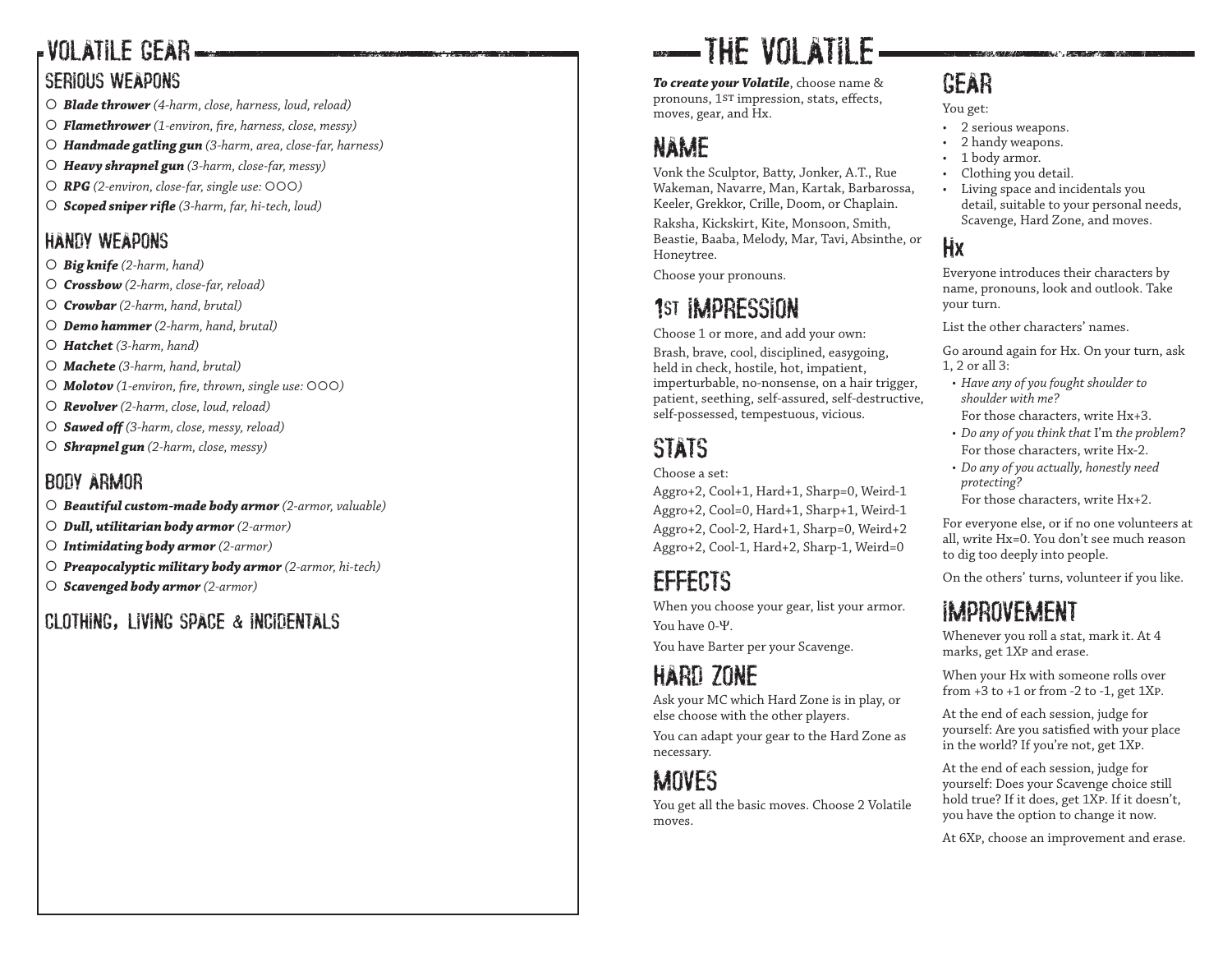

### PRONOUNS:

### 1st IMPRESSION

#### WEAPONIZED MOVES

- *Concealed weapons*: All of your weapons get the *hidden* tag.
- *Impossible strength*: You have inhuman strength, speed, and endurance. Any time you think that your impossible strength might help you, ask the MC to choose:
- *• You can try something challenging in order to do it, when otherwise you couldn't.*
- *• You get +1 to your roll, +1choice, or +1hold.*
- *• You get +1harm, you add ap to your attack, or you get +1armor.*
- *Integrated armaments*: Your weapons and armor are built into you. You can't set them down and they can't be taken from you. When you use an integrated weapon to *confront someone*, it's terrifying: take +1 to the roll.
- *The Lazarus Device* †: When your life becomes untenable, add an option to your machine and return to play with +1Hard (max Hard+3).
- *Rewired reflexes*: When you *act under fire*, roll+Hard instead of rolling+Cool. When you *attack someone* or *do battle*, on any hit, you must choose to *impress, frighten or dismay them*. When you *interrupt someone*, roll+Hard instead of rolling+Hx or rolling+Aggro.
- *Self-possessed* †: When one of your machine's options activates, but you resist it, roll+Cool. On a 10+, you're able to ignore your machine without struggle. On a 7–9, you're effectively able to *interrupt* your machine: you must deal with it somehow instead of doing what you intended. On a miss, you're able to resist your machine, but exchange the option immediately for another.
- *Tactical superiority*: When you *do battle*, you get +1choice.

#### **OTHER MOVES DIMENSIONS CONSUMING THE CONSUMING THE CONSUMERS**

*\* This is a highly interruptible move.*

*† This move requires you to have a machine.*

# THE WEAPONIZED

*Sift through the ashes of the world and you find burnt records, broken technology, opaque data, the leavings of an age now gone forever. But the world is still burning. Sometimes you find a hot coal, banked in the ashes. Breathe on it and set it ablaze.*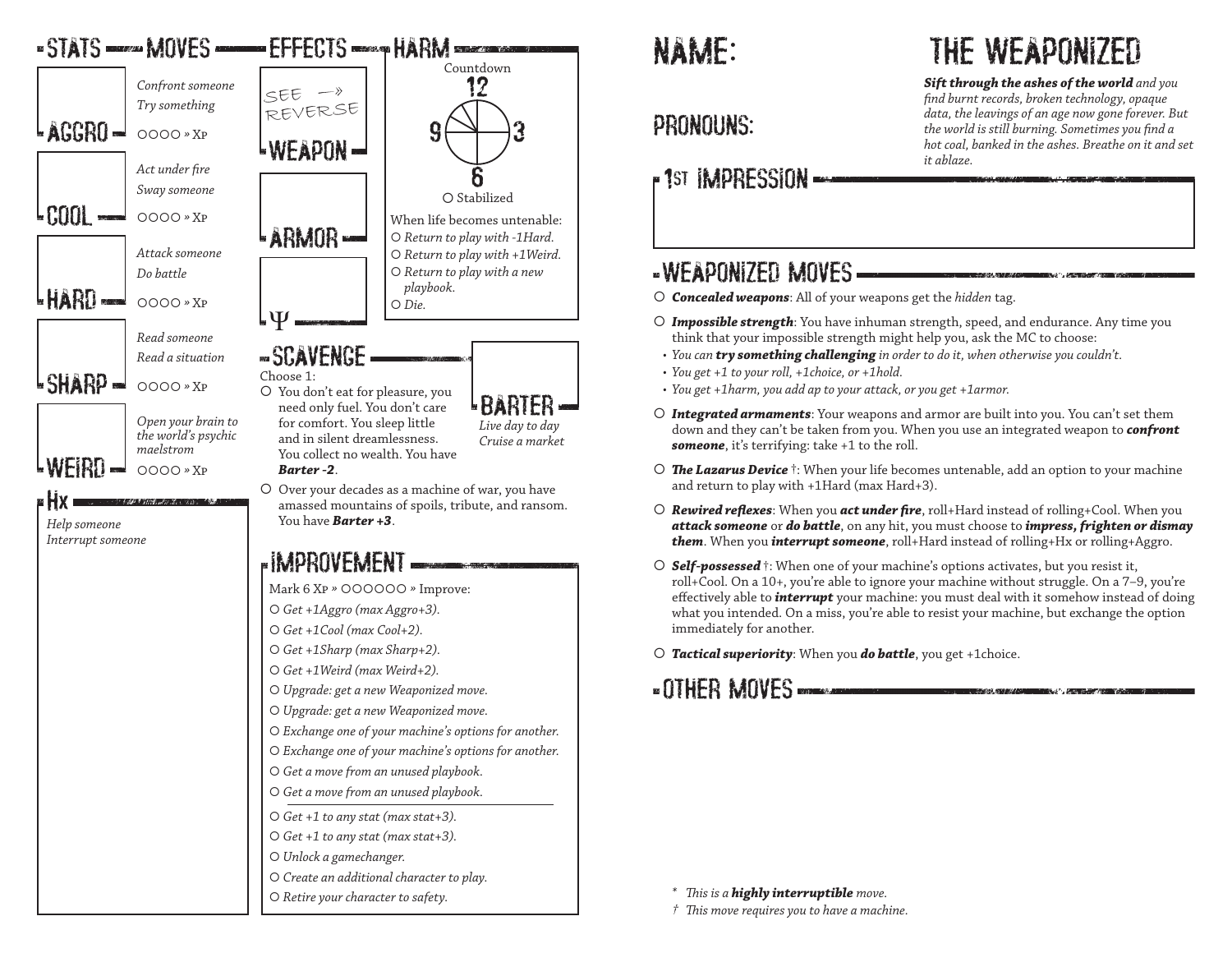### YOUR MACHINE

You are not only human, you're also a machine, built for war. Your machine drives you and makes demands of you. Choose 2:

- *AI override*: Tell the MC to create your AI override as a *warlord* threat. Once per session, and more often if you choose, tell the MC that your AI override takes over. Ask the MC what you do.
- *Fury*: When you *confront someone*, there's no appeasing you. If they back down, mollify, prevaricate, or submit to you in any way, it provokes you; count it as forcing your hand. If they get away from you instead, you must pursue them and press the attack.
- *Hive mind*: You share thoughts and senses with others like you. Tell the MC to create other Weaponized as *infiltrator* threats. At any time, the MC can interrupt you to tell you what another Weaponized somewhere is seeing, feeling, and doing, or to have another Weaponized somewhere ask you what you're seeing, feeling, and doing.
- *Killing instinct*: Whenever you have the opportunity to do so for instance, when you *attack someone* or *do battle* and roll a hit — you must choose to inflict at least 1 additional harm.
- *Manual override*: When someone tells you to do something, if they say the words "manual override," you don't have a choice, you have to undertake to do it.

#### YOUR WEAPONS & ARMOR

By default, you have light body armor (*1-armor*). Choose 3:

- *Concussive pulse generators (1-environ, hand, hi-tech)*
- *Focused energy lance (3-harm, fire, close, hi-tech)*
- *Heavy pulse rifle (1-environ, burstfire, close-far, hi-tech)*
- *Molecular-edged long-blade (3-harm, ap, hand, hi-tech)*
- *Molecular-edged needle gun (2-harm, ap, close, hi-tech)*
- *Shrapnel gun (2-harm, close, messy)*
- *Telescopic sniper rifle (3-harm, far, loud, hi-tech)*
- *Adaptive camo armor (1-armor, hi-tech, stealth)*
- *Intimidating heavy armor (2-armor)*
- *Molecular-hardened armor (2-armor, hi-tech)*

#### CLOTHING, LIVING SPACE & INCIDENTALS

# THE WEAPONIZED

*To create your Weaponized*, choose name & pronouns, 1st impression, stats, effects, moves, gear, and Hx.

### NAME

Instead of a name, you have a serial designation. Ask the other players what their characters call you.

Choose your pronouns.

## 1st IMPRESSION

Choose 1 or more, and add your own: Badass, battle-hardened, battle-scarred, bloodstained, calculating, dangerous, gorgeous, grotesque, harmless, human, inhuman, placid, quiet, ruthless, sleek, terrifying, unfeeling, violent.

### STATS

Choose a set:

Aggro+1, Cool-1, Hard+2, Sharp=0, Weird+1 Aggro=0, Cool-1, Hard+2, Sharp+1, Weird+1 Aggro-1, Cool=0, Hard+2, Sharp+1, Weird+1 Aggro+1, Cool+1, Hard+2, Sharp=0, Weird-1

### EFFECTS

When you choose your gear, list your armor. You have 0-Ψ.

You have Barter per your Scavenge.

## HARD ZONE

Ask your MC which Hard Zone is in play, or else choose with the other players.

You can adapt your gear to the Hard Zone as necessary.

### **MOVES**

You get all the basic moves. Choose 3 Weaponized moves.

## GEAR

- You get:
- Your machine.
- Your weapons and armor.
- Clothing you detail.
- Living space and incidentals you detail, suitable to your personal needs, Scavenge, Hard Zone, and moves.

#### Hx

Everyone introduces their characters by name, pronouns, look and outlook. Take your turn.

List the other characters' names.

Go around again for Hx. On your turn, ask the group:

*• Which of you are afraid of me?*

For the characters who are, write Hx-1. For the characters who aren't, write Hx+2.

On the others' turns, volunteer if you like.

### IMPROVEMENT

Whenever you roll a stat, mark it. At 4 marks, get 1Xp and erase.

When your Hx with someone rolls over from  $+3$  to  $+1$  or from  $-2$  to  $-1$ , get  $1XP$ .

At the end of each session, judge for yourself: Are you satisfied with your place in the world? If you're not, get 1Xp.

At the end of each session, judge for yourself: Does your Scavenge choice still hold true? If it does, get 1Xp. If it doesn't, you have the option to change it now.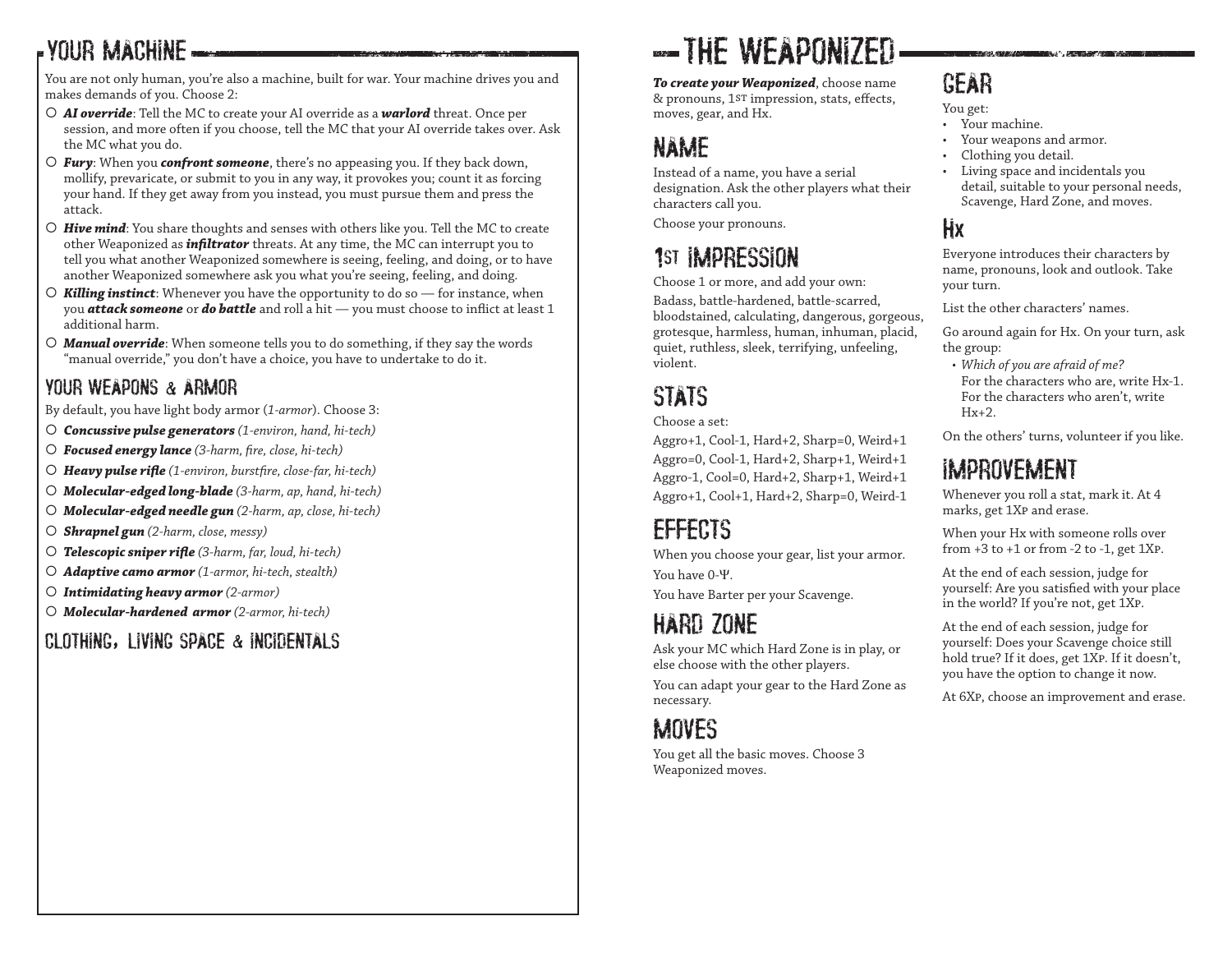

PRONOUNS:

## THE X-EARTHER

*The world was burning. Cities spasmed, shattered, and fell. Wind, fire, plague, and famine lashed the earth. It's inconceivable: billions died.*

*There were a few who could take shelter at a remove above the burning earth. From there, they could only watch, unconceiving.*

### X-EARTHER MOVES

1st IMPRESSION

 *Exploration/recovery mission*: At the end of every session, decide with the MC whether you've made progress in your exploration/recovery mission. Determine the nature of your mission with the MC as you go. If you agree that you've made progress, mark 1:

When you mark the 4th, unlock a gamechanger.

- *Habsuit*: You have a sealed, pressurized, lightweight environmental suit. It gives you 2-armor, plus provides protection from dazzling harm, fire, D-harm (air), D-harm (cool), D-harm (warmth), and D-harm (water).
- *Panic switch*: This system is integrated into your clothing. Whenever you take harm, you can choose to activate your panic switch. When you do, a system of rigid, interlocking armored shells snaps around you, providing *4-armor* but immobilizing you, and a tracking beacon activates, broadcasting your status and location, encrypted, to your allies.
- *Remote comdrones*: You have 3 remote comdrones. When you *read a person* or *read a situation*, include these in the list of questions you can ask, and you can also ask one as a free additional question:

**CONTACT MARKET** 

**CONTRACT ACCEPTANCE COMPANY** 

- *• What does my hoverdrone see and hear?*
- *• What does my wormdrone see and hear?*
- *• What does my spiderdrone see and hear?*

The MC may ask you where your drone is before answering.

#### **UTHER MOVES**

*Wealth*

*\* This is a highly interruptible move.*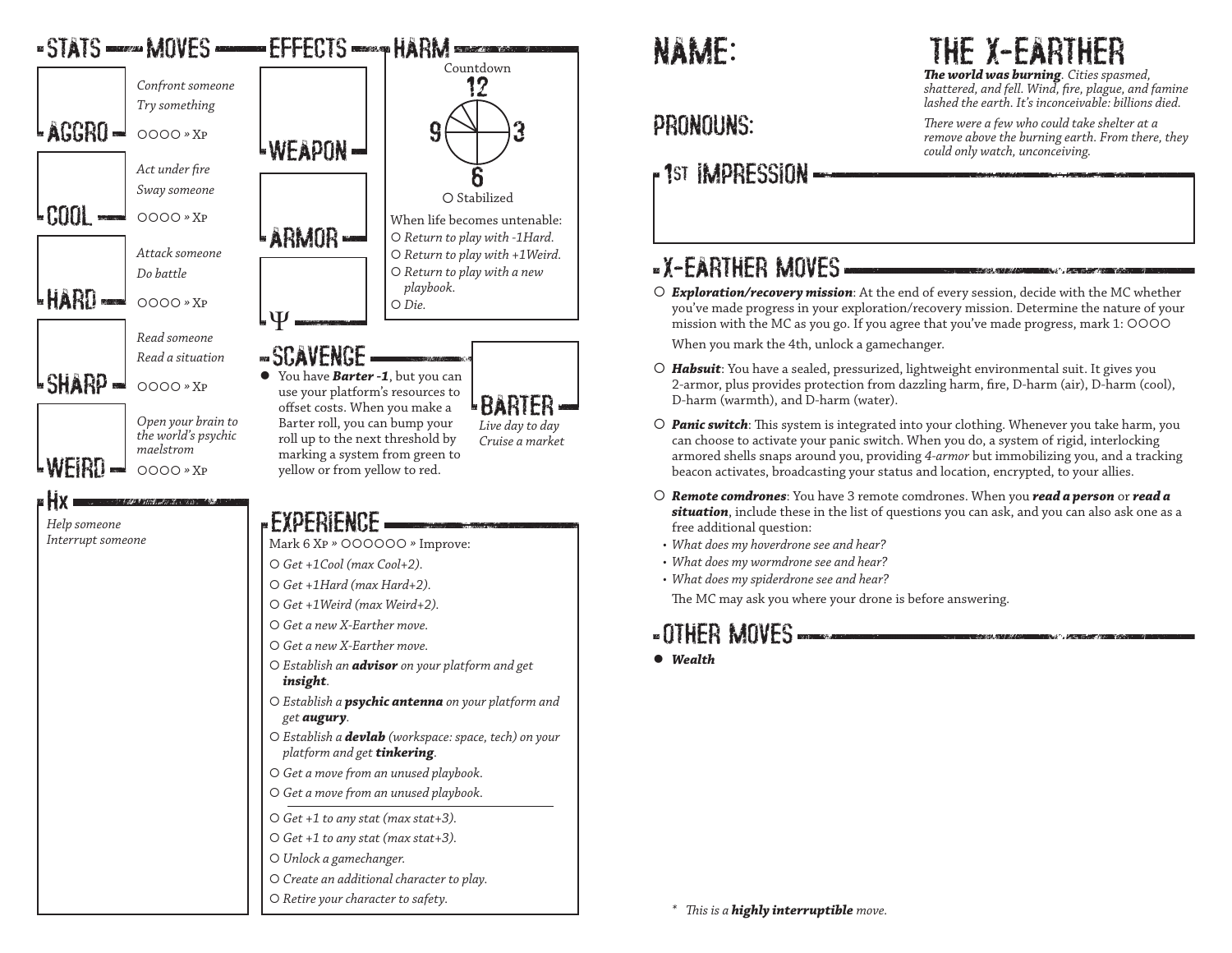### PLATFORM

Food supply & nutrition  $\Box$   $\Box$   $\Box$ Heat shedding  $\Box$   $\Box$   $\Box$ Power production & distro  $\Box$   $\Box$   $\Box$ Rad shielding  $\Box$   $\Box$   $\Box$ Sealing / pressurization  $\Box$   $\Box$   $\Box$ Water recycling  $\Box$   $\Box$   $\Box$ 

Your platform is a *holding*. You get *wealth*. It's a working space station in relatively low geostationary orbit. It has a crew of 9, including you, plus their families, for a total living population of 22. *Green Yellow*

*Red*

#### **SYSTEMS** Atmo scrubbing  $\Box$   $\Box$   $\Box$

#### *Surplus & Want:*

When your platform has *surplus*, mark 1 system from red to yellow or yellow to green.

When your platform has *want*, mark 1 system from green to yellow or yellow to red.

When your platform has **both**, do both.

*When a system goes red*, ask the MC what your station's crew and population does as a result.

- *Cargo bay*: Absent surplus, the only way to mark a system from red to yellow or yellow to green is with external resources, up from the surface or from elsewhere in Near Earth. You can arrange to buy the necessary supplies by *cruising a market*.
- *Docked whale*: A whale is a transport ship, suitable for travel between orbitals, not between Near Earth and the surface. Yours is a relentless beast. *Frame: whale, massive=6, speed=1, handling=0, 3-armor, in-orbit. Impression: lumbering, rugged.* Whenever you launch it, mark another system from green to yellow or yellow to red.
- *Gull*: A gull is a liftoff/drop ship for travel between your platform and the surface. Yours is a skittish ride. *Frame: gull, massive=5, speed+1, handling=0, 2-armor, flying, in-orbit. Impression: cramped, scarred. scorched.*
- *Lab modules*: Your platform has an active lab monitoring its functioning and environment, with modest facilities for the crew to pursue their own projects. This lab has available space to grow, and has additional capabilities currently offline. To bring them online, use your improvements to establish new facilities on your platform.
- *Perimeter defense system*: *1-environ, localspace*. When you use it to confront someone, do battle, or in another violent circumstance, you must bring it online: mark a system from green to yellow or yellow to red.
- *Vacant habs*: Your platform's running a skeleton crew, and has 3 hab modules in mothballs, capacity 12 each. When you bring one online, mark it here:  $000$ , and mark a system from green to yellow or yellow to red.

#### STANDARD DEPLOYMENT OUTFIT

- *9mm sidearm (2-harm, close, loud)*
- *Stungun (s-harm, close, reload)*
- *Rugged fatigues (1-armor)*

#### CLOTHING, LIVING SPACE & INCIDENTALS

# -THE X-EARTHER-

*To create your X-Earther*, choose name & pronouns, 1st impression, stats, effects, moves, platform, and Hx.

### NAME

Founder, Marshal, Howler, Egret, Blinker, Tam, Ananya, or Mahmoud.

Captain [last, first], Specialist [last, first], Commander [last, first], or Ensign [last, first]. Choose your pronouns.

## 1st IMPRESSION

Choose 1 or more, and add your own: Abrupt, analytical, calculating, curious, delicate, distant, distracted, flighty, frail, hardnosed, intense, nervous, odd, patient, practical, reserved, sensitive, twitchy, warm.

## STATS

Choose a set:

Aggro-2, Cool+1, Hard+1, Sharp+2, Weird+1 Aggro+1, Cool=0, Hard=0, Sharp+2, Weird=0 Aggro-1, Cool+1, Hard=0, Sharp+2, Weird+1 Aggro=0, Cool+1, Hard-1, Sharp+2, Weird+1

## EFFECTS

When you choose your gear, list your armor and your weapon, including tags and harm. You have 0-Ψ.

You have Barter per your Scavenge.

# HARD ZONE

You bring Near Earth into play with you. Make sure everyone knows.

Ask your MC which other Hard Zone is in play, if any, or else choose with the other players. You can adapt your gear and other options to

the other Hard Zone as necessary.

## **MOVES**

You get all the basic moves. Choose 1 X-Earther move.

## GEAR

You get:

- Your platform and all its systems. Start with your choice of 5 systems marked green and 2 systems marked yellow.
- Your standard deployment outfit.
- Clothing you detail otherwise.
- Living space and incidentals you detail, suitable to your personal needs, Scavenge, Hard Zone, moves, and platform.

### Hx

Everyone introduces their characters by name, pronouns, look and outlook. Take your turn.

List the other characters' names.

- Go around again for Hx. On your turn, ask:
- *• Are there any of you who I genuinely wouldn't trust to bring up to my orbital platform?*
- For those characters, write Hx-2.

For everyone else, or if no one volunteers at all, write Hx+1. You consider your friends reliable (rightly or wrongly).

On the others' turns, volunteer if you like.

### IMPROVEMENT

Whenever you roll a stat, mark it. At 4 marks, get 1Xp and erase.

When your Hx with someone rolls over from  $+3$  to  $+1$  or from  $-2$  to  $-1$ , get 1XP.

At the end of each session, judge for yourself: Are you satisfied with your place in the world? If you're not, get 1Xp.

At the end of each session, judge for yourself: Does your Scavenge choice still hold true? If it does, get 1Xp. If it doesn't, you have the option to change it now.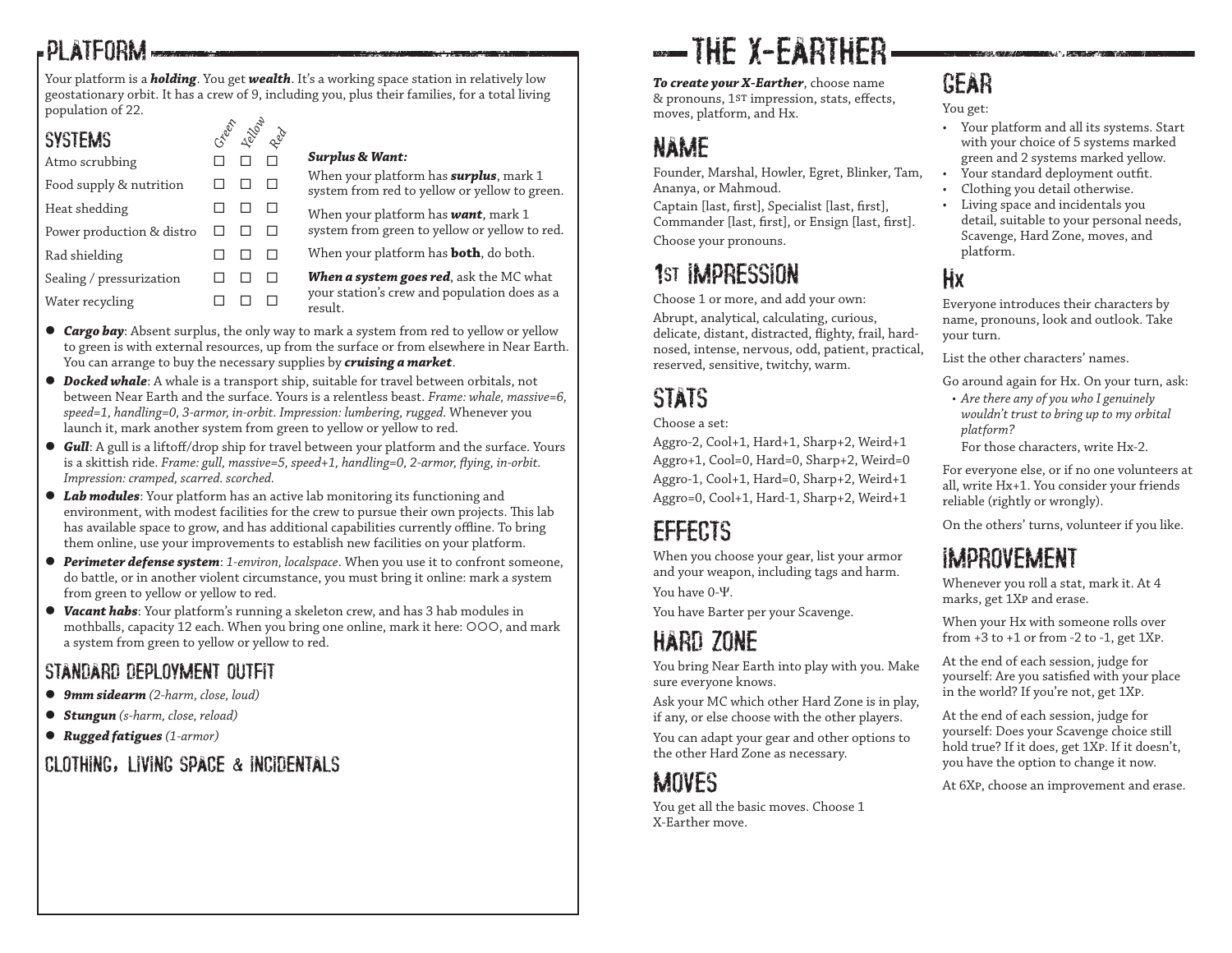# BASIC MOVES

#### CONFRONT SOMEONE

When you *confront, intimidate, threaten, stand off, or bluff someone*, roll+Aggro. On a 10+, they have to choose: back down and give you your way, defy you and fight back, or else make their case and ask you to reconsider. On a 7–9, you've left them some wiggle room, and they can try to escape, bargain with you, pass off responsibility, or divert you instead. Either way, choose whether and how to follow through, but if you follow through by *attacking* or doing battle with them, take +1forward to that move. On a miss, be prepared for the worst.

#### TRY SOMETHING CHALLENGING

When you *try something challenging*, a physical action that might be beyond you, requiring strength, skill, dexterity, endurance, balance, or quick reflexes, roll+Aggro. On a 10+, you can do it; ask the MC what it takes and how it goes. On a 7–9, you can do it, but ask the MC what it will cost you and decide for yourself if you want to go through with it. You might suffer harm. On a miss, be prepared for the worst.

#### ACT UNDER FIRE

When you *act under fire* or try to keep it together under stress, be prepared to take harm as established, if appropriate, and roll+Cool. On a 10+, you're solid, you can do it. You suffer little harm (-1harm), or even avoid harm altogether, at the MC's judgment. On a 7–9, you flinch, hesitate, or stall. You might suffer full harm, or the MC can offer you a hard bargain, an unfortunate choice, or a different outcome instead. On a miss, be prepared for the worst.

#### SWAY SOMEONE

When you try to **sway someone** to your side or your way of thinking, roll+Cool. On a 10+, they have to choose: set reserve and skepticism aside and go along with you, or else explain to you why they must refuse. On a 7–9, if they don't want to go along with you or refuse, they can choose to ask you for evidence, time, a compromise, or some concrete assurance; they must go along with you if you provide it. On a miss, be prepared for the worst.

#### ATTACK SOMEONE

When you *attack someone*, roll+Hard. On any hit, you inflict harm as established. On a 10+, choose 2 of the following against your enemy. On a 7–9, choose 1. On a miss, be prepared for the worst.

- *• Inflict terrible harm: Inflict +1harm.*
- *• Seize hold of something: Name it; you have definite hold of it.*
- *• Get them out of your way: You knock them down, drive them away, or fight past them.*
- *• Impress, frighten, or dismay them: Ask the MC how this changes their morale and intentions.*
- *• Pin them down: They're immobilized, cornered, or boxed in, and can't move freely.*

*Doing battle*: When you *attack someone while under fire*, be prepared to exchange harm, and roll+Hard. On a 10+, choose whether to attack them with a 10+ and act under fire with a 7–9, or vice versa. On a 7–9, you hit both with a 7–9. On a miss, be prepared for the worst.

#### READ SOMEONE

When you **read someone** in a charged interaction, roll+Sharp. On a 10+, hold 3 against them. On a 7–9, hold 2 against them. During your interaction, spend your hold 1 for 1 to ask the MC or their player questions. They have to answer frankly, from their character's point of view.

- *• Are you telling the truth?*
- *• What are you feeling?*
- *• What are you thinking of doing?*
- *• What do you hope I'll do?*
- *• How could I get you to do [x]?*

On a miss, the MC might have you ask 1 anyway, but be prepared for the worst.

#### READ A SITUATION

When you *read a charged situation*, roll+Sharp. On a 10+, ask the MC 3 questions right now. On a 7–9, ask the MC 1 question. They have to answer frankly, and when you're acting on their answers, take +1 to any rolls you make.

- *• Who's in control here?*
- *• What's my best way in / out / around / through?*
- *• Who or what poses the biggest threat to me?*
- *• Who or what represents the best opportunity for me to do [x]?*
- *• What should I be on the lookout for?*

On a miss, the MC might have you ask 1 anyway, but be prepared for the worst.

#### OPEN YOUR BRAIN

When you *open your brain to the world's psychic maelstrom*, roll+Weird. On any hit, the world's psychic maelstrom fills your perception. Ask the MC what you see and feel, and if the MC has any questions for you, answer them. On a 10+ hit, you can try to control it and/or interrogate it, but on a 7–9 you're just along for the ride. On a miss, be prepared for the worst.

#### LIVE DAY TO DAY

*At the beginning of every session*, roll+Barter. On a 10+, ask the MC what's free and what's easy. On a 7–9, ask the MC what's easy and what's hard. On a miss, be prepared for the worst.

#### CRUISE A MARKET

When you *cruise a market*, roll+Barter. Your roll represents your buying power, but the result depends on what you're after and what's available. Get with the MC for details before you roll.

#### HELP SOMEONE

To *help someone*, ask their player what you can do to help. If you do it, roll+Hx. (If an NPC, roll+Sharp.) On any hit, your help bumps their roll up from a miss to a 7–9 hit or from a 7–9 hit to a 10+ hit. On a 10+, in addition, you get +1Hx with them on your sheet and they get +1Hx with you on their sheet (unless an NPC). On a miss, be prepared for the worst.

In order to do what they need you to, you might have to *try something challenging* or *act under fire*. Make those moves, when necessary, before this one.

#### INTERRUPT SOMEONE

To *interrupt someone*, roll+Hx. (If an NPC, roll+Aggro.) On any hit, the MC chooses the most suitable:

- *• You're there first.*
- *• You're in their way.*
- *• You're ready for it.*

…And they have to deal with you instead of doing what they intended. On a 10+, you also take +1forward against them. On a miss, you still interrupt them, but the MC chooses the most suitable:

- *• They see what's happening and can change course smoothly.*
- *• They take +1forward against you.*

You can interrupt each other simultaneously, but you can't keep someone from interrupting you by interrupting their interruption first.

Whatever you roll, they also get +1Hx with you on their sheet (unless an NPC).

When you make a *highly interruptible* move, marked with \*, announce that you're making it and explicitly give everyone a chance to interrupt you. Otherwise, they can call a do-over and retroactively interrupt you if they want, even after play's continued on.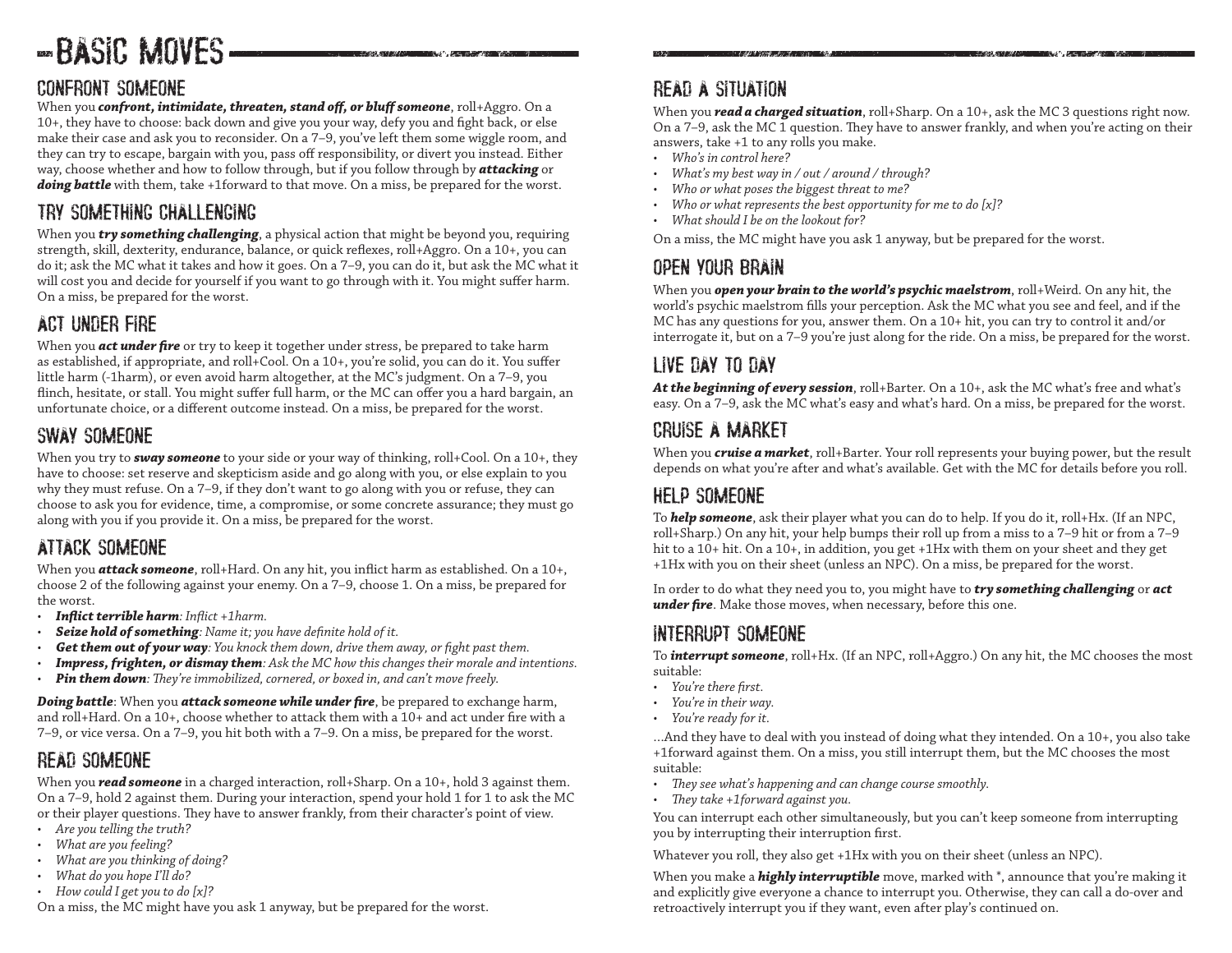# -MAKING MOVES-

It's your responsibility as a player to choose and announce the moves you're making.

The MC and the other players can suggest moves to you freely, especially if they see that you're making one but haven't realized it yet.

The MC can also call for you to make any move that they think you definitely should.

If you and the MC or another player disagree about your moves, explain yourself, and don't proceed with play until you've worked it out between you.

#### SIMULTANEOUS MOVES

If you and another player are acting at the same time, hold your dice out in your closed fist, and tell them to do the same. Both of you should take the time to explain to the MC what you're doing and what moves you're making. If either of you roll prematurely, it doesn't count, pick your dice back up and hold your horses.

It's the MC's job to tell you whether you should roll your dice at the same time, or one before the other.

It's your responsibility as a player to make sure that the MC and the other players know that you have something to say. Holding your dice in your fist obtrusively in the play space is a signal that you don't need to interrupt who's speaking, but that they do need to hear you out before play proceeds.

#### TRYING SOMETHING CHALLENGING vs ACTING UNDER FIRE

*Trying something challenging* is for actions that you might not be capable of, even in the best of circumstances. *Acting under fire* is for actions that you would have no trouble with, if you weren't trying to do them under fire.

For actions that could be either, get with the MC to choose which. For actions that are both, *act under fire* first to determine whether you can proceed, then *try it* to determine whether you can accomplish it.

(If you want to do something impossible, sorry, you can't.)

#### TRYING SOMETHING vs ANOTHER PC

If you and another player or other players *try something challenging* against each other, handle it by *interrupting* each other instead. Roll+Hx simultaneously; all results apply.

#### WHEN YOU ATTACK

You can always attack a single enemy. If a number of enemies are *encircling you* or are *in your immediate path*, you can attack them all. Ask the MC whether you should attack each separately or make a single attack against them collectively as a gang.

The *area* and *messy* weapon tags let you attack more enemies at once.

#### PC vs PC BATTLES

If you and another player *attack each other*, roll+Hard at the same time. You're necessarily *doing battle*, so follow those rules. Make your choices and commit to them without knowing what your enemy's going to do.

If you make contradictory choices, they cancel each other out.

#### PC vs NPC BATTLES

After you've made your choices, if any NPCs are still in the fight, ask the MC what they're doing now.

## EXPERIENCE & IMPROVEMENT

#### ROLLING YOUR STATS

*Whenever you roll a stat*, mark it. When you make its 4th mark, get 1Xp and erase its marks to start again.

Your playbook, the moves you choose, and your play style all influence how often you roll. If you find yourself pulling ahead or falling behind the other players, it's normal. If it gets to the point where anyone feels that it's unfair, talk together as a group, with the MC, to make sure that every player is getting the opportunities to roll their stats that they need.

#### HARM & HEALING

When you *inflict harm* on another player's character, they get +1Hx with you on their sheet. When you hurt someone, they see you more clearly.

When you *heal or give medical aid* to another player's character, you get +1Hx with them on your sheet. When you heal someone, you see them more clearly.

#### AT THE END OF THE SESSION

*At the end of every session*, choose a character who knows you better than they used to. Tell that player to add +1 to their Hx with you on their sheet. If more than one character knows you better, choose at most two.

If no one knows you better, choose a character who doesn't know you as well as they thought, or choose any character you want. Tell that player to take -1 to their Hx with you on their sheet.

*Rolling Over Hx***:** Whenever your Hx with someone reaches +4, either during a session or at the session's end, three things happen. First, reset it to Hx+1. Next, mark 1Xp. Finally, choose 1 of the following to ask or tell them:

- *• What's a secret I've learned or realized about you?*
- *• I'm more open to you than I was. You gain +1Hx with me on your sheet.*
- *• Hey, I'm thinking of doing [x]. What's your take? What do you suggest?*
- *• What's our next step? Let's make a plan together for what comes next for us.*

Whenever your Hx with someone reaches -3, reset to Hx-1 and mark 1Xp.

*At the end of every session*, judge for yourself: Are you satisfied with your place in the world? If you're not, get 1Xp.

If you are, cool. You can take it easy until something changes.

*At the end of every session*, judge for yourself: Does your Scavenge choice still hold true? If it does, get 1Xp. If it doesn't, you have the option to change it now.

When you change your Scavenge, you can simply switch to the other option, or you can get with the MC to write a new Scavenge to reflect your current situation. Typically, you write the text and the MC assigns barter, but check with the MC to confirm.

#### IMPROVEMENT

*When you get your 6th Xp*, choose an improvement, and erase your Xp to start again.

Mark your improvement off, you can't choose it again.

If necessary, get with the MC to decide how and when your improvement comes into play.

**The Ungiven Future**: The improvements below the line begin play locked. Unlock them by taking 5 improvements above the line.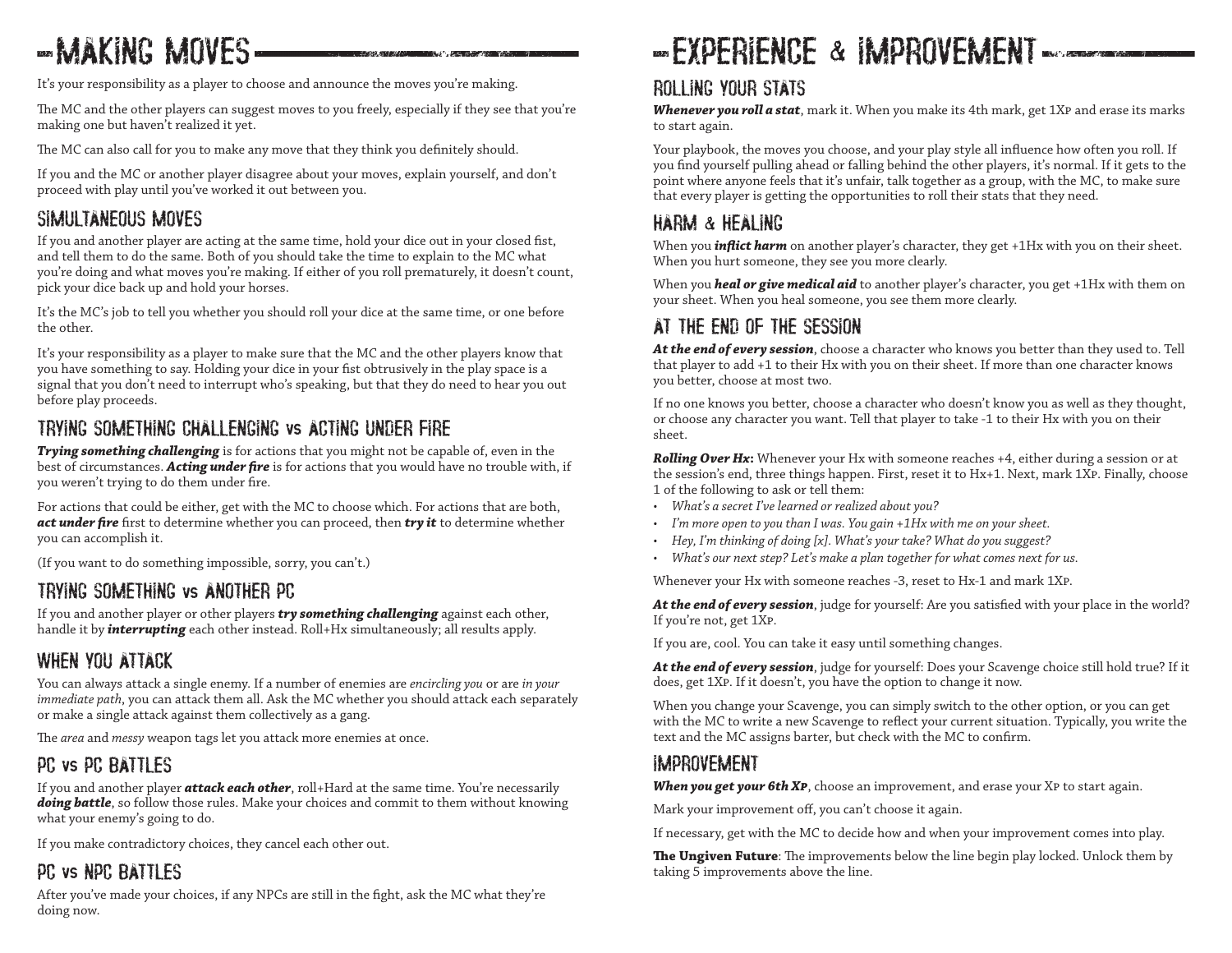## -STANDARD MOVES-

Certain kinds of equipment, status, or NPC allies give you access to these moves.

#### **AUGURY**

*The standard move for* a *psychic antenna.*

#### When you **use your psychic antenna for augury**, roll+Weird. On any hit, choose 1:

- *• You can reach through the world's psychic maelstrom to something or someone connected to it.*
- *• You can isolate and protect a person or thing from the world's psychic maelstrom.*
- *• You can extract and contain a fragment of the world's psychic maelstrom itself.*
- *• You can open a window or door into the world's psychic maelstrom.*

By default, the effect lasts only as long as you maintain it, reaches only shallowly into the world's psychic maelstrom as it is local to you, and bleeds instability. On a 10+, choose 2 of the following. On a 7–9, choose 1:

- *• It persists for a while without your actively maintaining it.*
- *• It reaches deep into the world's psychic maelstrom.*
- *• It reaches broadly, maybe universally, throughout the world's psychic maelstrom.*
- *• It's stable and contained, no bleeding.*

On a miss, whatever bad happens, your psychic antenna takes the brunt of it.

#### **DEVOTION**

#### *The standard move for followers.*

*At the beginning of the session*, if your followers are secure and stable, roll+Cool. On a 10+, during the session, your followers offer you all of their devotions. On a 7–9, they offer you all of their devotions, but choose 1 demand. On a miss, or if your followers are in crisis, all of their demands.

If you have more than 1 group of followers, roll separately for each of them.

Make this move before you *live day to day*.

#### INSIGHT

#### *The standard move for advisors.*

When you *go to your advisors for insight*, ask them what they think your best course is, and the MC will tell you. If you pursue that course, take +1 to any rolls you make in the pursuit. If you pursue that course but don't accomplish your ends, you get 1Xp.

#### LEADERSHIP

#### *The standard move for* a *gang.*

When you *have to order your gang* to advance, regroup, hold position, or put their backs into it, roll+Hard. On any hit, they do it. On a 10+, they snap to, and you take +1forward into whatever you're having them do. On a miss, they do it, but you'll hear about it later.

#### *Using your gang as a tool or weapon:*

When you have a gang, you can use them as a tool when you *try something challenging*, or in other demanding circumstances, or you can use them as a weapon when you *confront*, *attack*, or *do battle* with someone, or in other violent circumstances. When you do, you roll the dice and make your choices, but it's your gang's capabilities that determine how much work they can accomplish, and how well, not your own, and it's your gang that inflicts and suffers harm, not you yourself.

#### TINKERING

*The standard move for* a *workspace.*

When you *go into your workspace* to create something, repair something, solve a problem, or get to the bottom of something, tell the MC about it and ask if it's possible. The MC will tell you "sure, no problem, but…" and then 1 to 4 of the following:

- *• It's going to take hours/days/weeks/months of work.*
- *• First you'll have to get/make/fix/figure out [x].*
- *• You're going to need [x] to help you with it.*
- *• It's going to cost a ton of jingle.*
- *• The best you'll be able to do is not great, it'll be poor, slow, weak or unreliable.*
- *• It's going to mean exposing yourself or others to serious danger.*
- *• You're going to have to add [x] to your workspace first.*
- *• It's going to take you several/dozens/hundreds of tries.*
- *• You're going to have to take [x] apart to do it.*

The MC might connect them all with "and," or might throw in a merciful "or."

Once you've accomplished the necessaries, you can go ahead and accomplish your project.

#### *True prerequisites:*

When you tell the MC about a project and ask if it's possible, instead of telling you "sure, no problem, but…" the MC is allowed to tell you "maybe, but you'll need to expand your workspace to [named workspace tag] before you can even begin."

When the MC gives you a true prerequisite like this, you can take it as an intermediate project, and use *tinkering* again to accomplish it.

For example, suppose that you have a garage (workspace: vehicles), and you want to create a Ψ-isolation helmet. The MC answers that maybe you can, but you'll need to expand your workspace to *workspace: Ψ* before you can even begin. You can use *tinkering* to ask back: "cool, I'll do that. Is it possible?" Now the MC has to answer again: "sure, no problem, but…"

#### *Workspace tags:*

- **• Workspace-null***: Having a workspace-null, which is the same as having no workspace at all, still gives you unlisted, rudimentary access to tinkering. Going into a workspace-null just means thinking something through, considering your available tools, and making a plan. You can use it to solve minor practical problems, and also, crucially, to establish a true workspace: "I'd like to assemble a machine shop, a workspace: machinery. Is it possible?"*
- **• Workspace: cosmology***: In an observatory, a workspace: cosmology, you can research and study the inner workings of the world and the principles upon which reality operates.*
- **• Workspace: healing***: In a workspace: healing, you can study and treat people's injuries and diseases, support or extend their lives, create prosthetics or enhancements, and even possibly transform them more radically in subtle or overt ways.*
- **• Workspace: machinery***: In a workspace: machinery, you can work with metal, ceramics, plastics, and other materials to create tools and machines.*
- **• Workspace:** *Ψ: In a workspace: Ψ, you can work on brain-picker gear, psychic antennas, maelstrom probes, Ψ-isolation systems, and other weird tech.*
- **• Workspace: space***: In a workspace: space you can build and repair pressure suits, orbital vehicles, satellites, atmo- and hab systems, and anything else you need to live and work in orbit.*
- **• Workspace: tech***: In a workspace: tech you can work with electronics.*
- **• Workspace: vehicles***: In a workspace: vehicles you can build and repair engines, transmissions, frames, bodies — all parts of vehicles.*